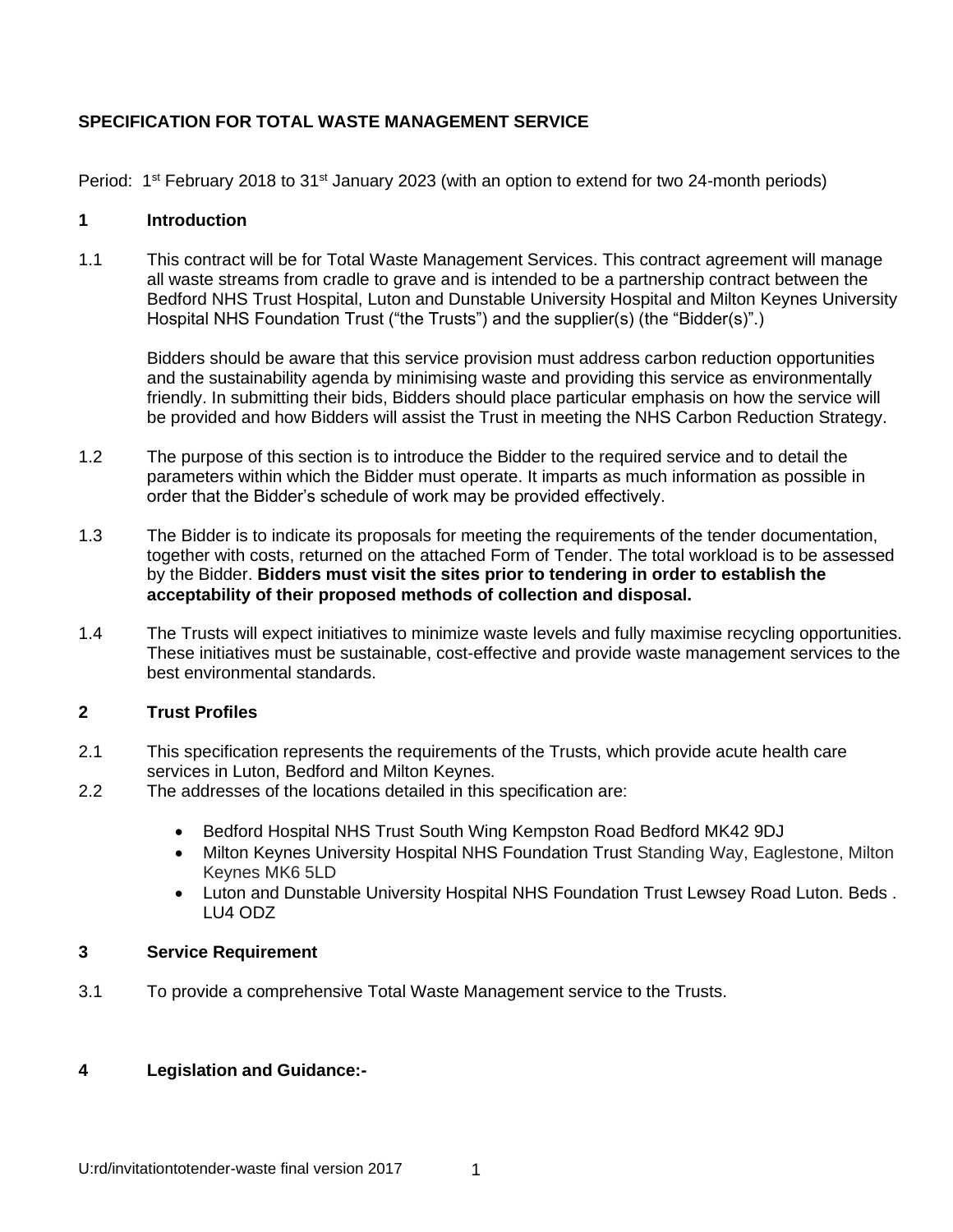4.1 The successful Bidder will be required to comply with all applicable legislation and guidance and must demonstrate in its proposal how it ensures compliance with current legislation and keeps upto-date with changes to legislation and guidance.

4.2 Pre acceptance audits. The EA imposed legal requirements in environmental permits for Disposal sites to ensure that audits of clinical waste are undertaken before it can be accepted. Failure to carry out audits is a breach of DOC SEC34 of the EPA.

4.3 The Trusts will make appropriate provision to carry out pre-acceptance audits and to advise The Contractor of the wastes generated by the Trusts, based on the accepted 3 yearly cycle system.

4.4 All disposals must be carried out in accordance with all current relevant legislation. Evidence for this must be auditable and available on demand by the authorised Officers of the Trusts.

4.5..The Bidder is to comply with the current relevant legislation relating to the disposal of cytotoxic and other drugs and part or whole limbs.

#### **5. Waste Categories**

For the purposes of this contract, a number of separate waste streams have been identified that the Bidder will be required to manage under this contract. However, this list is not exhaustive and will be subject to change throughout the contract period. Any changes and potential cost impacts are to be negotiated between the contractor and the Trusts.

The Bidder is required to provide pricing for the separate groups of waste which are listed below : (and as detailed in Documents 2 2.1 and 2.2):-

**Isotopes** Clinical Waste General Municipal Waste Recyclables **Mercury** Scrap Metal Glass Waste Kitchen Oil Lab Chemicals Estates Chemicals Paint IT Equipment **Fridges** Fluorescent tubes **Furniture Mattresses** Toner Carts Shredding (IT Data) **Cytotoxics** Drugs Food Cardboard Aerosols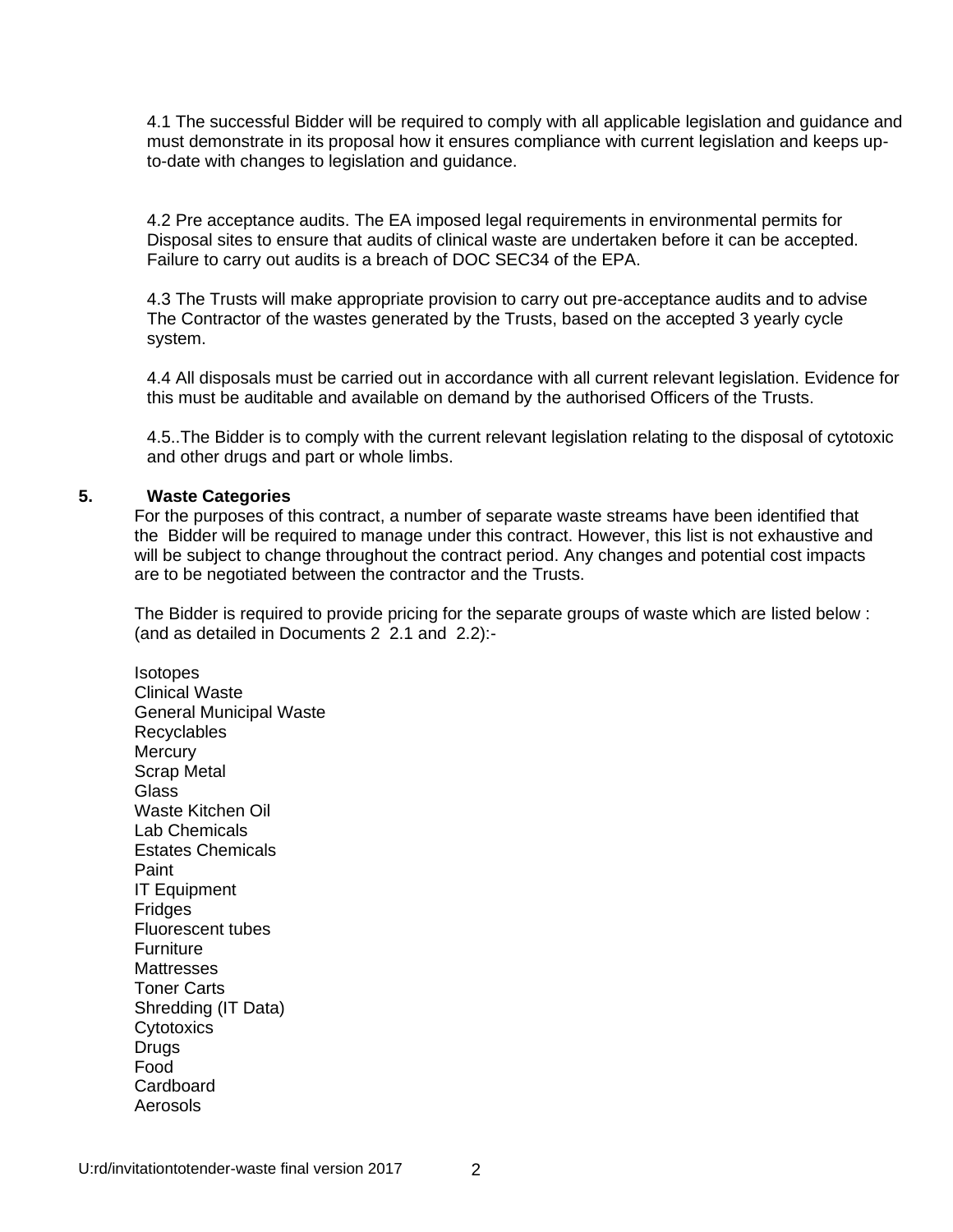**Batteries** Body Parts & Foetal Tissue X-ray Films

#### **6 Specification Requirements**

#### 6.1 **Bedford Hospital NHS Trust, Luton and Dunstable University Hospital and Milton Keynes University NHS Foundation Trust**

As each Trust functions independently, the individual requirements of each Trust are detailed in the following section.

- 6.2 The Bidder is required to provide a Total Waste Management service to the locations and at the frequencies specified in Documents 2 (Luton & Dunstable Hospital NHS Trust), Document 2.1 (Bedford Hospital NHS Trust) and Document 2.2 (Milton Keynes University NHS Foundation Trust)
- 6.3 The Trusts requires the Bidder to provide new compliant waste containers, including containers for recyclables, as defined by legislation or to be agreed with the Trusts.
- 6.4 Segregated waste will be delivered by Trust staff to central locations ready for collection.

Not used

 6.6 The Trust requires the Bidder to provide new compliant waste containers appropriate to the relevant waste streams for each site at the agreed collection points in accordance with the needs of each location as detailed Documents 2 (Luton & Dunstable Hospital NHS Trust), Document 2.1 (Bedford Hospital NHS Trust) and Document 2.2 (Milton Keynes University NHS Foundation Trust)

. The containers at each site must be located in secured areas, or be made secure by other means, to ensure non-movement and the avoidance of consequential damage. Securing methods and arrangements will be subject to the Trust's permission and agreement.

 6.7 The container sizes, quantities and collection frequencies detailed in Documents 2 (Luton & Dunstable Hospital NHS Trust), Document 2.1 (Bedford Hospital NHS Trust) and Document 2.2 (Milton Keynes University NHS Foundation Trust) are provided as guidance. The Bidder will be required to submit an assessment and proposals as part of the Tender.

#### **7 Trust Container Requirements (external storage containers)**

7.1 • Containers supplied by the Contractor to the Contract must comply with U.N requirements and the bidder is required to provide details on the containers they propose to use and the markings on them?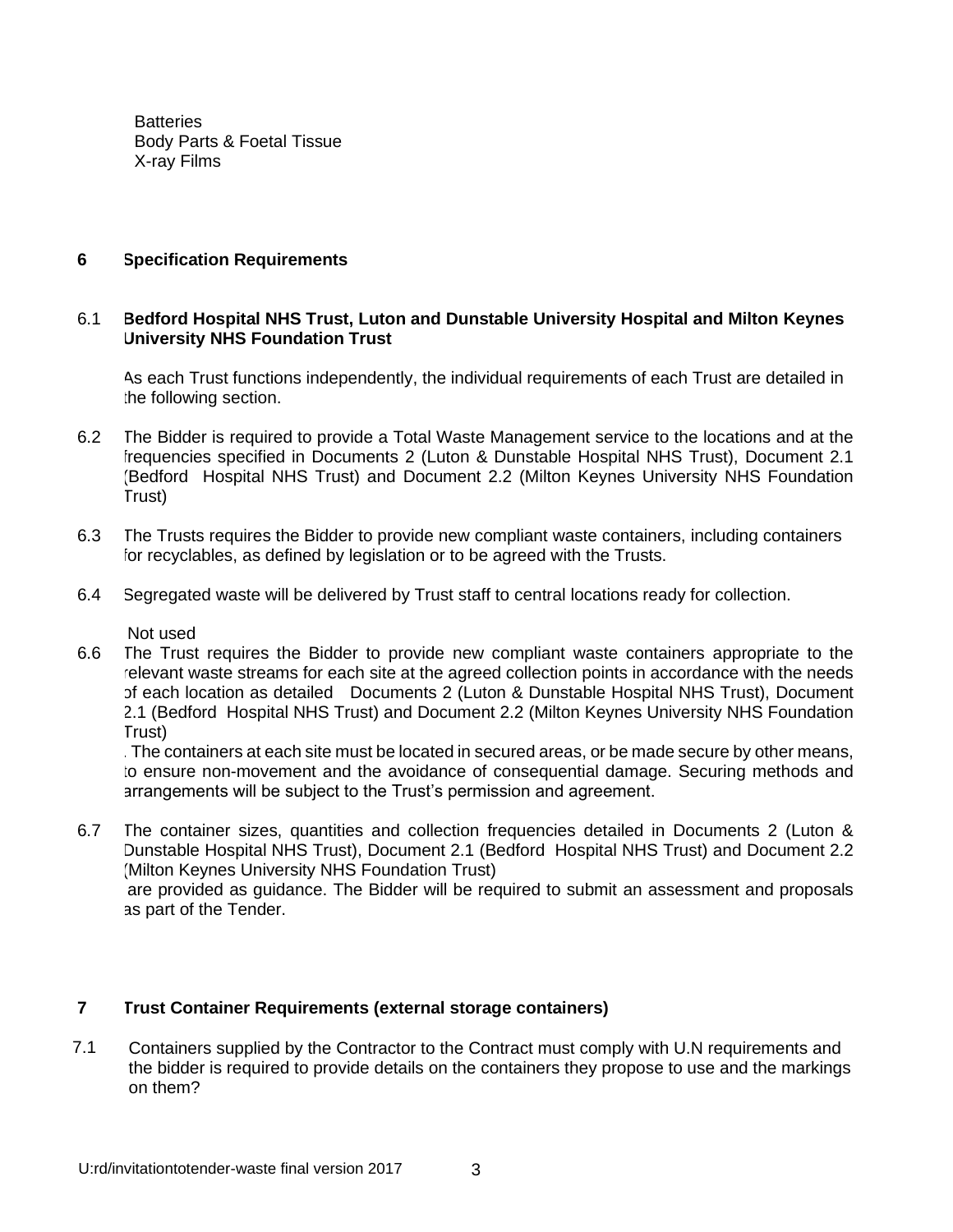Yellow Clinical waste for incineration yellow containers (bags or sharps boxes) to be used. in accordance with HTM discussion will ensue with the successful Bidder as to the benefit of looking at orange external bins.

> The Trusts are aware that circa 80% of healthcare waste arising will be classified as offensive/hygiene ('tiger bag') waste, and that the majority of the remaining wastes will be in the form of sharps, anatomical and medicinal wastes (all for disposal by incineration).

Black Domestic municipal waste

Recyclables: Proposed colour to be discussed and agreed with Trusts

7.2 The Trusts will be responsible for All clinical waste bags, sharps bins and WIVA containers these to be sealed with a numbered tag or label for identification purposes. Tags/seals to be provided by the Trusts

#### **8 Storage of Waste**

Clinical Waste

- 8.1 The Bidder is required to provide new compliant, serviceable, clean, individually numbered, lockable and wheeled (where appropriate) containers at **all times** for all areas. The purpose is to store bagged clinical waste, sharps containers. and special categories of waste. e.g. clinical, sharps, batteries, food, lamps and neon lights, pharmaceutical, cytotoxic, paints and oils, certain categories of special waste such as chemicals, old IT equipment – a complete list of waste generated from each site will be made available.
- 8.2 The containers, subject to the approval of the Trust's authorised officer, shall minimise the handling of waste and be compatible with United Nations design and construction specifications and will be Approved by the Competent Authority meeting the Packing Instruction 621 standard). The containers shall be compatible with the Trust's and the Bidder's transportation systems. The Bidder shall fully describe, at the time of tendering, the type, size and estimated number of containers to be provided on the Trust's sites to store waste awaiting collection.
- 8.3 Containers that become unsuitable for continued use through wear, vandalism, loss or any other reason shall be replaced as necessary at the Bidder's expense. The containers will remain the property of, and be maintained by, the Bidder throughout the contract. The containers must be promptly removed from the Trust's sites on the expiry or termination of the contract.
- 8.4 The Bidder shall ensure that there are compliant, new, serviceable and sufficient containers to meet the requirements of the collection of clinical waste as defined by their schedule.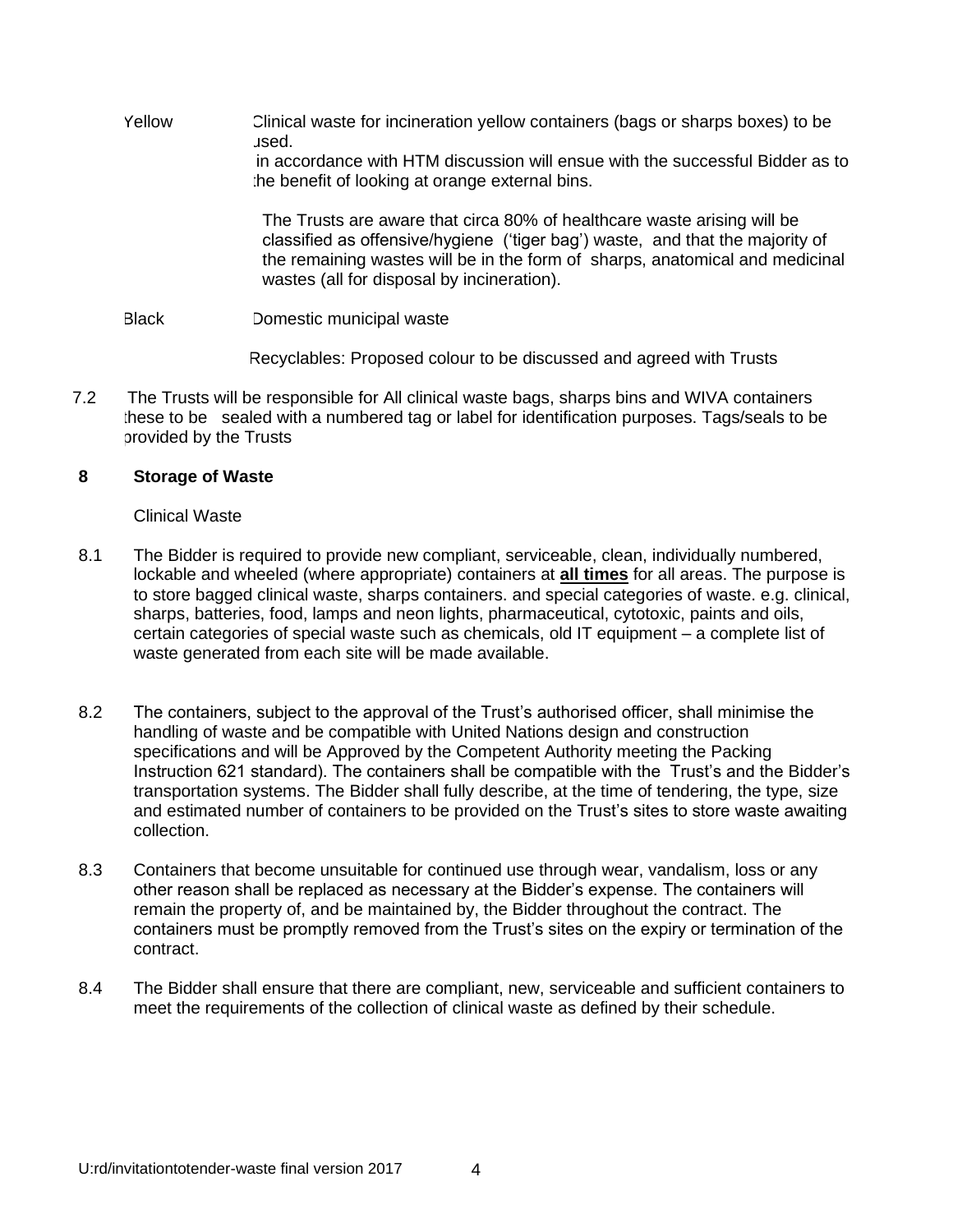- 8.5 Bidders will be required to provide compliant, serviceable containers in excess of normal requirements to accommodate emergency overflow of clinical waste. Bidders will be required to submit their contingency plans with their submission for all aspects of this contract including the disruption of collection and delivery of bins to site.
- 8.6 The container shall have no rough or inaccessible surfaces, to ensure total internal and external decontamination when cleansed. The container should withstand frequent decontamination without deterioration in quality and not be liable to corrosion.
- 8.7 The Bidder shall be responsible for the cleaning and decontamination of the external containers. Evidence to support cleaning methods shall be provided as part of the bid, and Bidders will be required to ensure that all bins delivered to Trusts are clean. The Bidder shall include full details of the proposed method of decontamination, which shall comply with the Environment Agency standards..
- 8.8 Each container must be uniquely identified by a number/code, as part of the Bidder's recording system.
- 8.9 The Bidder is to provide adequate site-specific level hooks, towing bars etc. where applicable to enable the containers to be towed. The Bidder will also be required to provide prompt replacements as required throughout the contract, due to normal wear and tear. The cost is to be included in the contract price.
- 8.10 The Bidder is to provide a sufficient quantity of container keys, to be agreed with the authorised officers, and all replacement keys required for the duration of the contract. The cost is to be included in the contract price.
- 8.11 Wheeled Containers/Carts will move freely without undue noise whilst in transportation.

#### **9 Collection of Clinical Waste**

- 9.1 Bedford Hospital NHS Trust, Luton and Dunstable University Hospital and Milton Keynes University NHS Foundation Trust shall provide a central collection area at each location. The Bidder shall be required to collect full containers and replace them with bacterially cleansed empty and serviceable containers in accordance with a schedule agreed with each of the Authorised Persons of the Trusts.
- 9.2 The clinical waste will be delivered to the agreed collection/storage areas on each site by the user in accordance with the schedule provided by the Bidder. The schedule, to be agreed by each Trust, shall reflect the hours of business and needs of the individual Trust.
- 9.3 The Bidder shall identify the number of sufficient containers to be supplied, to be agreed with each Trust prior to the commencement of the contract and identify the size of the containers to be deployed.
- 9.4 All containers are to be numbered in order that the exact quantities of clinical waste generated can be reported to each trust on a monthly basis.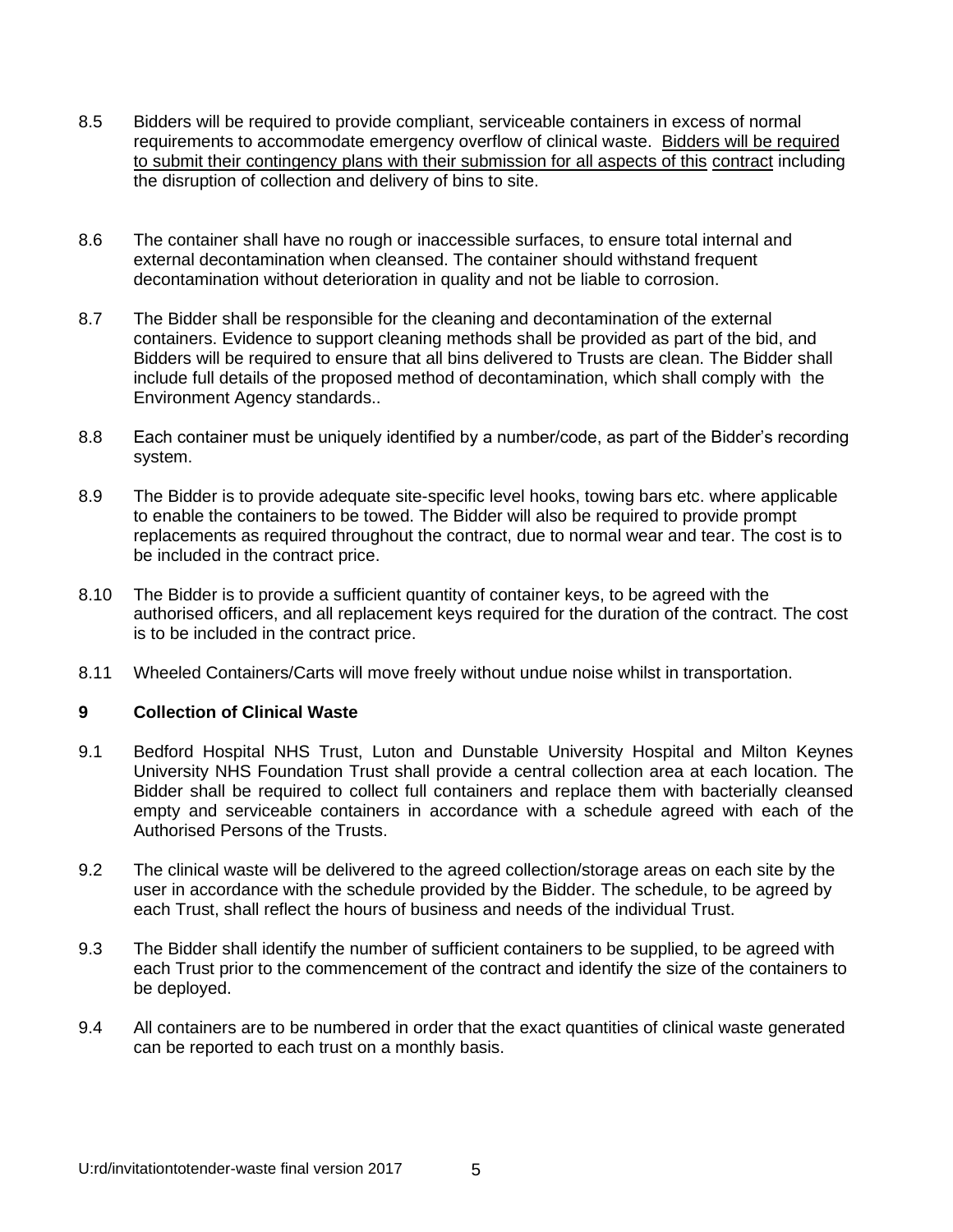- 9.5 The Bidder shall fully describe how their disinfection and decontamination process would minimise cross infection.
- 9.6 The Bidder to ensure all collection points are clean and tidy following collections.

#### **10 Recording of Waste Collection and Disposal**

- 10.1 Environmental Protection Act s34 Duty of Care Practice
- 10.2 The weight of each consignment must be established by the use of a calibrated weighbridge, weights and measured endorsed on delivery to the waste facility.
- 10.3 Pre acceptance audits. The EA imposed legal requirements in environmental permits for disposal sites to ensure that audits of clinical waste are undertaken before it can be accepted. Failure to carry out audits is a breach of DOC SEC34 of the EPA.

#### 10.4

The Trusts will make appropriate provision to carry out pre-acceptance audits and to advise the contractor of the wastes generated by the Trusts, based on the accepted 3 yearly cycle system.

After the delivery of each load, the operator of the waste disposal plant/facility shall issue to the contractor a receipt recording the time, date and disposal method of the load and the weight of the individual containers. A copy of the previous month's receipts shall be forwarded together with the monthly invoices to the Trust's representative.

10.5 All consignment and receipt notes shall be uniquely numbered.

10.5.1The Bidder shall provide itemised details of disposal costs for each waste stream, with documented evidence of weights disposed (weighbridge tonnage) and the location of final disposal. The monthly invoice must also be supported by any sub contracted service costs and a cover sheet itemising all costs incurred in the monthly invoice.

#### **11**

#### **Transportation of Waste**

- 11.1 All vehicles used for providing the services are to be road worthy in accordance with the Road Traffic Act 1988 and, as appropriate, be properly licensed by the Local Authority and, where appropriate, be of a type that conforms to the Motor Vehicles (Construction and Use) Regulations.
- 11.2 Vehicles must be maintained to a high standard of reliability and road-worthiness and will be subject to inspection by the Trust(s) Authorised Person at any reasonable time and may (but not unreasonably or veraciously) instruct the contractor not to use the said vehicles in the provision of the services.
- 11.3 The interior and exterior of all vehicles must be kept clean and tidy.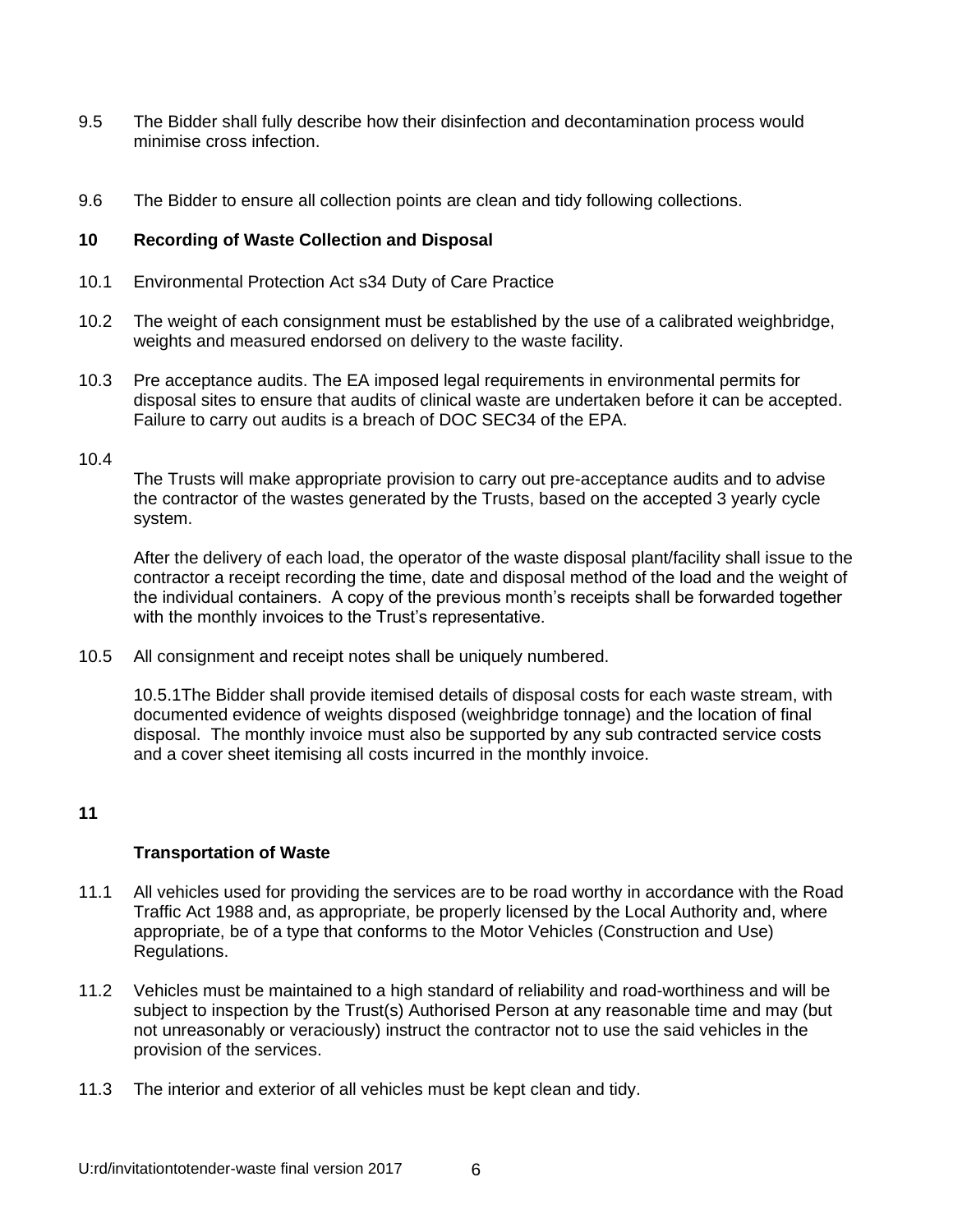- 11.4 The Bidder will be required to demonstrate that he can provide adequate cover for the nonavailability of vehicles for any reason.
- 11.5 The vehicles shall at all times, at the expense of the contractor, be appropriately licensed and insured.
- 11.6 The Bidder shall provide evidence of insurance and breakdown cover for all vehicles and such evidence must be provided to the authorised officer on demand.
- 11.7 The Bidder shall provide evidence of current registration with the appropriate authority as a waste carrier (The Trusts are aware that the Registration authorises the Transport of waste not both transport and disposal of clinical waste).
- 11.8 The Bidder will be required to demonstrate steps taken to achieve lower fleet emissions.
- 11.9 All drivers will carry with them at all times when engaged on the contract, Written Operating Procedures, ADR Vocational Training Certificate for at least UN Classes 6.1 & 6.2. In addition they shall also carry Photographic Identification, Transport / Waste Consignment Note and ADR Instructions in Writing in case of emergency.
- 11.1 Any vehicles engaged in BULK collections shall be "Specialised Vehicles" as required by the current edition of ADR and must comply with the specification for such vehicles as described by HSE. This will include contracted and sub contracted vehicles.
- 11.2 Vehicles shall be equipped with all Regulatory, safety, emergency and miscellaneous equipment as prescribed by the current edition of ADR. Vehicles shall also be marked with ADR specified warning devices such as marker boards or hazard warning panels as appropriate. Vehicles will be subject to inspection at any reasonable time by the Trusts or their Appointed adviser, who may (but not unreasonably or vexatious) instruct the contractor not to use the said vehicles in the provision of the services until non-compliances are rectified.
- 11.3 All drivers shall take reasonable measures to protect themselves and other individuals from hazards related to their activities. They shall not restrict access to or from buildings, emergency exits or patient delivery areas. Appropriate PPE must also be worn by the driver when working on the Trusts sites and due diligence must be exercised especially when working in public access areas.

#### **12 Treatment and Disposal of Clinical waste**

12.1 Should the Bidder make alternative arrangements for the disposal of the clinical waste, the Nominated Officer within the affected Trust must be notified in writing prior to any change. The contractor must inform the respective Trusts of any closure of plant and have written contingency arrangements in place should incinerators are off-line for maintenance or closed due to an emergency failure. In the event that the Bidder wishes to utilise alternative site(s)/methods the Trusts **must be** consulted in advance and agreement obtained. This prior notification must be received at least twenty eight days before planned changes to the disposal of the Trusts' waste.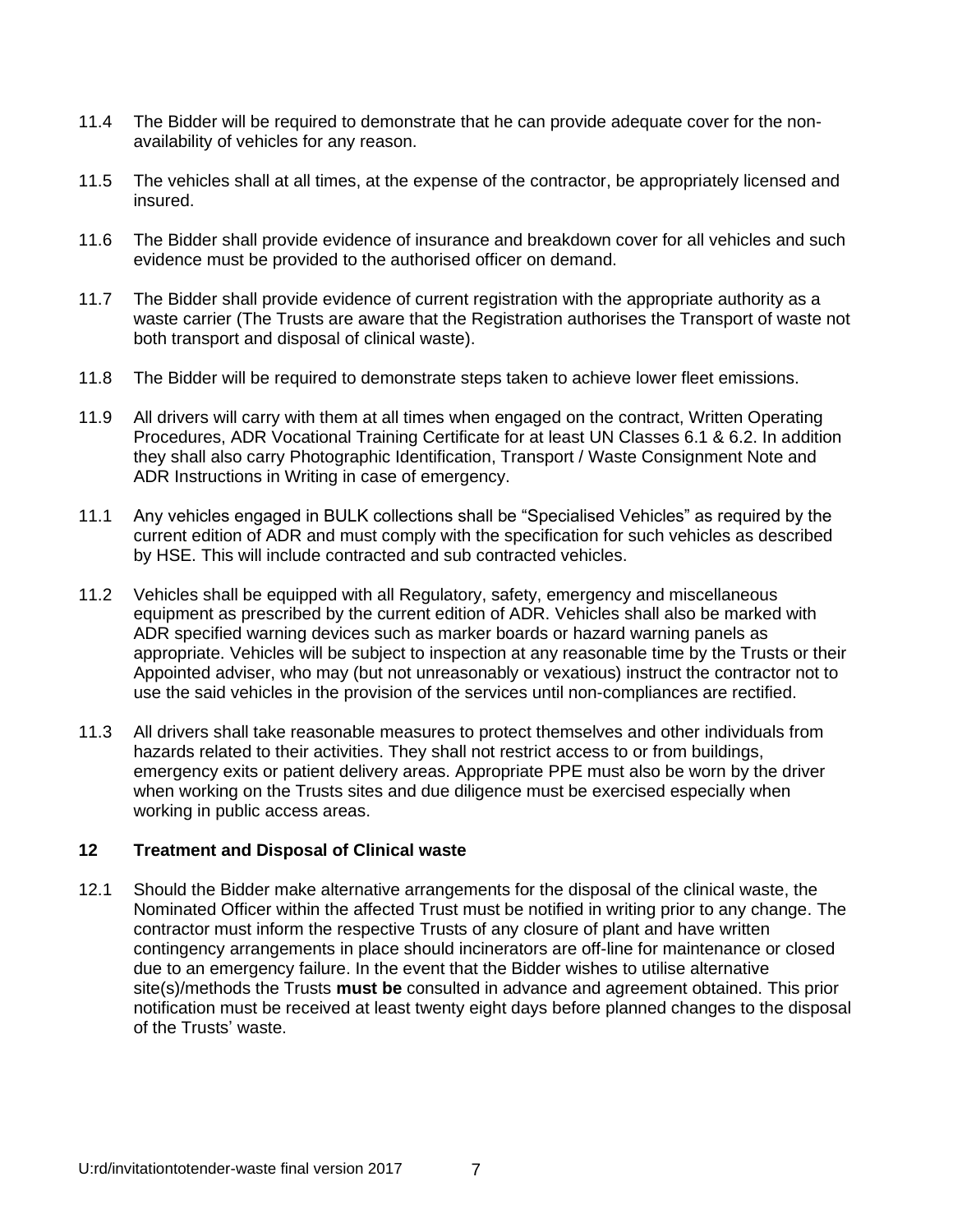- 12.2 The Trusts require at least annual access to visit the specified disposal site(s) or transfer stations in accordance with their "Duty of Care" responsibilities under the Environmental Protection Act 1990.
- 12.3 The Bidder shall provide written confirmation that any designated waste disposal facility(ies) and contingency facility(ies) named within this document has the appropriate permit issued in accordance with the Environmental Permitting (England & Wales) Regulations 2016
- 12.4 In the event of waste plant failure, the Bidder shall provide clear detailed contingency plans. The Bidder will be expected to continue to fulfil its obligations to the Trusts in such circumstances.

#### **Offensive (Non-Infectious) Hygiene Waste (Tiger Bags) - Permitted Landfill or other suitable /agreed method**

Examples include:

- Soiled Nappies
- Incontinence pads
- Contaminated gowns
- Hygiene wipes
- PPE
- Sanitary Waste
- Sputum bowls

#### **Infectious Waste (Orange bags – alternative treatment)**

Examples include:

- Infectious body fluids. Cannot be disposed of in liquid form Must be gelled or absorbed
- Infectious Human waste
- Infectious soiled dressings

**\***Orange bags are for the containment of infectious wastes suitable for alternative treatment. Yellow bags are for infectious (incineration only) wastes, typically those also contaminated with pharmaceutical or chemical contamination and/or high risk pathogens.

#### **13 Disposal of Domestic Municipal Waste**

- 13.1 In accordance with existing relevant legislation, Domestic Municipal Waste should be disposed of at permitted waste disposal site(s) and/or transfer station(s).
- 13.2 The Trusts reserves the right to visit the specified site(s) in accordance with its "Duty of Care" responsibilities under the Environmental Protection Act 1990.
- 13.3 The Trusts must be advised of the locations of the proposed waste disposal site(s) and/or transfer station(s) and any subsequent changes during the contract period must be notified in writing in advance to the Trusts.

#### **14 Recycling**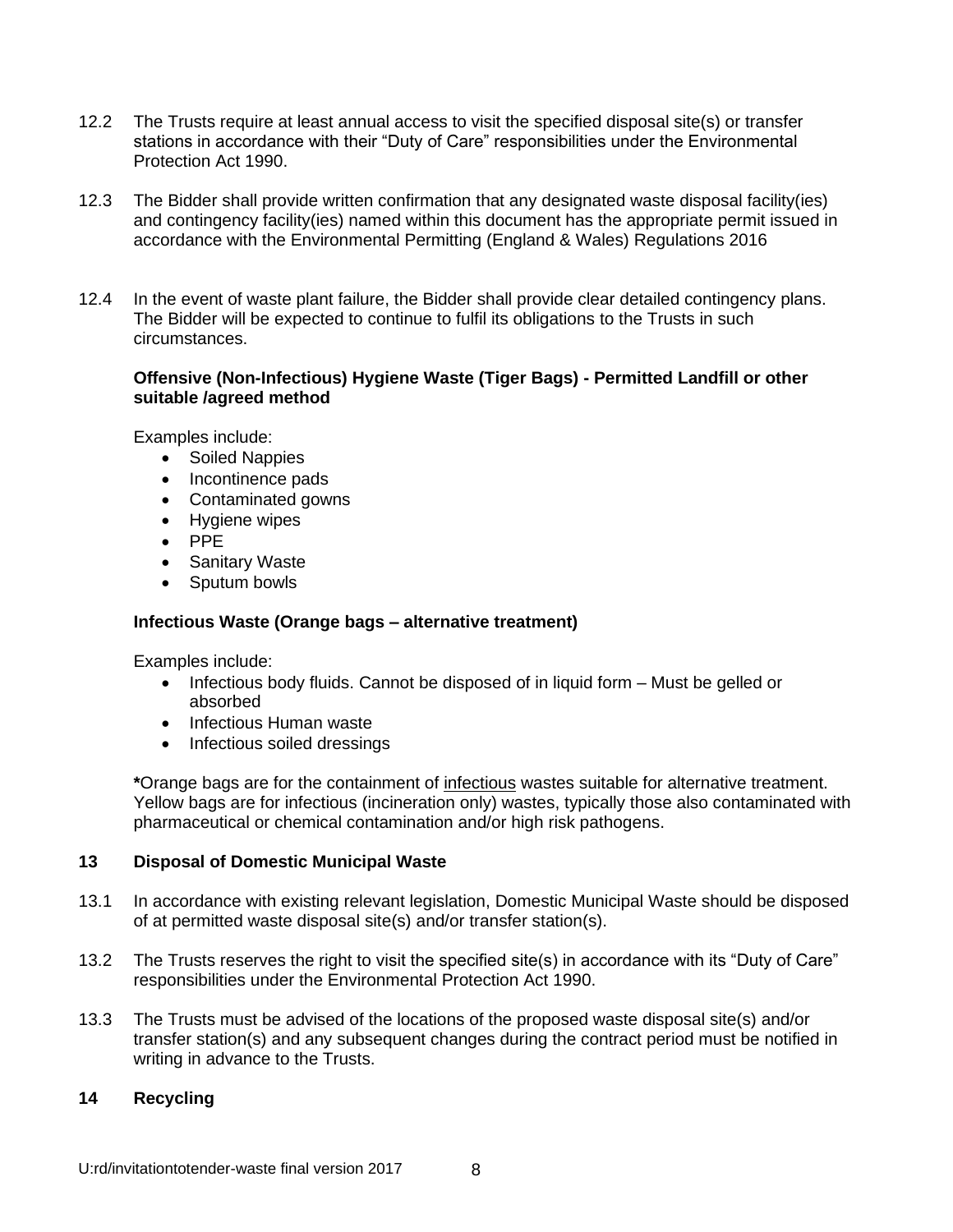- 14.1 The Bidder is required to provide additional proposals which will optimise the level of recycling currently in place in the respective Trusts and/or opportunities to minimise waste as an essential component of this contract.
- 14.2 The transportation of unsegregated waste directly to landfill, incineration plant or other immediate disposal will be deemed as unacceptable to the Trusts. There is a strong expectation that the Bidder will attempt to recover as much as is reasonably practicable, either through on-site segregation, materials reclamation facility route or alternative procedures.
- 14.3 The Trusts reserve the right to visit the specified site(s) in accordance with their "Duty of Care" responsibilities under the Environmental Protection Act 1990.
- 14.4 The Trusts must be advised of the locations of the proposed processing site(s) and/or transfer station(s). Any subsequent changes during the contract period must be notified in writing in advance to the Trusts.

#### **15. Site Visits**

- 15.1 The Trusts reserve(s) the right to visit the specified site(s) in accordance with its "Duty of Care" responsibilities under the Environmental Protection Act 1990.
- 15.2 The Trusts must be advised of the locations of the proposed waste transfer station(s) and treatment and disposal site(s). Any subsequent changes during the contract period must be notified in writing in advance to the Trusts.

#### **16 Noise Control**

- 16.1 The Bidder shall ensure that all measures are taken to control the noise levels produced by his operations on site required under or by virtue of any enactment, regulation or Codes of Practice or by the working rules of any industry.
- 16.2 The Bidder's attention is drawn in particular to the Statutory Nuisance provisions in the Environmental Protection Act 1990 and any Regulation made or Codes of Practice approved thereunder.
- 16.3 The Bidder is to note that they will be working in a healthcare environment. All noise levels are to be kept to a minimum.

#### **17 Security**

17.1 The Bidder shall be responsible for the security of all goods and equipment used by the Bidder in or about the provision of the services provided. The Bidder has a duty of care to ensure that Trust security and assets are not compromised at any time during the provision of the service.

#### **18 Duty of Care**

18.1 To ensure that the Trusts' Duty of Care in respect of waste is adequately discharged, the Bidder will be required to: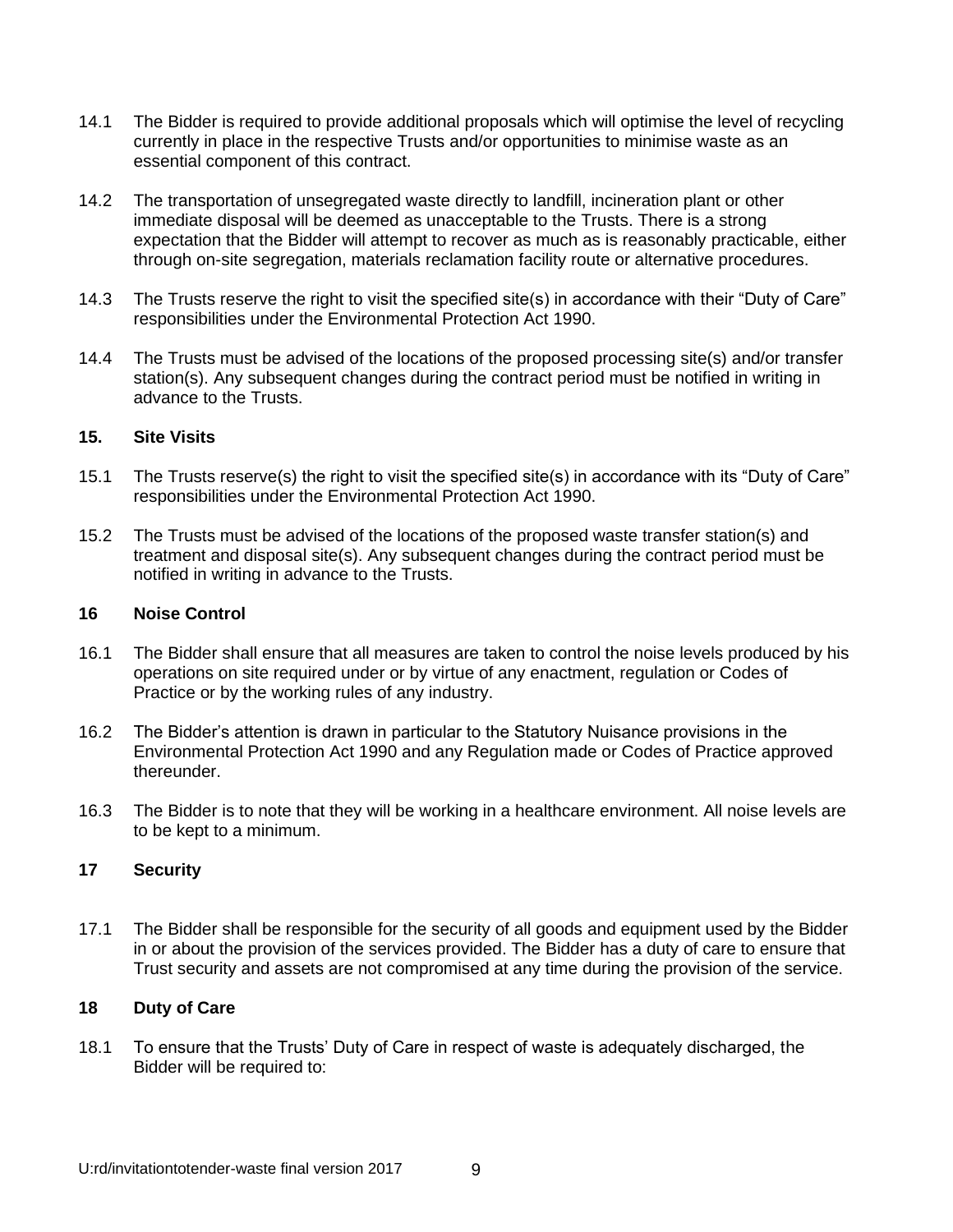- i) Visit the sites, prior to tendering, in order to establish the suitability of their proposed arrangements for the removal of waste.
- ii) Provide comprehensive written documentation relating to all aspects of the total waste management contract.
- iii) Provide a fully detailed audit trail relating to the collection of all waste streams.
- iv) Provide evidence of weighbridge facilities to be used to service the contract.
- v) Produce a complete procedure that covers all the requirements of the Environmental Protection Act, including Code of Practice on Duty of Care, COSHH and the requirements of the Health and Safety at Work etc. Act. To include formal Risk Assessment documentation.

#### **Adherence to Duty of Care principles will be a continuing process throughout the duration of the contract.**

#### **19 Bidder's Staff**

- 19.1 The Bidder shall ensure that every person employed by the Bidder and/or sub-contractor in and about the provision of the services is at all times competently and sufficiently trained by having participated in a formal training programme prior to commencing work. Details of training records should be available as requested by the Trusts.
- 19.2 Staff appointed by the Bidder and/or sub-contractor must be aware of all relevant rules and procedures concerning Health and Safety at Work and the recording of all accidents and untoward occurrences involving waste disposal procedures from the Trusts' sites.

Reportable incidences, i.e. RIDDOR, must be reported on the appropriate Accident/Incident Form and copies forwarded to the authorised officers for the Trusts.

- 19.3 The Bidder's staff shall be required to carry a form of photographic identification for any period during which they are working on the Trusts' premises.
- 19.4 The Bidder shall provide for their staff at all times while on the Trusts' premises to be properly and presentably dressed in appropriate protective uniforms or work wear. The Trusts expect the highest standards of personal hygiene, courtesy and consideration from all staff at all times.
- 19.5 The Bidder shall prohibit their staff from smoking on Trusts property.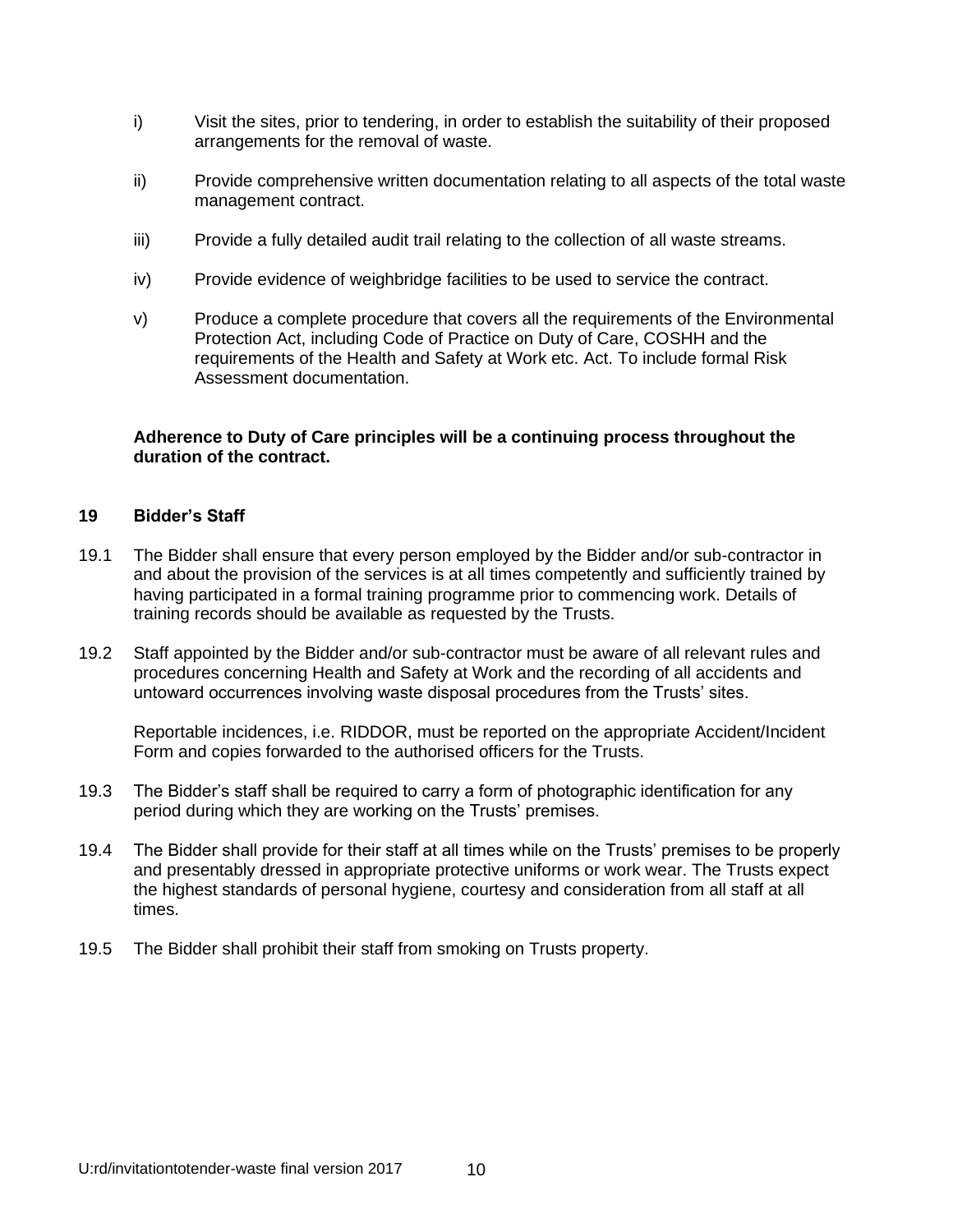- 19.6 All contracted staff attending sites in performance of their duties under this contract must hold a valid current CRB, ADR Vocational Training Certificate where required and current driving licence, which should be made available to the Trust if reasonably requested.
- 19.7 The Bidder will provide the services of a suitably qualified named Manager to liaise and advise with the Trusts authorised persons to attend quarterly meetings, review and agree contract performance. This agreed provision will cover a major incident, out of hours, bank holidays and weekend point of contact.
- 19.8 The Trusts reserves the right to request the removal of staff who fail to carry out the service to the standards required by the Trusts in section 19 (Bidder's Staff).
- 19.9 The Bidder shall fulfil the requirements of the contract with a minimum of disruption. Specific attention should be drawn to the following:
	- a) Not convey any articles to or from a patient or have any dealing with any patient unless so requested by the Trust authorised officer. (applicable only in community settings)
	- b) Not to trespass on Trust property but confine themselves strictly to the locality of their work.
	- c) The Bidder's attention is drawn to the provisions of the Mental Health Act 1983 which, lays down penalties to which persons employed in Mental Health Hospitals are liable upon conviction for misconduct with patients. A copy of the Act may be seen in the office of the Unit Manager and Bidders are reminded that ignorance of the law is not regarded as a defence in the Courts.
	- d) The Bidder and relevant staff employed on this contract must at all times be mindful of the need to respect patient confidentiality, and should not interact verbally or physically with patients.
- 19.10 The Bidder shall be liable for both authorised and unauthorised acts of his employees both inside and outside the course of their employment whilst they are on the Trusts' premises.
- 19.11 The Bidder shall ensure that:

.

- a) Every person newly recruited to be employed by the Bidder and/or sub-contractor in and about the provision of the services shall, at the Bidder's expense, at the commencement of the contract period or that person's employment (whichever shall be the latter) be medically screened and appropriately advised of the risks in handling hazardous wastes. A copy of which shall be made available to the Trusts' Occupational Health Services.
- b) Any employee shall be excluded from the site when suffering from any notifiable infectious or communicable disease.
- c) Bidder staff supplying services to the Trust should not be accompanied on to Trust sites by friends, family or any other unauthorised persons.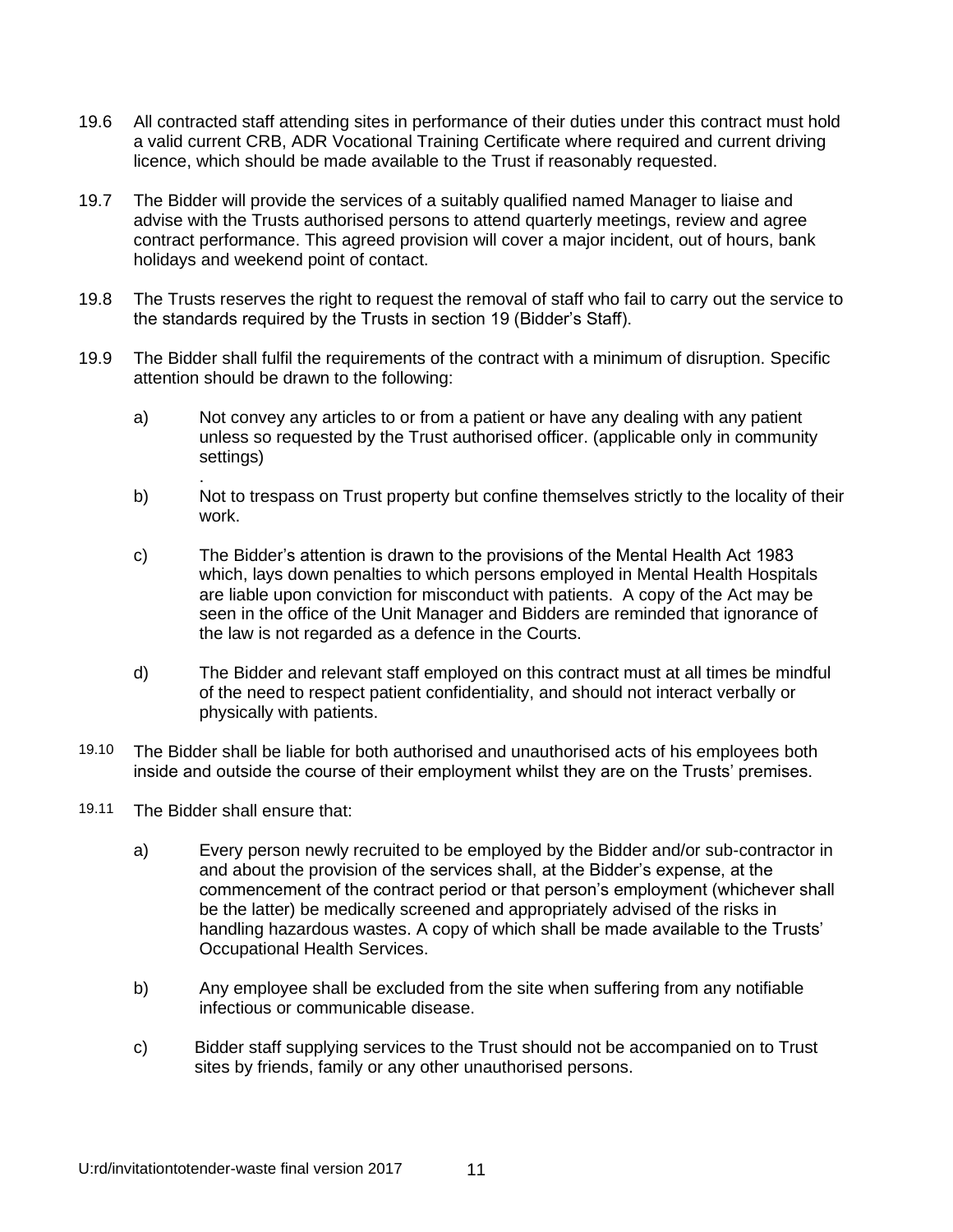19.12 In the event of Bidder's staff who have, or who may have, access to the Trusts sites during the course of the contract being criminally prosecuted for a serious offence (as defined in the Police and Criminal Evidence Act 1984), the contractor must immediately supply the authorised officer with a full report of the circumstances and, ultimately, of the outcome of any judicial procedures.

#### **20 Monitoring of Contract**

- 20.1 **The Bidder (designated contracts manager) and the authorising officers of the Trusts will be responsible for monitoring the quality and effectiveness of the service. Bidders should submit with their tender a statement on how these standards will be achieved and monitored in the form of Key Performance Indicators (KPIs). This performance regime will be agreed between the successful Bidder and the Trusts. The aim will be to develop and agree KPIs which are commercially sensitive and pragmatic.**
- 20.2 The Trusts, in accordance with their Duty of Care principles, will develop the above formal monitoring system with the Bidder, to commence at the start of the contract and be based on a continuous assessment process throughout the life of the contract.
- 20.3 The Trusts reserve the right to inspect, with or without prior notice, all records relating to the performance of the contract.
- 20.4 The Trusts reserves the right to visit any specified holding/waste disposal site during the contract period.
- 20.5 The named Contracts Manager will be the primary point of contact in relation to the contract for routine day-to- day issues.

#### **21 Quality Assurance**

21.1 The Bidder shall provide details of the quality assurance system operated by their company for the provision of all services required as part of this contract.

#### **22 Service Variation**

- 22.1 Variations in service requirements will be notified to the Bidder as and when required.
- 22.2 The period of notice for variations will be subject to individual service criteria.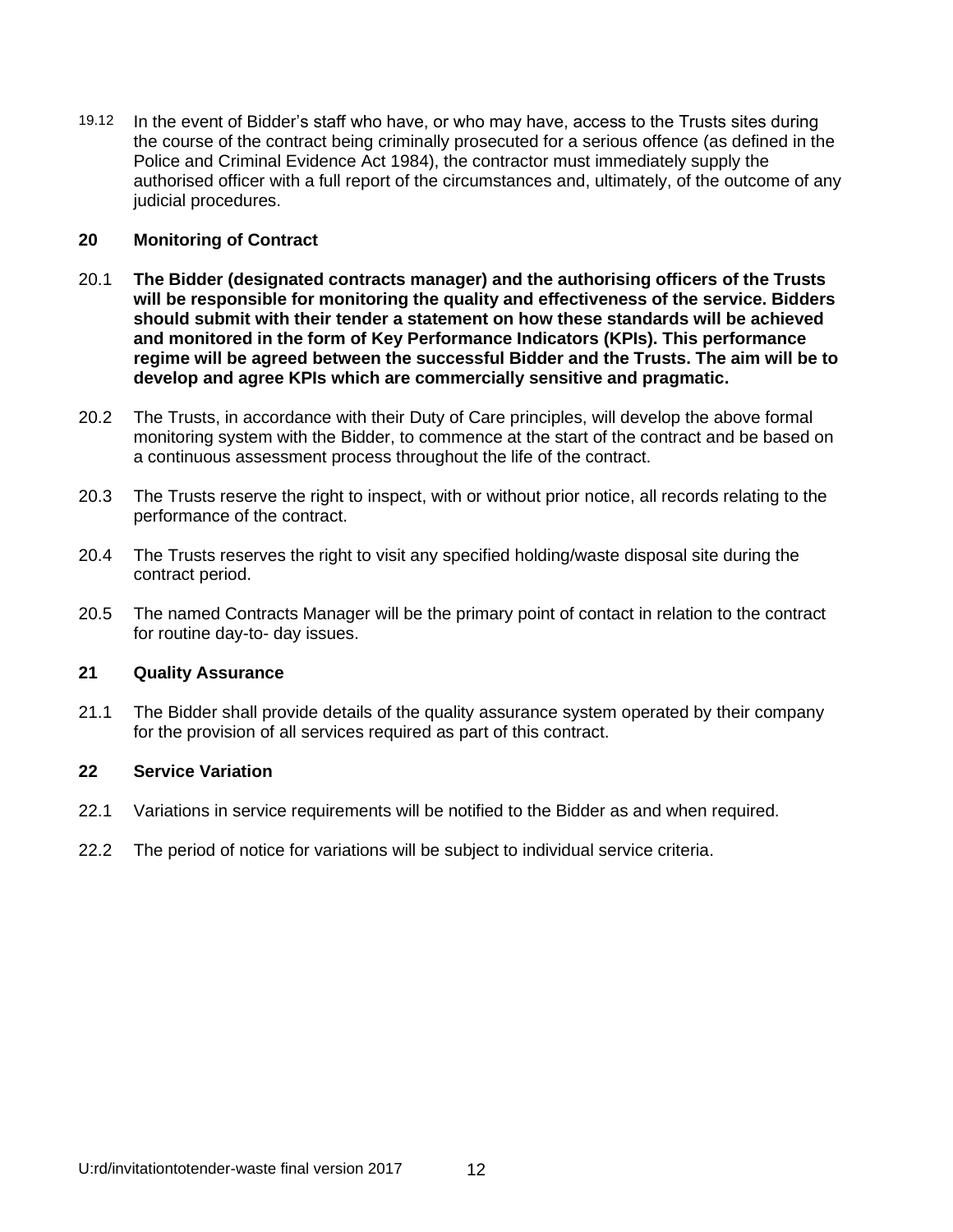# **Luton and Dunstable University Hospital Location and Collection Requirements**

|                                                                                           |                    |                                | <b>Document 2</b>       |                                                           |                                                           |                |  |
|-------------------------------------------------------------------------------------------|--------------------|--------------------------------|-------------------------|-----------------------------------------------------------|-----------------------------------------------------------|----------------|--|
| <b>TYPE OF</b>                                                                            | <b>QUANTITY OF</b> | <b>SIZE OF</b>                 | <b>COLLECTION TIMES</b> |                                                           | <b>COLLECTION FREQUENCY</b>                               |                |  |
| <b>WASTE/CATEGORY</b>                                                                     | <b>BINS</b>        | <b>BINS</b>                    |                         | <b>DAILY</b>                                              | <b>WEEKLY</b>                                             | <b>ONE OFF</b> |  |
| <b>CLINICAL WASTE</b><br>The Luton &<br>Dunstable Hospital<br>Trust LU4 0DZ               |                    | 770 litre                      | 24 Hour                 |                                                           |                                                           |                |  |
| <b>CLINICAL WASTE</b><br>The Limb Fitting<br>Centre<br>Lewsey road.<br>LU4 0DZ            |                    | 770 litre                      | 08.00-16.00             |                                                           |                                                           |                |  |
| <b>CLINICAL WASTE</b><br>The Breast<br><b>Screening Centre</b><br>Lewsey road.<br>LU4 0DY |                    | 770 litre                      | 08.00-16.00             |                                                           |                                                           |                |  |
| <b>CLINICAL WASTE</b><br>39 Castle Street,<br>Luton, Beds.<br>LU1 3AG                     |                    | 770 litre                      | 08.00-16.00             |                                                           |                                                           |                |  |
| <b>GENERAL</b>                                                                            |                    | 35c <sub>V</sub><br>Packer bin | 24 Hour                 | "as required/ to be advised"<br>Exchanged within 24 hours |                                                           |                |  |
| <b>MUNICIPAL WASTE</b>                                                                    |                    | 40cy roll-<br>on bin           | 24 Hour                 |                                                           | "as required/ to be advised"<br>Exchanged within 24 hours |                |  |
| <b>Recyclables</b>                                                                        |                    | <b>TBA</b>                     | 24 hour                 |                                                           | <b>TBA</b>                                                |                |  |

U:rd/invitationtotender-waste final version 2017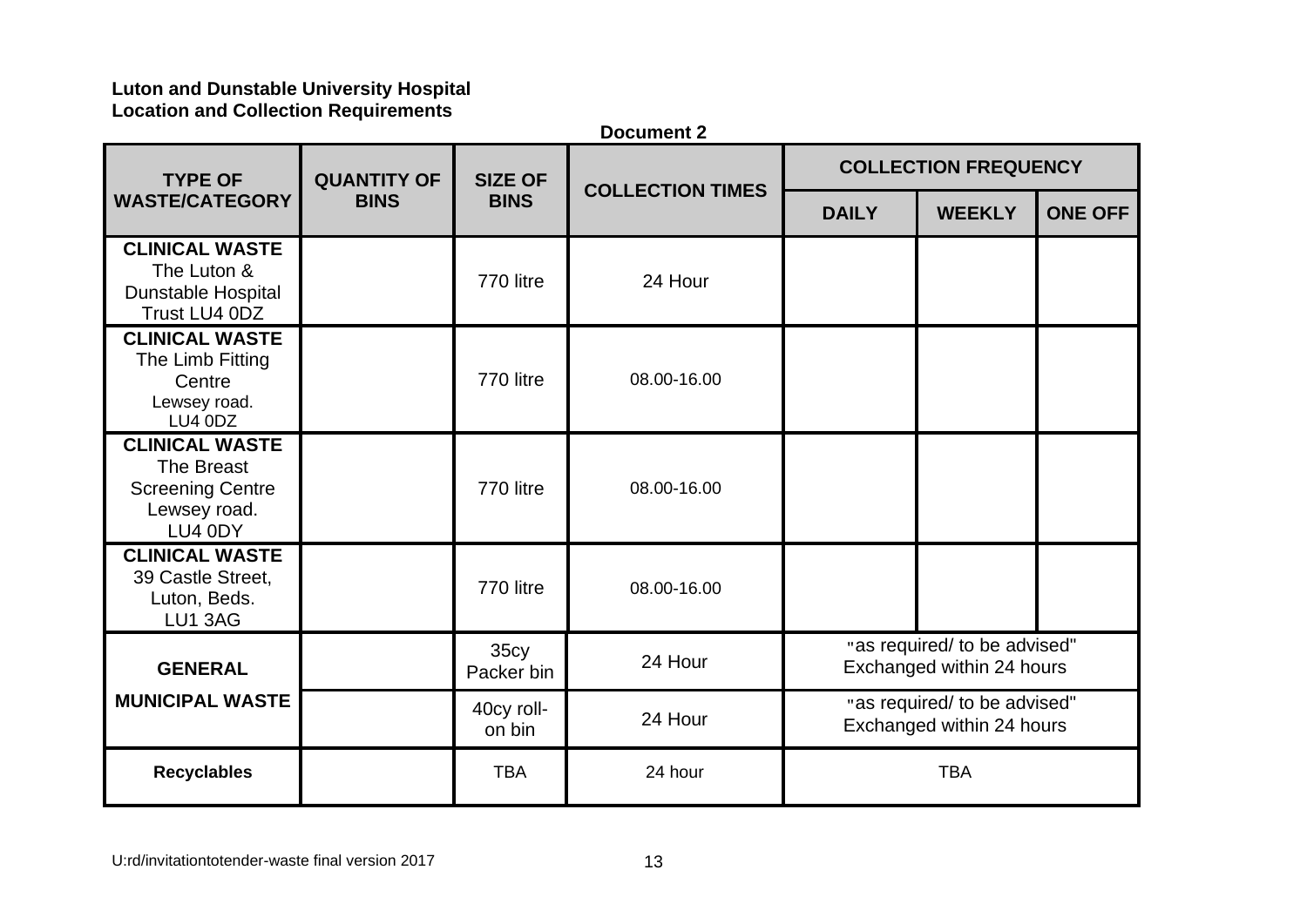| <b>Mercury</b>           | 4                  | 25lbs tubs              | 08.00-16.00             | "as required/ to be advised" |                              |                |  |
|--------------------------|--------------------|-------------------------|-------------------------|------------------------------|------------------------------|----------------|--|
| <b>TYPE OF</b>           | <b>QUANTITY OF</b> | <b>SIZE OF</b>          |                         |                              | <b>COLLECTION FREQUENCY</b>  |                |  |
| <b>WASTE/CATEGORY</b>    | <b>BINS</b>        | <b>BINS</b>             | <b>COLLECTION TIMES</b> | <b>DAILY</b>                 | <b>WEEKLY</b>                | <b>ONE OFF</b> |  |
| <b>Scrap Metal</b>       | 1                  | 16 Yard<br>Container    | $08.00 - 16.00$         |                              | "as required/ to be advised" |                |  |
| <b>Glass</b>             | <b>TBA</b>         | <b>TBA</b>              | 08.00-16.00             |                              | "as required/ to be advised" |                |  |
| <b>Waste Kitchen Oil</b> | as required        | Oil Drums               | $08.00 - 16.00$         |                              | "as required/ to be advised" |                |  |
| <b>Lab Chemicals</b>     | as required        | as required             | $08.00 - 16.00$         |                              | "as required/ to be advised" |                |  |
| <b>Estates Chemicals</b> | as required        | as required             | $08.00 - 16.00$         |                              | "as required/ to be advised" |                |  |
| <b>Paint</b>             | as required        | as required             | $08.00 - 16.00$         |                              | "as required/ to be advised" |                |  |
| I.T. Equipment           | as required        | as required             | 08.00-16.00             |                              | "as required/ to be advised" |                |  |
| <b>Fridges</b>           | as required        | as required             | $08.00 - 16.00$         |                              | "as required/ to be advised" |                |  |
| <b>Fluorescent Tubes</b> | as required        | as required             | $08.00 - 16.00$         | "as required/ to be advised" |                              |                |  |
| <b>Furniture</b>         | 1                  | 35cy (walk-<br>in) skip | $08.00 - 16.00$         |                              | "as required/ to be advised" |                |  |

U:rd/invitationtotender-waste final version 2017 and the matrix of 14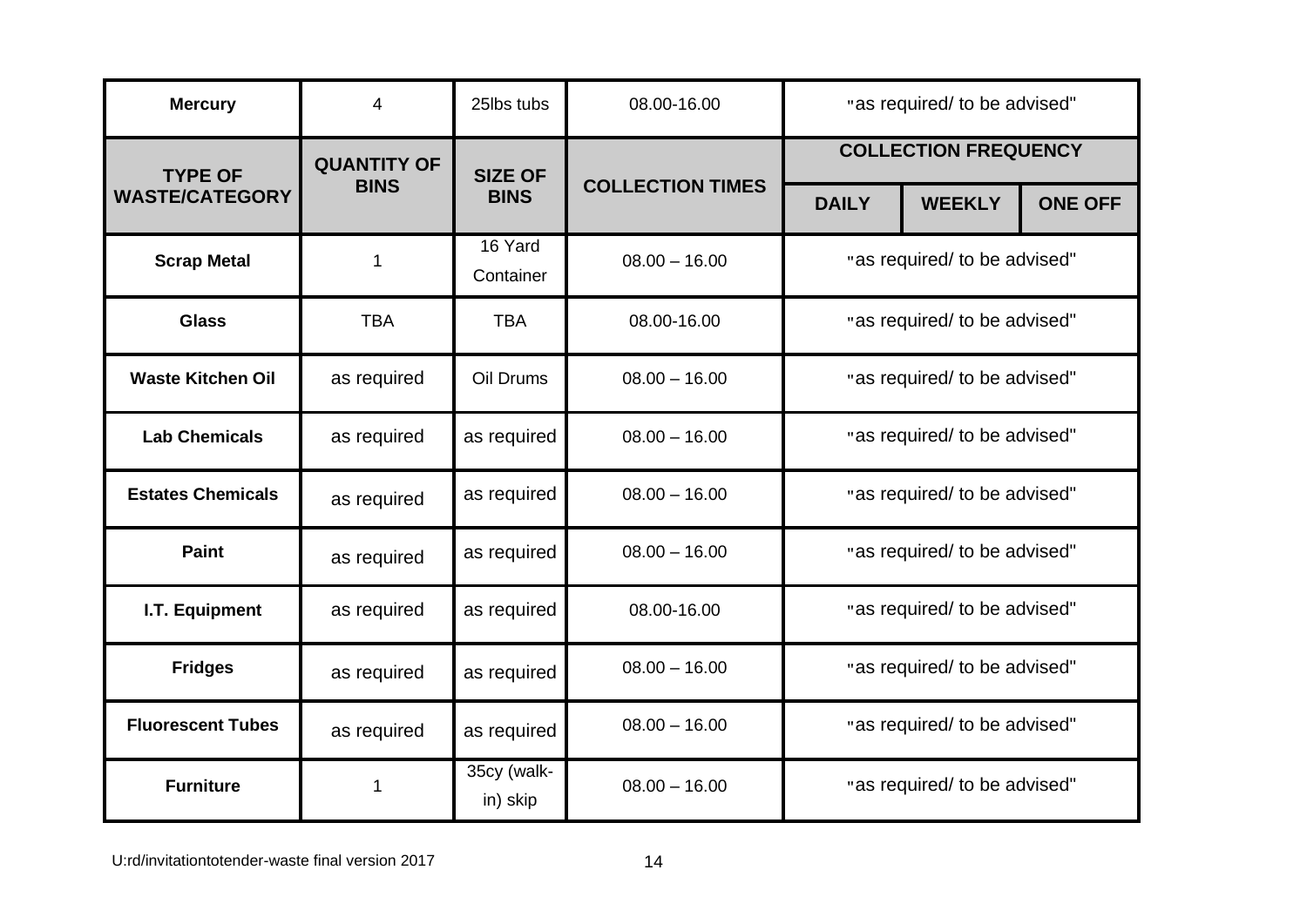| <b>Mattresses</b>                               | <b>TBA</b>         | <b>TBA</b>                     | $19.00 - 21.00$         | "as required/ to be advised" |                                                                                |  |  |
|-------------------------------------------------|--------------------|--------------------------------|-------------------------|------------------------------|--------------------------------------------------------------------------------|--|--|
| <b>TYPE OF</b>                                  | <b>QUANTITY OF</b> | <b>SIZE OF</b>                 |                         |                              | <b>COLLECTION FREQUENCY</b><br><b>ONE OFF</b><br><b>WEEKLY</b><br><b>DAILY</b> |  |  |
| <b>WASTE/CATEGORY</b>                           | <b>BINS</b>        | <b>BINS</b>                    | <b>COLLECTION TIMES</b> |                              |                                                                                |  |  |
| <b>Toner Cart's</b>                             | as required        | as required                    | 08.00-16.00             |                              | "as required/ to be advised"                                                   |  |  |
| <b>Shredding (IT Data)</b>                      | as required        | as required                    | 08.00-16.00             |                              | "as required/ to be advised"                                                   |  |  |
| Cytotoxic                                       | 25                 | <b>TBA</b>                     | $08.00 - 16.00$         | "as required/ to be advised" |                                                                                |  |  |
| <b>Drugs</b><br>& Special Waste                 | 25                 | 50 litre<br>Seal-able<br>drums | 08.00-16.00             |                              | "as required/ to be advised"                                                   |  |  |
| Food                                            | 12                 | Wheelie-bin                    | 08.00-16.00             |                              | "as required/ to be advised"                                                   |  |  |
| Cardboard                                       | <b>TBA</b>         | <b>TBA</b>                     | 08.00-16.00             |                              | "as required/ to be advised"                                                   |  |  |
| <b>Aerosols</b>                                 | <b>TBA</b>         | <b>TBA</b>                     | 08.00-16.00             |                              | "as required/ to be advised"                                                   |  |  |
| <b>Batteries</b>                                | <b>TBA</b>         | <b>TBA</b>                     | 08.00-16.00             |                              | "as required/ to be advised"                                                   |  |  |
| <b>Body Parts &amp;</b><br><b>Foetal Tissue</b> | <b>TBA</b>         | <b>TBA</b>                     | 08.00-16.00             |                              | "as required/ to be advised"                                                   |  |  |

U:rd/invitationtotender-waste final version 2017 https://www.tationtotender-waste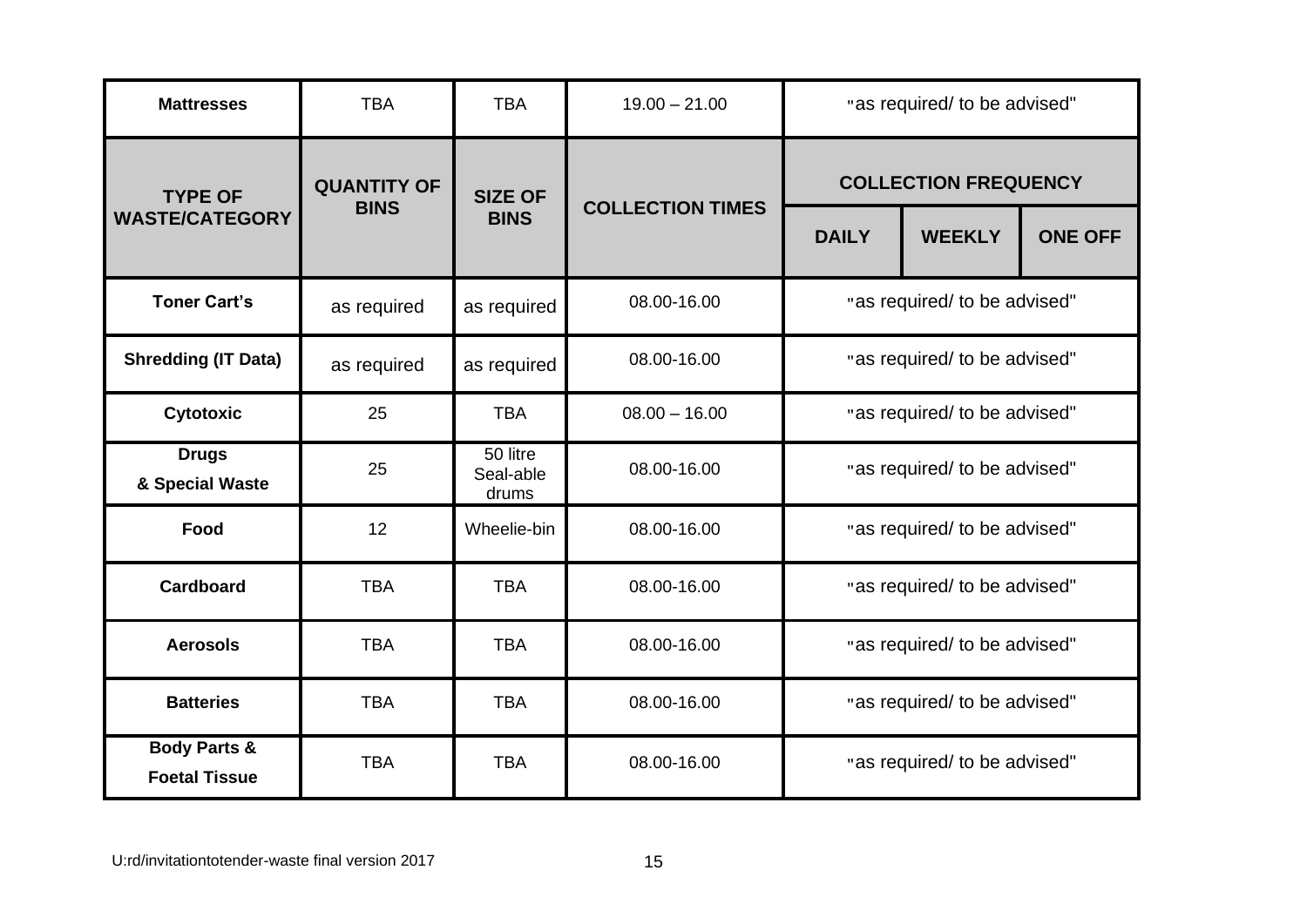| <b>X-Ray Films</b> | тва | TBA | 08.00-16.00 | "as required/ to be advised" |
|--------------------|-----|-----|-------------|------------------------------|
| <b>Isotopes</b>    | TBA | TBA | 08.00-16.00 | "as required/ to be advised" |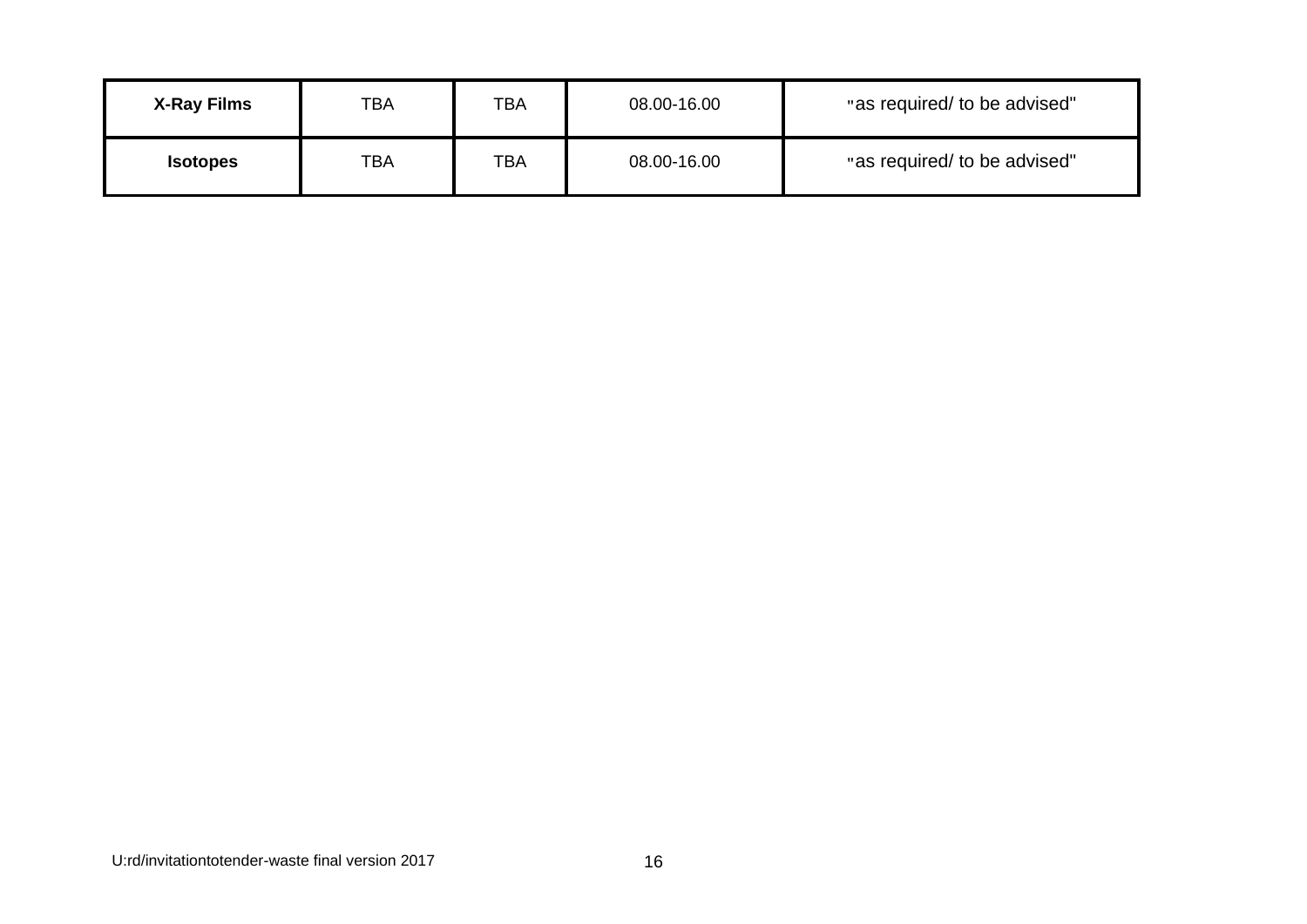| Document 2.1 |  |
|--------------|--|
|--------------|--|

| <b>TYPE OF</b>                                                               | <b>QUANTITY OF</b><br><b>BINS ON SITE</b> | <b>SIZE OF</b>       | <b>COLLECTION TIMES</b> | <b>COLLECTION FREQUENCY</b>                         |               |                |
|------------------------------------------------------------------------------|-------------------------------------------|----------------------|-------------------------|-----------------------------------------------------|---------------|----------------|
| <b>WASTE/CATEGORY</b>                                                        |                                           | <b>BINS</b>          |                         | <b>DAILY</b>                                        | <b>WEEKLY</b> | <b>ONE OFF</b> |
| <b>CLINICAL WASTE</b>                                                        |                                           |                      |                         | N                                                   |               |                |
| <b>Bedford Hospital</b><br>South Wing,<br>Kempston Road,<br>Bedford MK42 9DJ | $30 - 40$                                 | 770litre             | 24 hour                 |                                                     |               |                |
| <b>Gilbert Hitchcock</b><br>House, 21 Kmbolton<br>Road, MK40 2AW             | $\overline{2}$                            | 770litre             | 24 hour                 |                                                     |               |                |
| <b>Archer Unit North</b><br>Wing, 3 Kimbolton<br>Road, Bedford MK40<br>2NT   | $\overline{2}$                            | To be<br>advised     | 24 hour                 |                                                     |               |                |
| <b>GENERAL</b><br><b>MUNICIPAL WASTE</b>                                     |                                           | 35 yard<br>compactor | 24 hour                 | X 1 per 10<br>days on<br>agreed<br>schedule<br>week | N/A           | N/A            |
| <b>SPECIAL WASTE</b><br>(CATEGORIES LISTED)                                  |                                           |                      |                         |                                                     |               |                |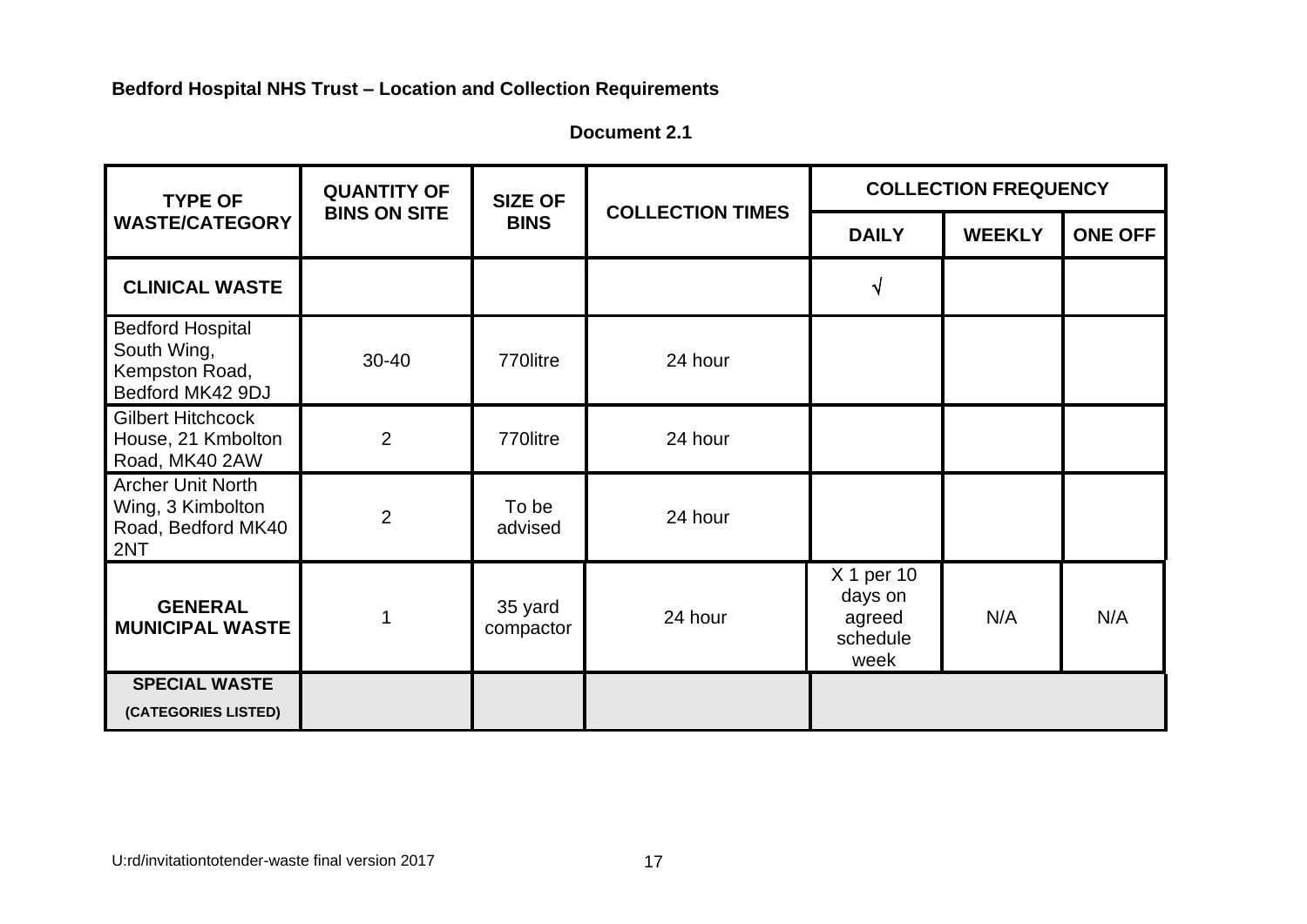| <b>Mercury</b>                          | The trust has only<br>small quantities still<br>in use and therefore<br>the requirement will<br>be small |                               | 08.00-16.00             | "as required/ to be advised" |                              |                |
|-----------------------------------------|----------------------------------------------------------------------------------------------------------|-------------------------------|-------------------------|------------------------------|------------------------------|----------------|
| <b>TYPE OF</b><br><b>WASTE/CATEGORY</b> | <b>QUANTITY OF</b><br><b>BINS</b>                                                                        | <b>SIZE OF</b><br><b>BINS</b> | <b>COLLECTION TIMES</b> | <b>COLLECTION FREQUENCY</b>  |                              |                |
|                                         |                                                                                                          |                               |                         | <b>DAILY</b>                 | <b>WEEKLY</b>                | <b>ONE OFF</b> |
| <b>Scrap Metal</b>                      | 1                                                                                                        | 16 Yard<br>Container          | $08.00 - 16.00$         | "as required/ to be advised" |                              |                |
| <b>Glass</b>                            | 3                                                                                                        | <b>Bottle Bank</b>            | 08.00-16.00             | "as required/ to be advised" |                              |                |
| <b>Waste Kitchen Oil</b>                | as required                                                                                              | Oil Drums                     | $08.00 - 16.00$         |                              | "as required/ to be advised" |                |
| <b>Other Waste oil</b>                  | As required                                                                                              | Oil Drums                     | $08.00 - 16.00$         |                              | "as required/ to be advised" |                |
| <b>Lab Chemicals</b>                    | as required                                                                                              | as required                   | $08.00 - 16.00$         |                              | "as required/ to be advised" |                |
| <b>Estates Chemicals</b>                | <b>TBA</b>                                                                                               | as required                   | $08.00 - 16.00$         |                              | "as required/ to be advised" |                |
| <b>Paint</b>                            | <b>TBA</b>                                                                                               | as required                   | $08.00 - 16.00$         | "as required/ to be advised" |                              |                |
| Rags                                    | <b>TBA</b>                                                                                               | As required                   | $08.00 - 16.00$         |                              | "as required/ to be advised" |                |

U:rd/invitationtotender-waste final version 2017 and the control of the 18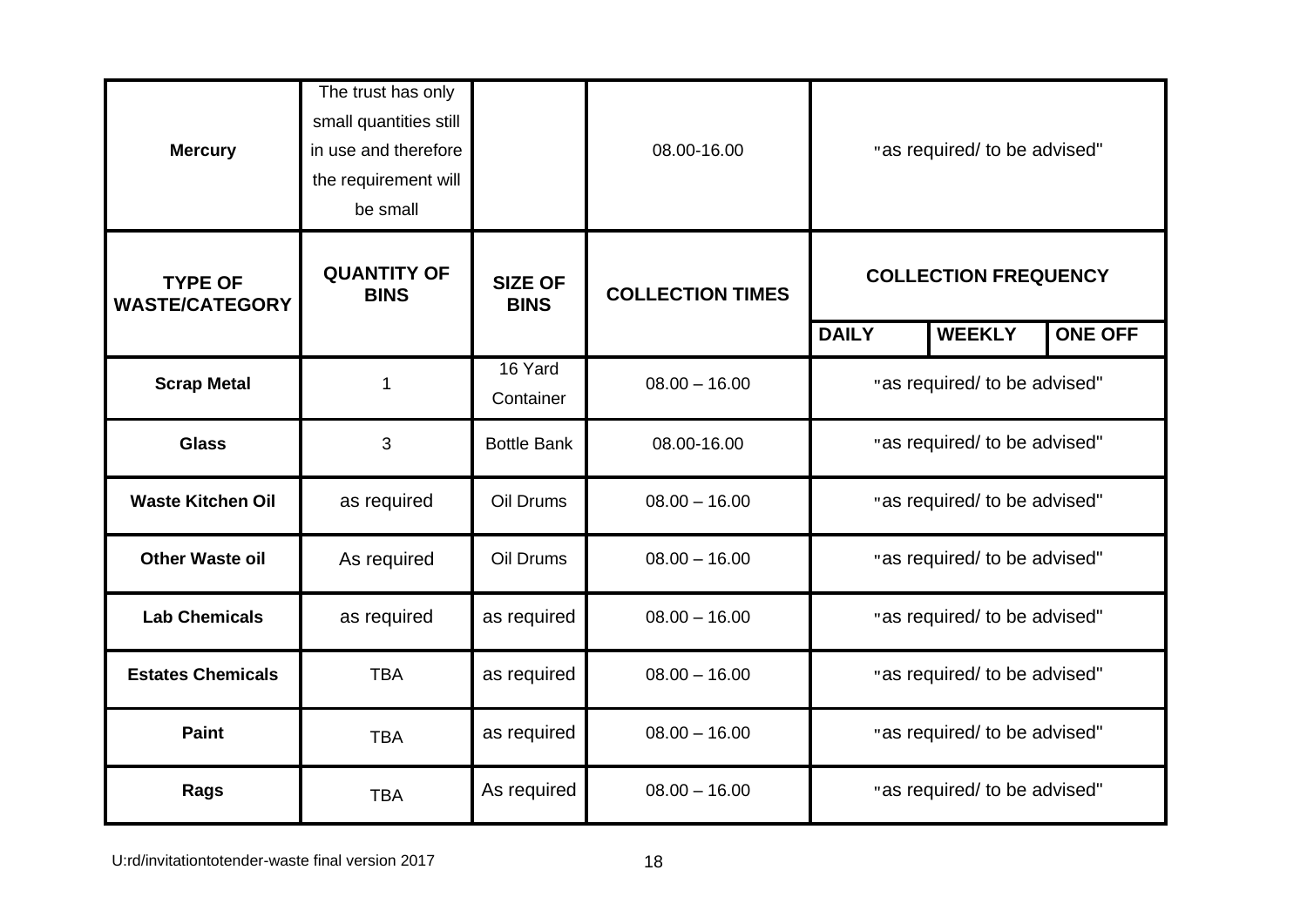| I.T. Equipment                  | as required        | as required                  | 08.00-16.00             | "as required/ to be advised" |                                                  |                |  |
|---------------------------------|--------------------|------------------------------|-------------------------|------------------------------|--------------------------------------------------|----------------|--|
| <b>Fridges</b>                  | n/a                | n/a                          | $08.00 - 16.00$         |                              | "as required/ to be advised"                     |                |  |
| <b>Flour Tubes</b>              | n/a                | n/a                          | $08.00 - 16.00$         |                              | "as required/ to be advised"                     |                |  |
| <b>TYPE OF</b>                  | <b>QUANTITY OF</b> | <b>SIZE OF</b>               |                         |                              | <b>COLLECTION FREQUENCY</b>                      |                |  |
| <b>WASTE/CATEGORY</b>           | <b>BINS</b>        | <b>BINS</b>                  | <b>COLLECTION TIMES</b> | <b>DAILY</b>                 | <b>WEEKLY</b>                                    | <b>ONE OFF</b> |  |
| <b>Furniture</b>                | 1                  | 16 yd skip                   | $08.00 - 16.00$         |                              | "as required/ to be advised"                     |                |  |
| <b>Mattresses</b>               | <b>TBA</b>         | <b>TB</b>                    | $19.00 - 21.00$         |                              | "as required/ to be advised"                     |                |  |
| <b>Recycling Waste</b>          |                    | 35 YD<br>compactor           | 08.00-16.00             |                              | "as required/ to be advised"                     |                |  |
| Cytotoxic                       | 10                 | 5 litre seal-<br>able drums  | $08.00 - 16.00$         |                              | "as required/ to be advised"<br>At least monthly |                |  |
| <b>Drugs</b><br>& Special Waste | 10                 | 50 litre Seal-<br>able drums | 08.00-16.00             |                              | "as required/ to be advised"                     |                |  |
| Food                            | 5                  | 1100 ltrs                    | 08.00-16.00             |                              | "as required/ to be advised"                     |                |  |
| <b>Aerosols</b>                 | <b>TBA</b>         | <b>TBA</b>                   | 08.00-16.00             | "as required/ to be advised" |                                                  |                |  |
| <b>Batteries</b>                | <b>TBA</b>         | <b>TBA</b>                   | 08.00-16.00             |                              | "as required/ to be advised"                     |                |  |

U:rd/invitationtotender-waste final version 2017 and the matrix of 19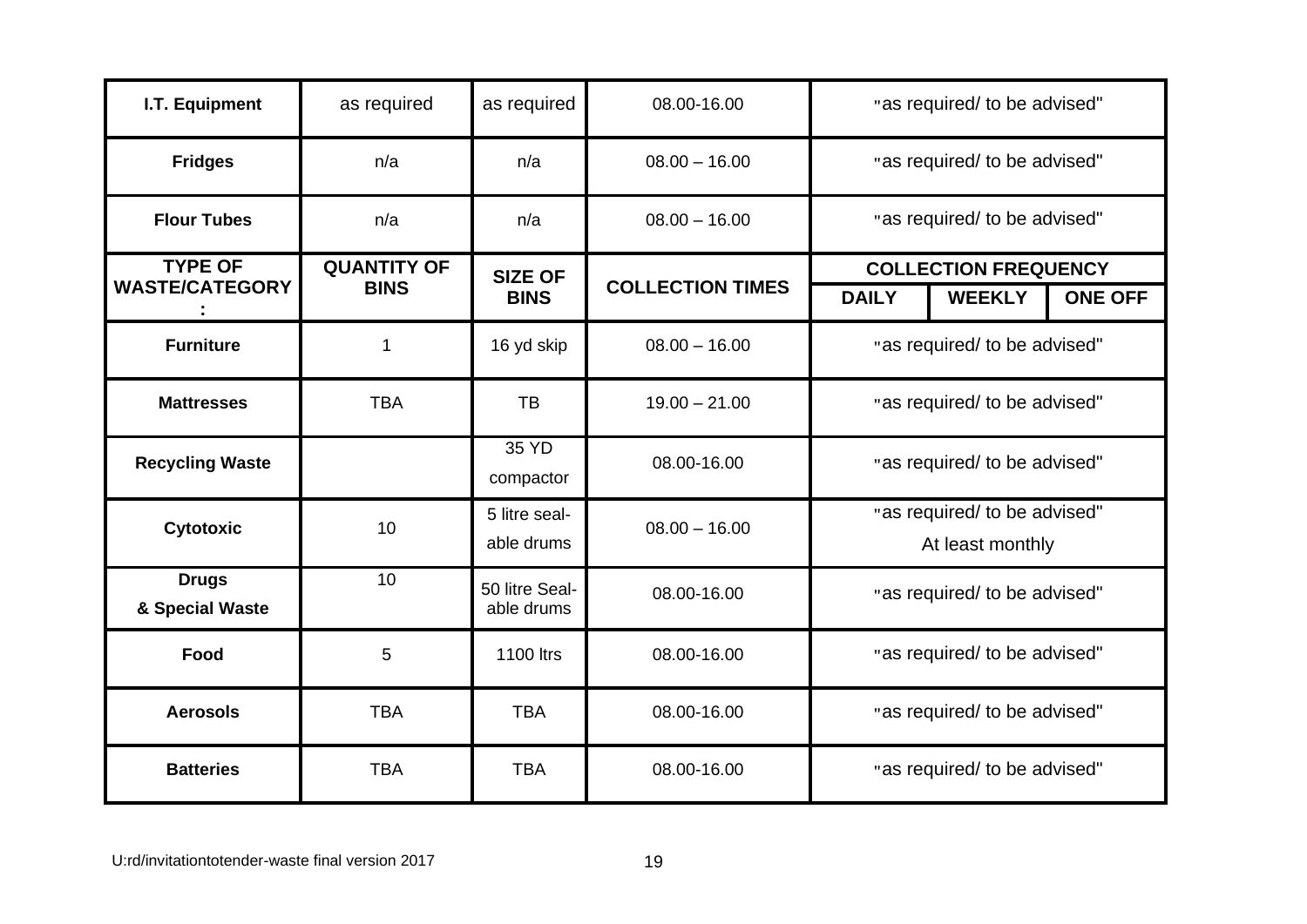| <b>Body Parts &amp;</b><br><b>Foetal Tissue</b> | <b>TBA</b> | <b>TBA</b> | 08.00-16.00 | "as required/ to be advised" |
|-------------------------------------------------|------------|------------|-------------|------------------------------|
| <b>X-Ray Films</b>                              | <b>TBA</b> | <b>TBA</b> | 08.00-16.00 | "as required/ to be advised" |
| <b>Isotopes</b>                                 | <b>TBA</b> | <b>TBA</b> | 08.00-16.00 | "as required/ to be advised" |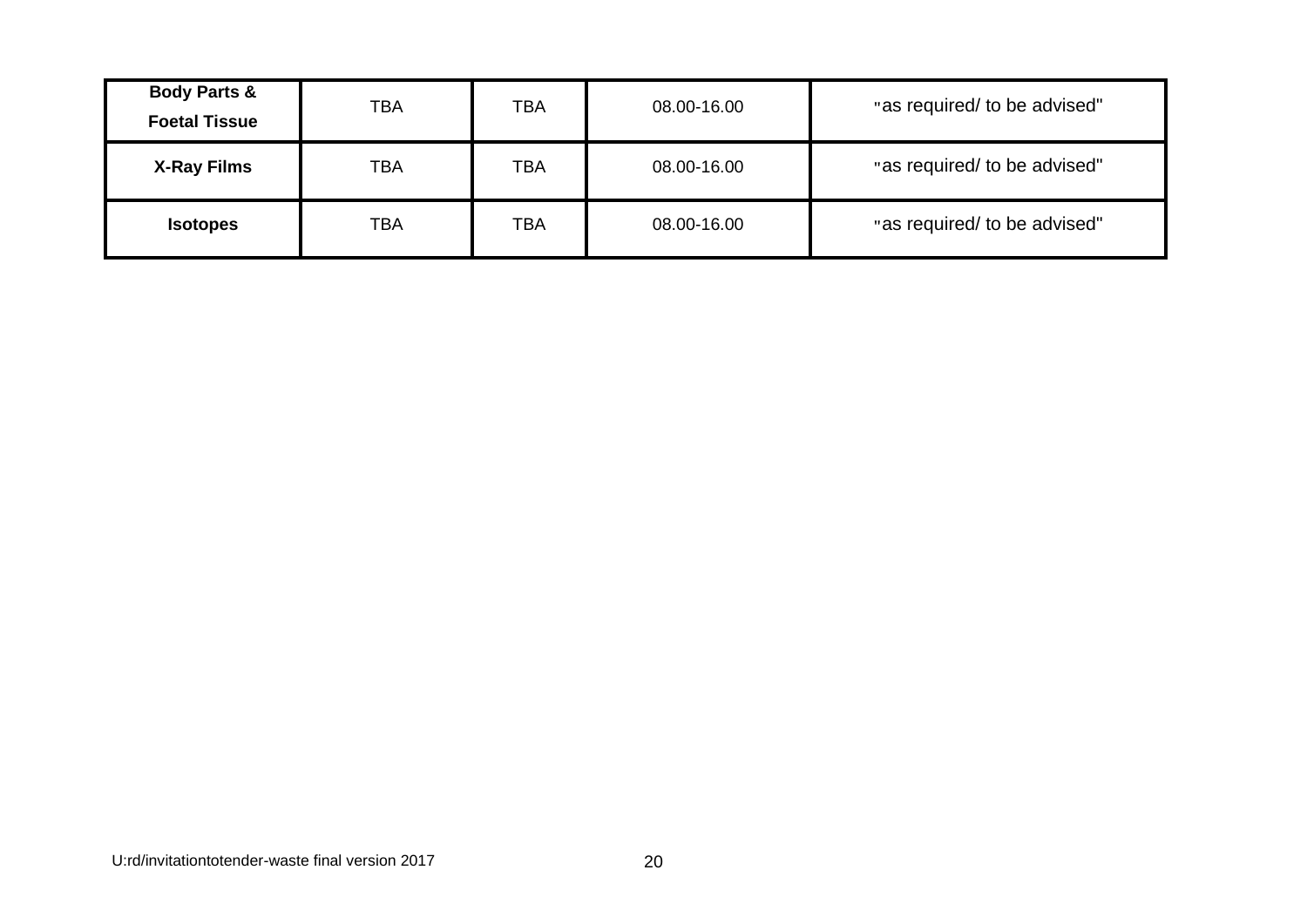**Document 2.2**

| <b>TYPE OF</b>                                               | <b>QUANTITY OF</b> | <b>SIZE OF</b> | <b>COLLECTION TIMES</b>  | <b>COLLECTION FREQUENCY</b>  |               |                |
|--------------------------------------------------------------|--------------------|----------------|--------------------------|------------------------------|---------------|----------------|
| <b>WASTE/CATEGORY</b>                                        | <b>BINS</b>        | <b>BINS</b>    |                          | <b>DAILY</b>                 | <b>WEEKLY</b> | <b>ONE OFF</b> |
| <b>CLINICAL WASTE</b><br>18-01-03<br><b>Yellow Bag Waste</b> | 20                 | 770 litre      | 08.00 16.00<br>Mon - Fri | Yes                          |               |                |
| <b>CLINICAL WASTE</b><br>18-01-03<br>Orange bag Waste        | 75                 | 770 litre      | 08.00 16.00<br>Mon - Fri | Yes                          |               |                |
| <b>CLINICAL WASTE</b><br>18-01-08<br>Cytotoxic               | 1                  | 770 litre      | 08.00 16.00<br>Mon - Fri |                              | Yes           |                |
| <b>CLINICAL WASTE</b><br>18-01-09<br>Pharmacy                |                    | 770 litre      | 08.00 16.00<br>Mon - Fri |                              | Yes           |                |
| <b>GENERAL</b>                                               | N/A                | N/A            | N/A                      | N/A                          |               |                |
| <b>MUNICIPAL WASTE</b>                                       | N/A                | N/A            | N/A                      | N/A                          |               |                |
| <b>Recyclables</b>                                           |                    |                |                          |                              |               |                |
| <b>Mercury</b>                                               | 4                  | 25lbs tubs     | 08.00-16.00              | "as required/ to be advised" |               |                |

U:rd/invitationtotender-waste final version 2017 21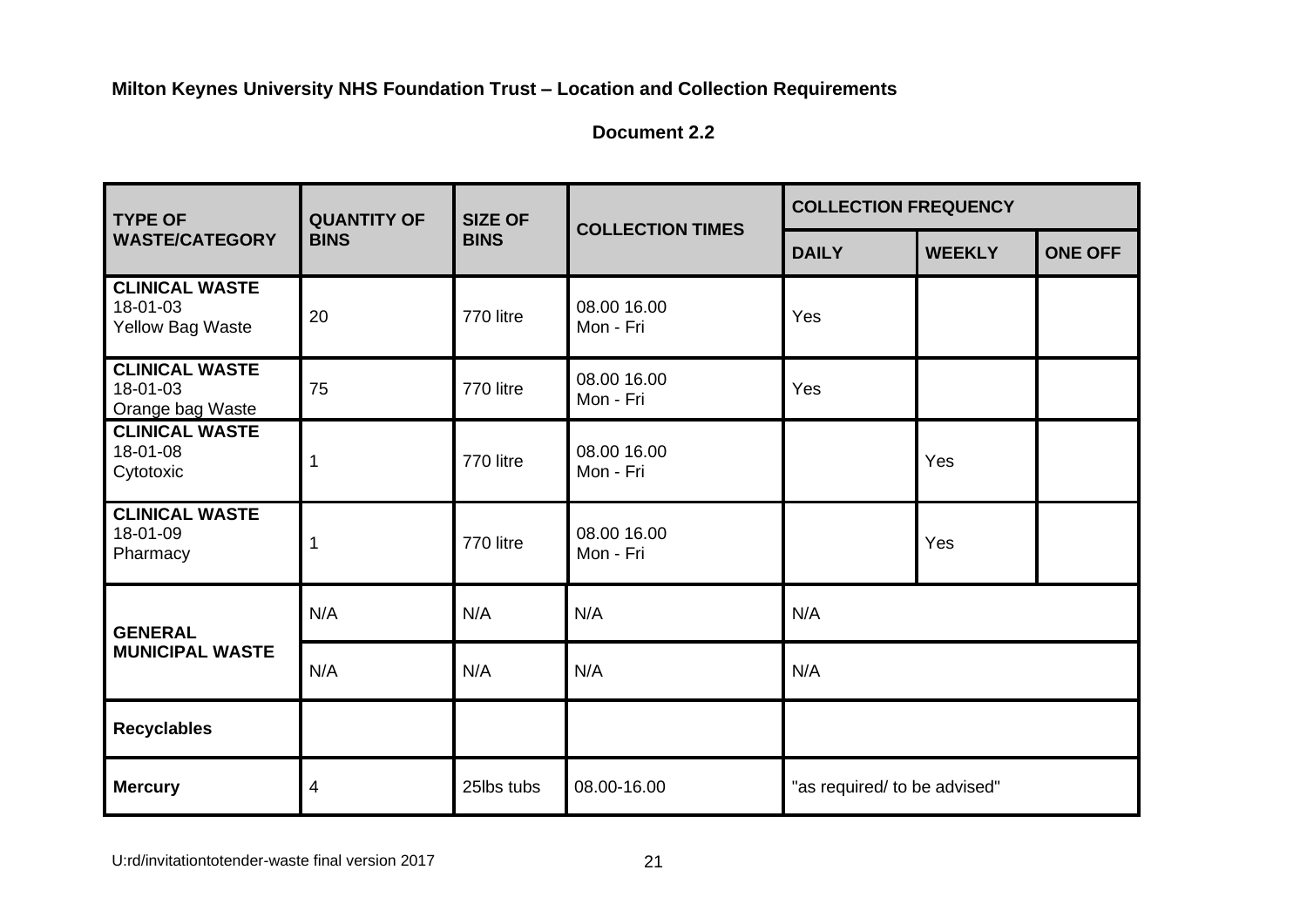| <b>TYPE OF</b>                                   | <b>QUANTITY OF</b> | <b>SIZE OF</b>                  |                         | <b>COLLECTION FREQUENCY</b>  |               |                |
|--------------------------------------------------|--------------------|---------------------------------|-------------------------|------------------------------|---------------|----------------|
| <b>WASTE/CATEGORY</b>                            | <b>BINS</b>        | <b>BINS</b>                     | <b>COLLECTION TIMES</b> | <b>DAILY</b>                 | <b>WEEKLY</b> | <b>ONE OFF</b> |
| <b>Scrap Metal</b>                               |                    | 40 Yard<br>Roll-on Roll-<br>off | $08.00 - 16.00$         | "as required/ to be advised" |               |                |
| <b>Glass</b>                                     |                    |                                 |                         | "as required/ to be advised" |               |                |
| <b>Waste Kitchen Oil</b>                         | N/A                | N/A                             | N/A                     | N/A                          |               |                |
| <b>Lab Chemicals</b>                             | 1                  | <b>50 ltr</b>                   | $08.00 - 16.00$         | "as required/ to be advised" |               |                |
| <b>Estates Chemicals</b>                         | as required        | as required                     | $08.00 - 16.00$         | "as required/ to be advised" |               |                |
| <b>Paint</b>                                     | as required        | as required                     | $08.00 - 16.00$         | "as required/ to be advised" |               |                |
| I.T. Equipment                                   | as required        | as required                     | 08.00-16.00             | "as required/ to be advised" |               |                |
| <b>Fridges</b>                                   | as required        | as required                     | $08.00 - 16.00$         | "as required/ to be advised" |               |                |
| <b>Fluorescent Tubes</b><br>(Crushed Lamp Glass) | as required        | as required                     | $08.00 - 16.00$         | "as required/ to be advised" |               |                |
| Other Bulk Waste -<br><b>Wood, Plastics etc</b>  | 1                  | 40 Yard<br>Roll-on Roll-<br>off | $08.00 - 16.00$         | "as required/ to be advised" |               |                |
| <b>Mattresses</b>                                | <b>TBA</b>         | <b>TBA</b>                      | $19.00 - 21.00$         | "as required/ to be advised" |               |                |

U:rd/invitationtotender-waste final version 2017 22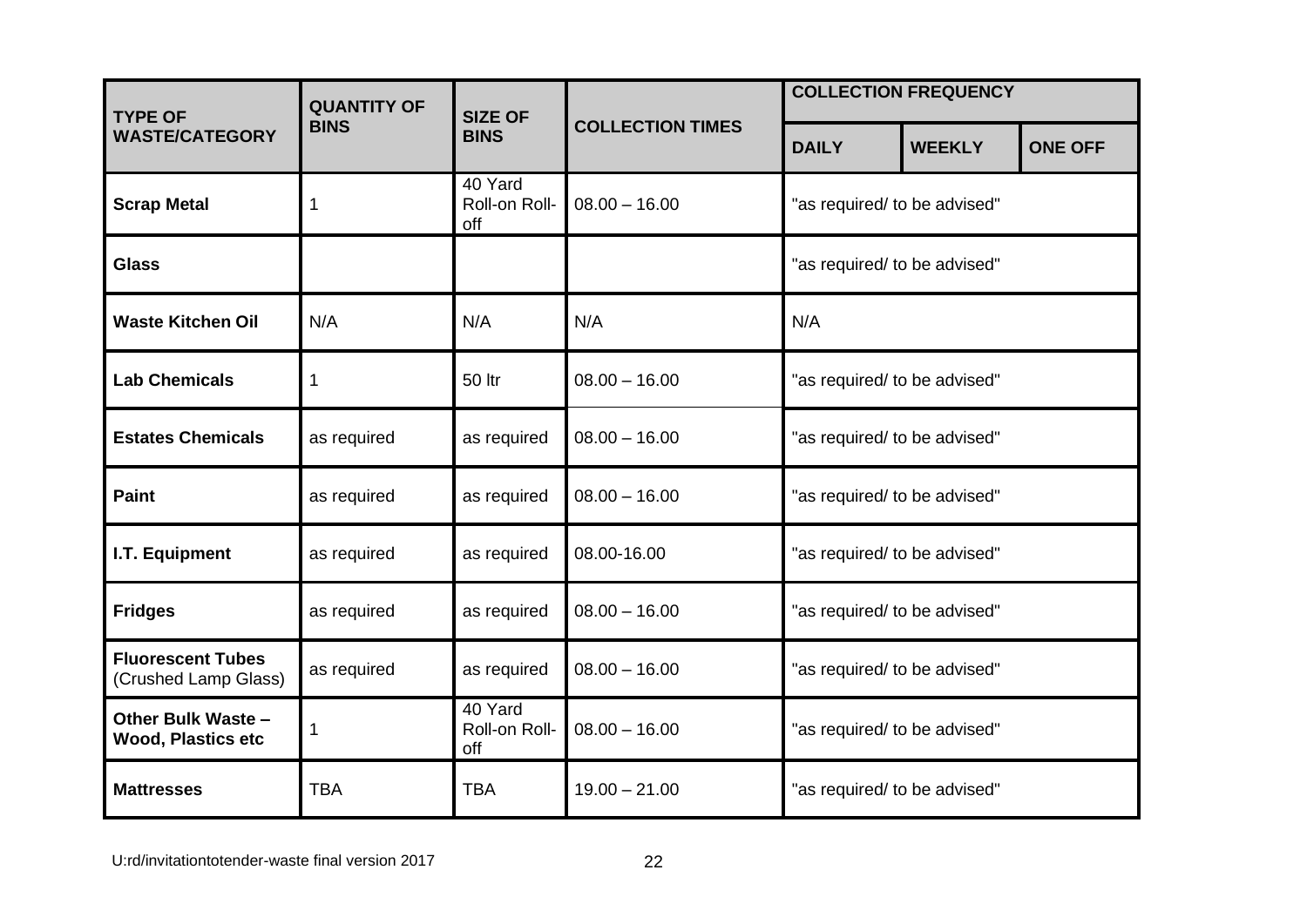|                                                                                   | <b>QUANTITY OF</b> |                                  |                         |                              | <b>COLLECTION FREQUENCY</b> |                |  |
|-----------------------------------------------------------------------------------|--------------------|----------------------------------|-------------------------|------------------------------|-----------------------------|----------------|--|
| <b>TYPE OF</b><br><b>WASTE/CATEGORY</b>                                           | <b>BINS</b>        | <b>SIZE OF</b><br><b>BINS</b>    | <b>COLLECTION TIMES</b> | <b>DAILY</b>                 | <b>WEEKLY</b>               | <b>ONE OFF</b> |  |
| <b>Toner Cart's</b>                                                               | as required        | as required                      | 08.00-16.00             | "as required/ to be advised" |                             |                |  |
| <b>Shredding Paper</b>                                                            | 130                | 240 ltr<br>Secure<br>Wheelie Bin | 08.00-16.00             | 2 weekly                     |                             |                |  |
| Cytotoxic - (see<br>Clinical waste Section)                                       | N/A                | N/A                              | N/A                     | N/A                          |                             |                |  |
| <b>Drugs</b>                                                                      | N/A                | N/A                              | N/A                     | N/A                          |                             |                |  |
| Food                                                                              | 4                  | 240 litre<br>Wheelie-bin         | 08.00-16.00             | "as required/ to be advised" |                             |                |  |
| <b>Cardboard</b>                                                                  | N/A                | N/A                              | N/A                     | N/A                          |                             |                |  |
| <b>Aerosols</b>                                                                   | <b>TBA</b>         | <b>TBA</b>                       | 08.00-16.00             | "as required/ to be advised" |                             |                |  |
| <b>Batteries</b>                                                                  | <b>TBA</b>         | <b>TBA</b>                       | 08.00-16.00             | "as required/ to be advised" |                             |                |  |
| <b>Body Parts &amp;</b><br>Foetal Tissue - (see<br><b>Clinical Waste Section)</b> | N/A                | N/A                              | N/A                     | N/A                          |                             |                |  |
| <b>X-Ray Films</b>                                                                | <b>TBA</b>         | <b>TBA</b>                       | 08.00-16.00             | "as required/ to be advised" |                             |                |  |
| <b>Isotopes</b>                                                                   | N/A                | N/A                              | N/A                     | N/A                          |                             |                |  |

U:rd/invitationtotender-waste final version 2017 23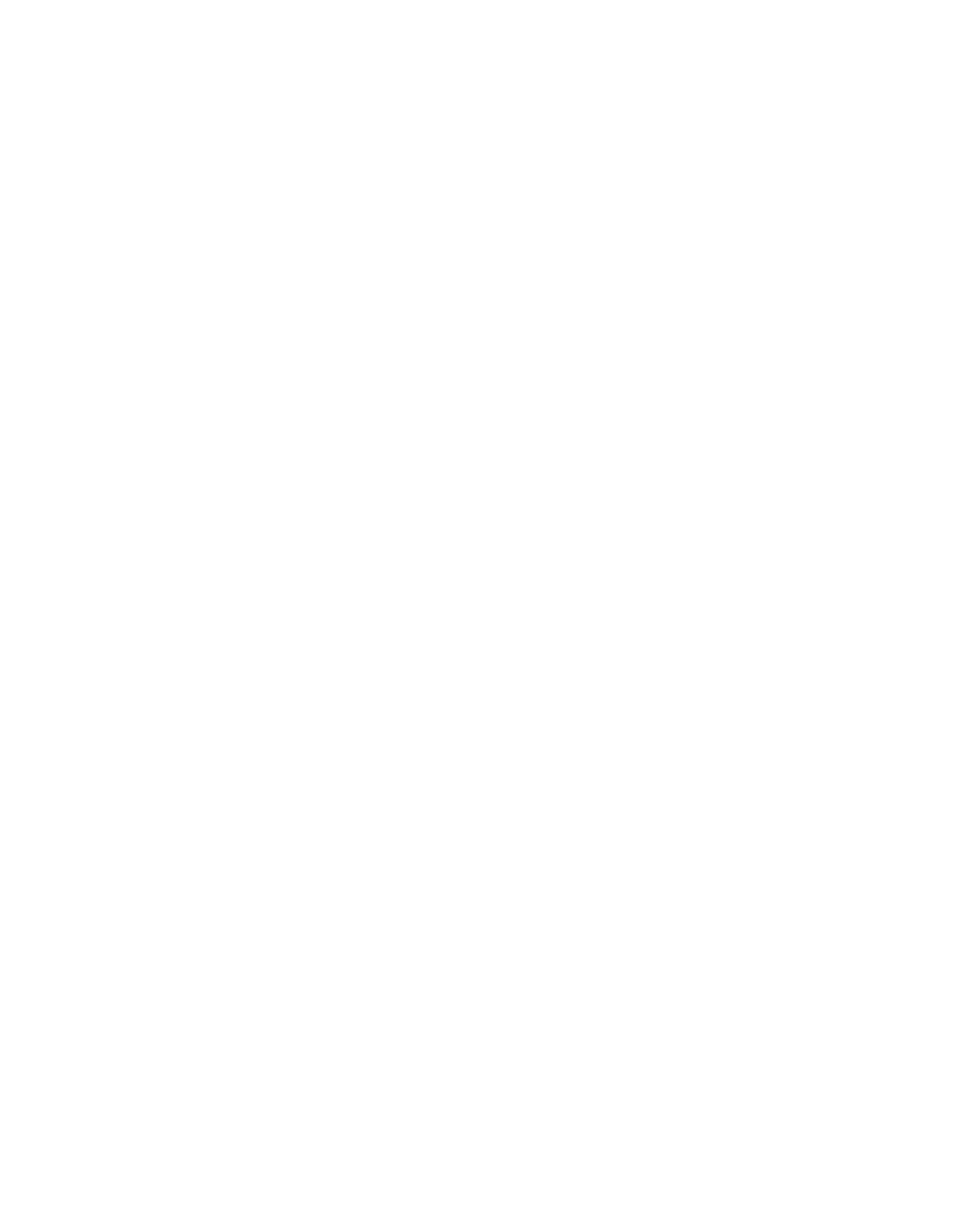# **Annual Weight of Waste by Trust periods 2015-2016 and 1st April 2016 to December 2016 See hyperlink below**

**[Copy of Consortium Annual Waste Figure 2010 Bedford and Luton.pdf](file:///C:/Users/tdevine/AppData/Local/Microsoft/Windows/Temporary%20Internet%20Files/Content.Outlook/39Z9PK2D/Copy%20of%20Consortium%20Annual%20Waste%20Figure%202010%20%20Bedford%20and%20Luton.pdf)**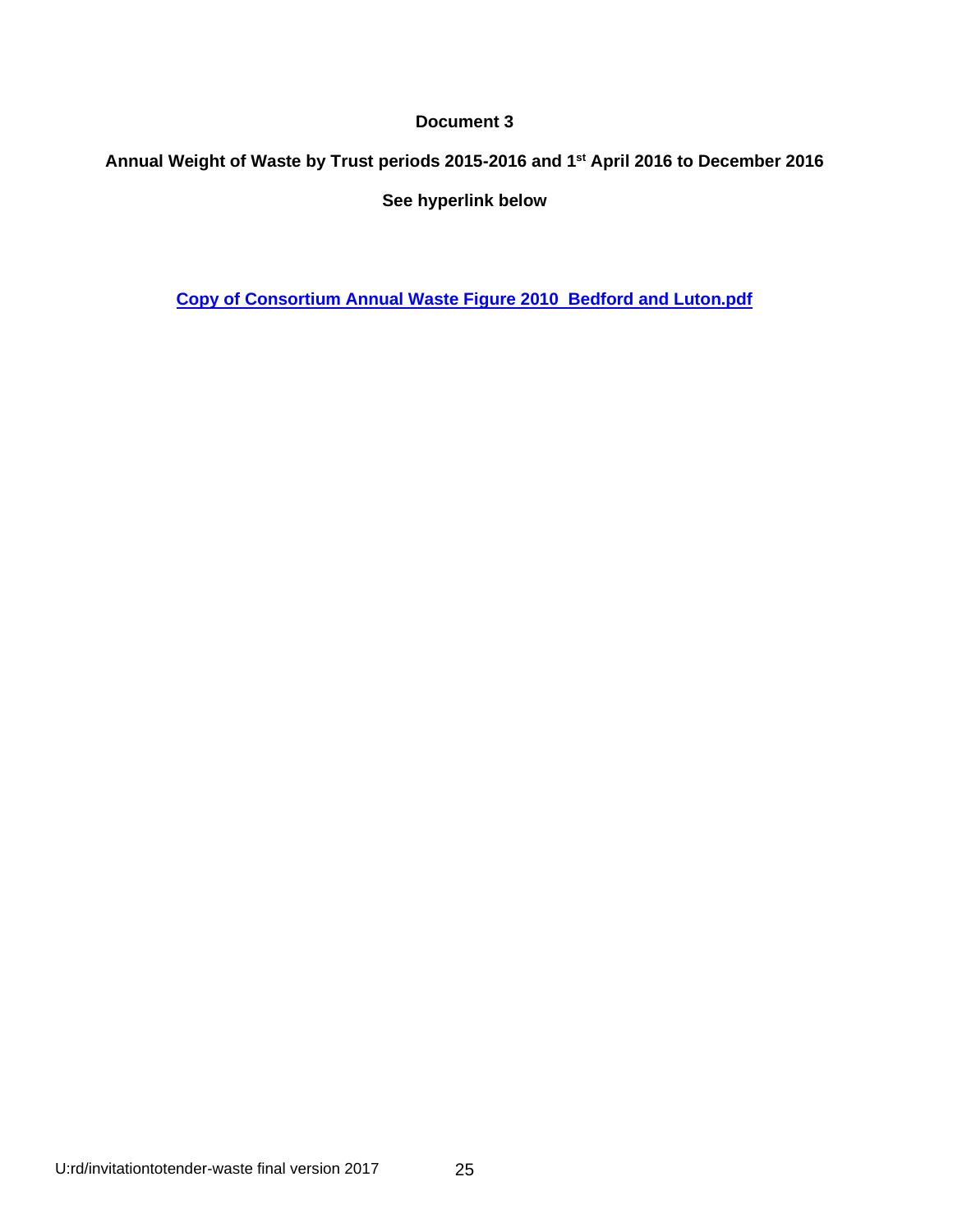#### **Document 4 Offer Schedule**

Having examined the Invitation to Offer and its accompany documents and being fully satisfied as to my/our abilities and experience in all respects in all respects to satisfy the requirements of the Conditions of Offer and the Draft Contract I/We of:

| <b>Company Name:</b>       |  |  |
|----------------------------|--|--|
| <b>Registered Address:</b> |  |  |
|                            |  |  |
|                            |  |  |
|                            |  |  |
|                            |  |  |

**Hereby offer, subject to the Conditions of Offer, to provide upon the Terms and Conditions of the Draft Contract the services specified in Document 3 at the following fixed cost (exclusive of VAT) for the period of 18 months from the commencement of the Contract.** 

#### **A. Clinical/Infectious/Non Infectious Waste**

| <b>Waste Stream</b>         | <b>Unit of collection</b><br>(i.e. skip, container,<br>tonnage, bale, weight<br>etc) | Cost (net of<br>vat) |
|-----------------------------|--------------------------------------------------------------------------------------|----------------------|
| Clinical waste -            |                                                                                      |                      |
| alternative treatment       |                                                                                      |                      |
| Clinical waste – infectious |                                                                                      |                      |
| incineration only           |                                                                                      |                      |
| Non Infectious              |                                                                                      |                      |
| <b>Tiger Bag Waste</b>      |                                                                                      |                      |
| Anatomical waste            |                                                                                      |                      |
| Cytotoxic                   |                                                                                      |                      |
| Pharmacy                    |                                                                                      |                      |
| Hazardous (amalgam)         |                                                                                      |                      |
|                             |                                                                                      |                      |

#### **Clinical Waste: Luton & Dunstable Hospital NHS Trust**

| <b>Waste Stream</b>         | Unit of collection<br>(i.e. skip, container,<br>tonnage, bale, weight<br>etc) | Cost (net of<br>vat) |
|-----------------------------|-------------------------------------------------------------------------------|----------------------|
| Clinical waste -            |                                                                               |                      |
| alternative treatment       |                                                                               |                      |
| Clinical waste - infectious |                                                                               |                      |
| incineration only           |                                                                               |                      |
| Non Infectious              |                                                                               |                      |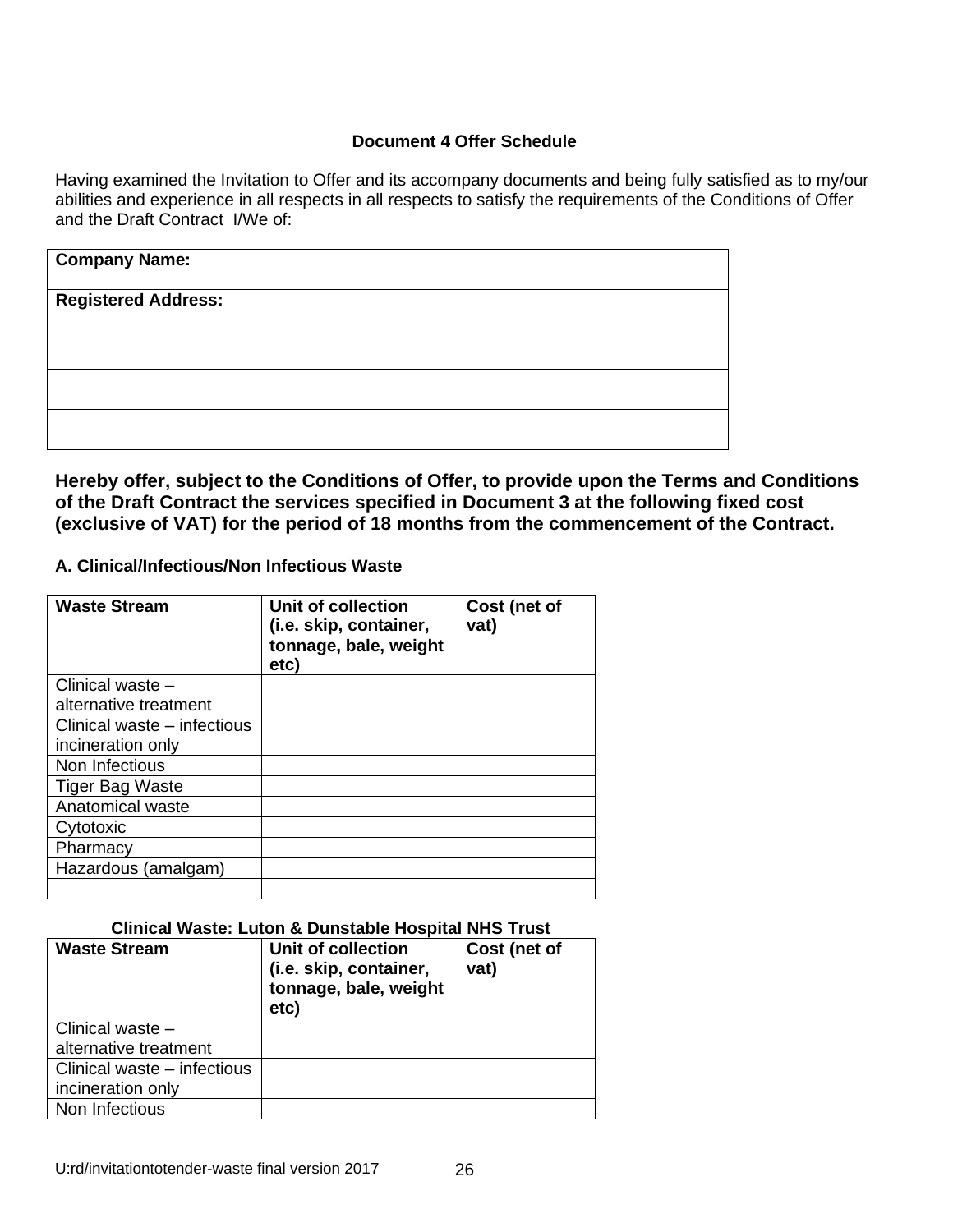| Tiger Bag Waste     |  |
|---------------------|--|
| Anatomical waste    |  |
| Cytotoxic           |  |
| Pharmacy            |  |
| Hazardous (amalgam) |  |
|                     |  |

# **Clinical Waste: Bedford Hospital NHS Trust**

| <b>Waste Stream</b>         | Unit of collection<br>(i.e. skip, container,<br>tonnage, bale, weight<br>etc) | Cost (net of<br>vat) |
|-----------------------------|-------------------------------------------------------------------------------|----------------------|
| Clinical waste -            |                                                                               |                      |
| alternative treatment       |                                                                               |                      |
| Clinical waste – infectious |                                                                               |                      |
| incineration only           |                                                                               |                      |
| Non Infectious              |                                                                               |                      |
| <b>Tiger Bag Waste</b>      |                                                                               |                      |
| Anatomical waste            |                                                                               |                      |
| Cytotoxic                   |                                                                               |                      |
| Pharmacy                    |                                                                               |                      |
| Hazardous (amalgam)         |                                                                               |                      |
|                             |                                                                               |                      |

# **Clinical Waste: Milton Keynes University NHS Foundation Trust**

| <b>Waste Stream</b>         | Unit of collection<br>(i.e. skip, container,<br>tonnage, bale, weight<br>etc) | Cost (net of<br>vat) |
|-----------------------------|-------------------------------------------------------------------------------|----------------------|
| Clinical waste -            |                                                                               |                      |
| alternative treatment       |                                                                               |                      |
| Clinical waste – infectious |                                                                               |                      |
| incineration only           |                                                                               |                      |
| Non Infectious              |                                                                               |                      |
| Tiger Bag Waste             |                                                                               |                      |
| Anatomical waste            |                                                                               |                      |
| Cytotoxic                   |                                                                               |                      |
| Pharmacy                    |                                                                               |                      |
| Hazardous (amalgam)         |                                                                               |                      |
|                             |                                                                               |                      |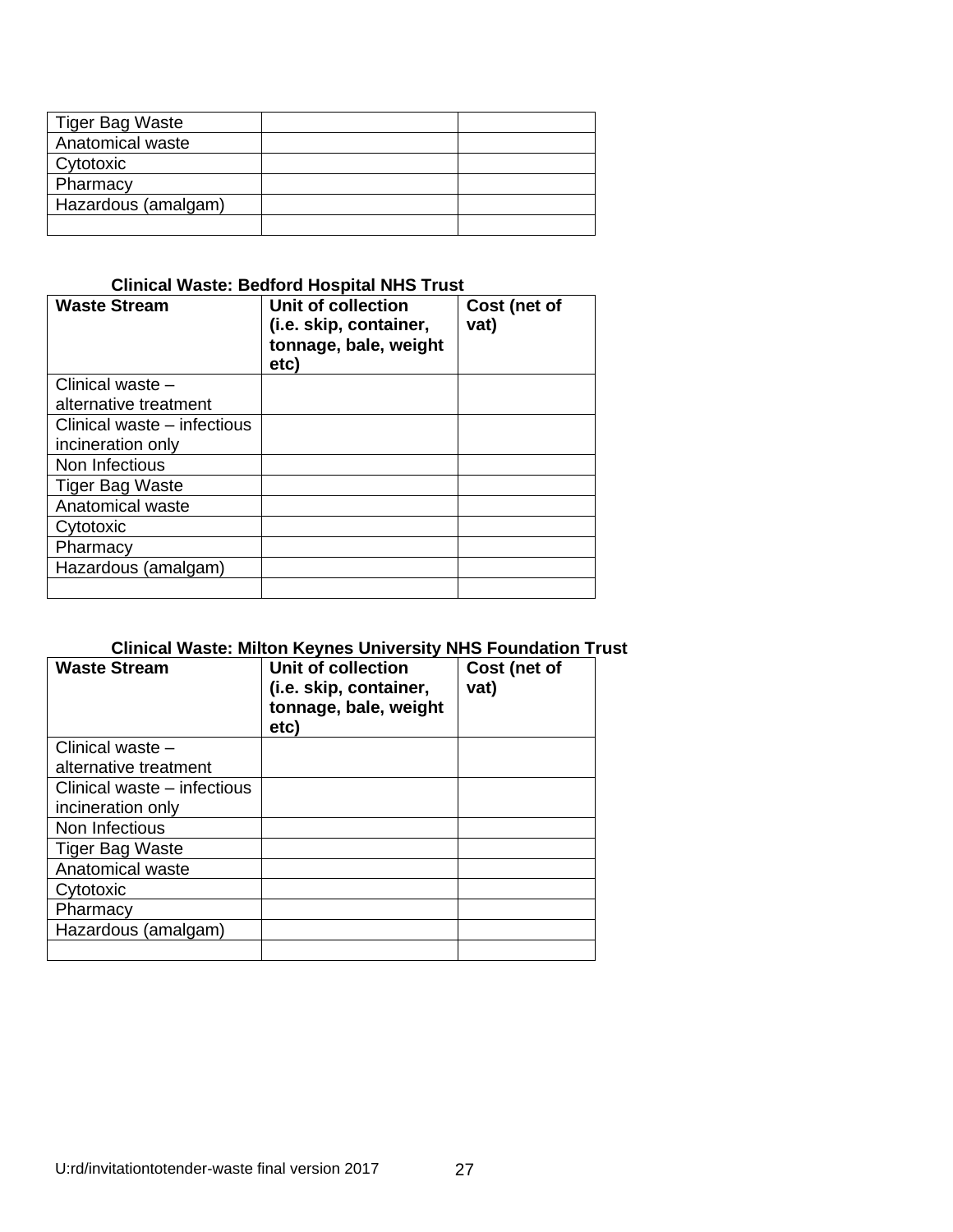#### **B. Other Waste Streams**

# **Luton & Dunstable Hospital NHS Trust**

Bulk Collection Per Tonne: £\_\_\_\_\_\_\_\_\_\_\_\_\_\_

Bidders should specify the particular waste stream(s), the unit of collection, and the credit/ return rate and cost to the Trust per unit of collection.

| <b>Waste Stream</b>              | Unit of collection<br>(i.e. skip, container,<br>tonnage, bale, weight<br>etc) | <b>Credit / Return</b><br>rate to Trust | <b>Cost</b><br>(exclusive of<br>Vat) |
|----------------------------------|-------------------------------------------------------------------------------|-----------------------------------------|--------------------------------------|
| <b>General Municipal waste</b>   |                                                                               |                                         |                                      |
| Confidential waste - on<br>site  |                                                                               |                                         |                                      |
| Confidential waste - off<br>site |                                                                               |                                         |                                      |
| <b>WEEE Disposal</b>             |                                                                               |                                         |                                      |
| Waste food                       |                                                                               |                                         |                                      |
| <b>Batteries</b>                 |                                                                               |                                         |                                      |
| Scrap metals                     |                                                                               |                                         |                                      |
| IT equipment                     |                                                                               |                                         |                                      |
| Oils                             |                                                                               |                                         |                                      |
| Paints                           |                                                                               |                                         |                                      |
| Recyclables)                     |                                                                               |                                         |                                      |
| Furniture                        |                                                                               |                                         |                                      |
| <b>Mattresses</b>                |                                                                               |                                         |                                      |
| <b>Tubes</b>                     |                                                                               |                                         |                                      |
| <b>Pallets</b>                   |                                                                               |                                         |                                      |
| Aerosols                         |                                                                               |                                         |                                      |
| Fluorescent tubes                |                                                                               |                                         |                                      |
| <b>Glass</b>                     |                                                                               |                                         |                                      |
| <b>Isotopes</b>                  |                                                                               |                                         |                                      |
| Lab chemicals                    |                                                                               |                                         |                                      |
| Mercury                          |                                                                               |                                         |                                      |
| Silver recovery                  |                                                                               |                                         |                                      |
| Toner cartridges                 |                                                                               |                                         |                                      |
| Waste kitchen oil                |                                                                               |                                         |                                      |
| X ray films                      |                                                                               |                                         |                                      |

Removal for recycling of bulk waste, cost per tonne: £\_\_\_\_\_\_\_\_\_\_\_\_\_\_\_\_\_\_\_\_\_\_\_\_\_\_

Disposal of residue bulk waste, cost per tonne: £\_\_\_\_\_\_\_\_\_\_\_\_\_\_\_\_\_\_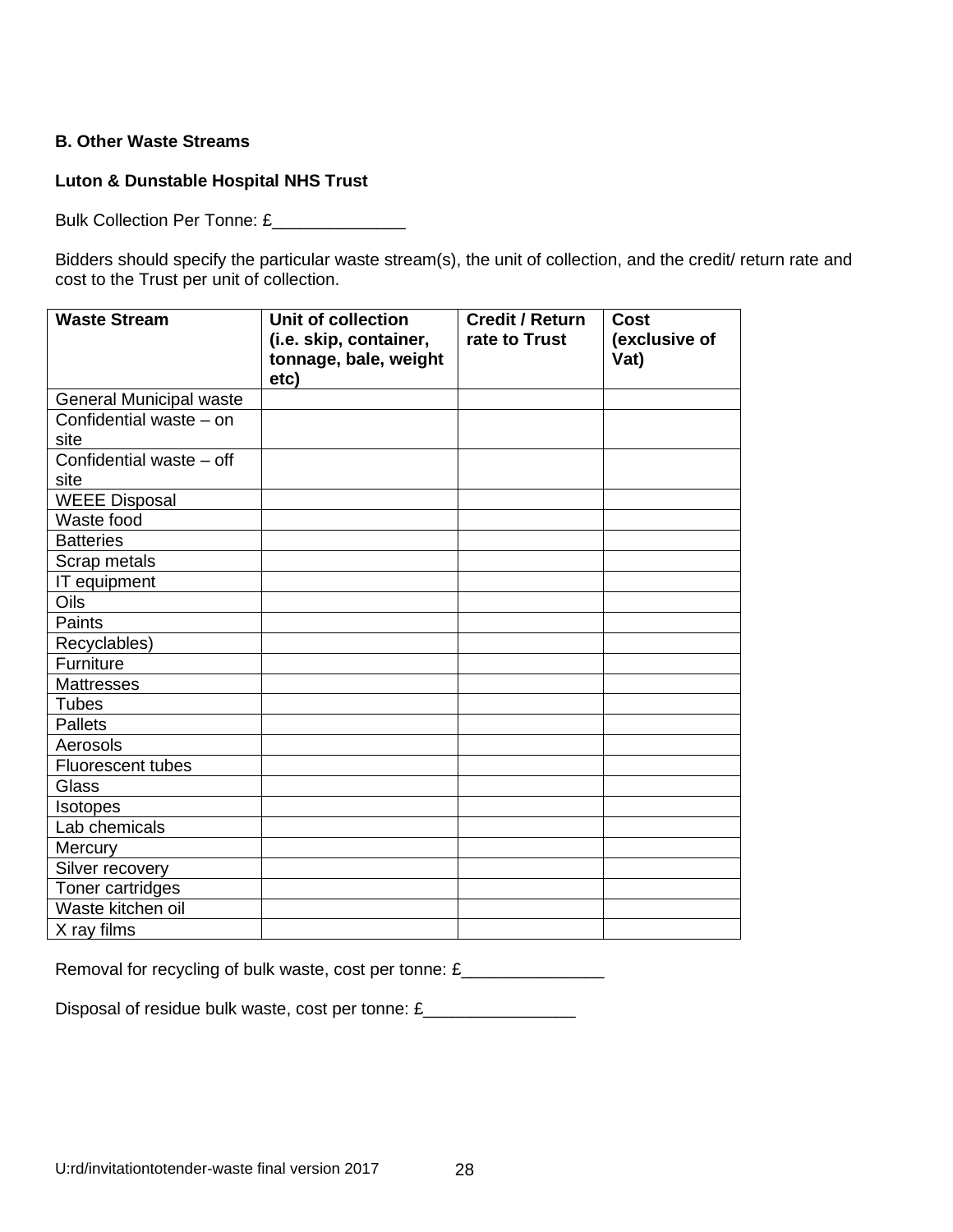**Maximum tonnage (general municipal waste) to be committed to landfill during each year of the contract:** 

| Year | <b>Maximum Tonnage to be committed</b><br>to landfill each year of the contract |
|------|---------------------------------------------------------------------------------|
| 2018 |                                                                                 |
| 2019 |                                                                                 |
| 2020 |                                                                                 |
| 2021 |                                                                                 |
| 2022 |                                                                                 |

#### **General Municipal waste: Bedford Hospital NHS Trust**

Bulk Collection Per Tonne: £\_\_\_\_\_\_\_\_\_\_\_\_\_\_

#### **Recycling of Segregated Waste Streams**

Bidders should specify the particular waste stream(s), the unit of collection, and the credit/ return rate and cost to the Trust per unit of collection.

| <b>Waste Stream</b>            | Unit of collection<br>(i.e. skip, container, | <b>Credit / Return</b><br>rate to Trust | Cost<br>(exclusive of |
|--------------------------------|----------------------------------------------|-----------------------------------------|-----------------------|
|                                | tonnage, bale etc)                           |                                         | Vat)                  |
| <b>General Municipal waste</b> |                                              |                                         |                       |
| Confidential waste - on        |                                              |                                         |                       |
| site                           |                                              |                                         |                       |
| Confidential waste - off       |                                              |                                         |                       |
| site                           |                                              |                                         |                       |
| <b>WEEE Disposal</b>           |                                              |                                         |                       |
| Waste food                     |                                              |                                         |                       |
| <b>Batteries</b>               |                                              |                                         |                       |
| Scrap metals                   |                                              |                                         |                       |
| IT equipment                   |                                              |                                         |                       |
| Oils                           |                                              |                                         |                       |
| Paints                         |                                              |                                         |                       |
| Reusable (recycled             |                                              |                                         |                       |
| waste)                         |                                              |                                         |                       |
| Furniture                      |                                              |                                         |                       |
| <b>Mattresses</b>              |                                              |                                         |                       |
| <b>Tubes</b>                   |                                              |                                         |                       |
| <b>Pallets</b>                 |                                              |                                         |                       |
| Aerosols                       |                                              |                                         |                       |
| <b>Fluorescent tubes</b>       |                                              |                                         |                       |
| Glass                          |                                              |                                         |                       |
| Isotopes                       |                                              |                                         |                       |
| Lab chemicals                  |                                              |                                         |                       |
| Mercury                        |                                              |                                         |                       |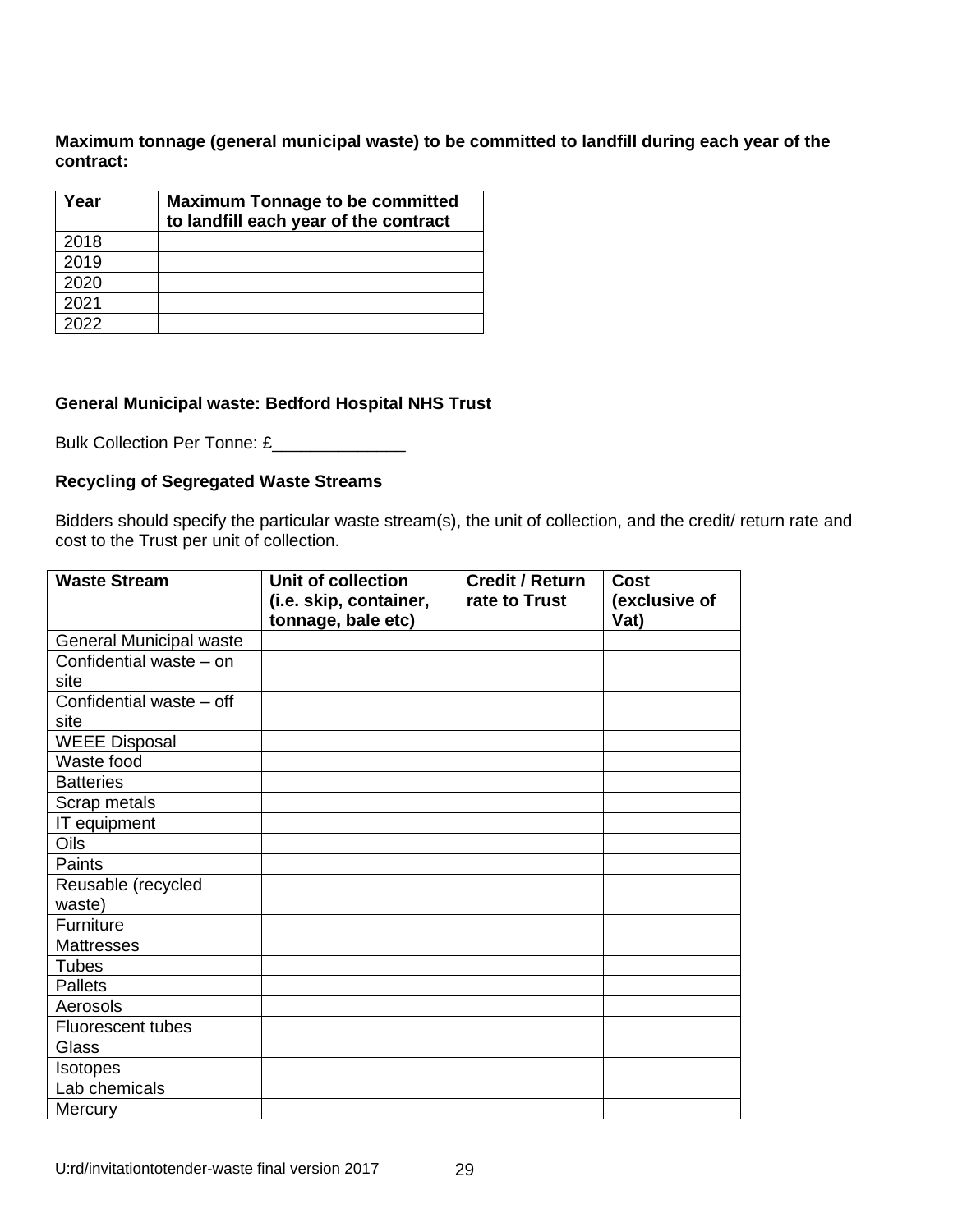| Silver recovery    |  |  |
|--------------------|--|--|
| Toner cartridges   |  |  |
| Waste kitchen oils |  |  |
| X ray film         |  |  |

Removal for recycling of bulk waste, cost per tonne: £\_\_\_\_\_\_\_\_\_\_\_\_\_\_\_\_\_

Disposal of residue bulk waste, cost per tonne: £\_\_\_\_\_\_\_\_\_\_\_\_\_\_\_\_

#### **Maximum tonnage (General Municipal waste) to be committed to landfill during each year of the contract:**

| Year | <b>Maximum Tonnage to be committed</b><br>to landfill each year of the contract |
|------|---------------------------------------------------------------------------------|
| 2018 |                                                                                 |
| 2019 |                                                                                 |
| 2020 |                                                                                 |
| 2021 |                                                                                 |
| つへつつ |                                                                                 |

#### **Milton Keynes University NHS Foundation Trust**

Bulk Collection Per Tonne: £\_\_\_\_\_\_\_\_\_\_\_\_\_\_\_

#### **Recycling of Segregated Waste Streams**

Bidders should specify the particular waste stream(s), the unit of collection, and the credit/ return rate and cost to the Trust per unit of collection.

| <b>Waste Stream</b>            | <b>Unit of collection</b><br>(i.e. skip, container,<br>tonnage, bale etc) | <b>Credit / Return</b><br>rate to Trust | Cost<br>(exclusive of<br>Vat) |
|--------------------------------|---------------------------------------------------------------------------|-----------------------------------------|-------------------------------|
| <b>General Municipal waste</b> | n/a                                                                       | n/a                                     | $n/a+$ -                      |
| Confidential waste – on        |                                                                           |                                         |                               |
| site                           |                                                                           |                                         |                               |
| Confidential waste - off       |                                                                           |                                         |                               |
| site                           |                                                                           |                                         |                               |
| <b>WEEE Disposal</b>           |                                                                           |                                         |                               |
| Waste food                     |                                                                           |                                         |                               |
| <b>Batteries</b>               |                                                                           |                                         |                               |
| Scrap metals                   |                                                                           |                                         |                               |
| IT equipment                   |                                                                           |                                         |                               |
| <b>Oils</b>                    |                                                                           |                                         |                               |
| Paints                         |                                                                           |                                         |                               |
| Reusable (recycled             |                                                                           |                                         |                               |
| waste)                         |                                                                           |                                         |                               |
| Furniture                      |                                                                           |                                         |                               |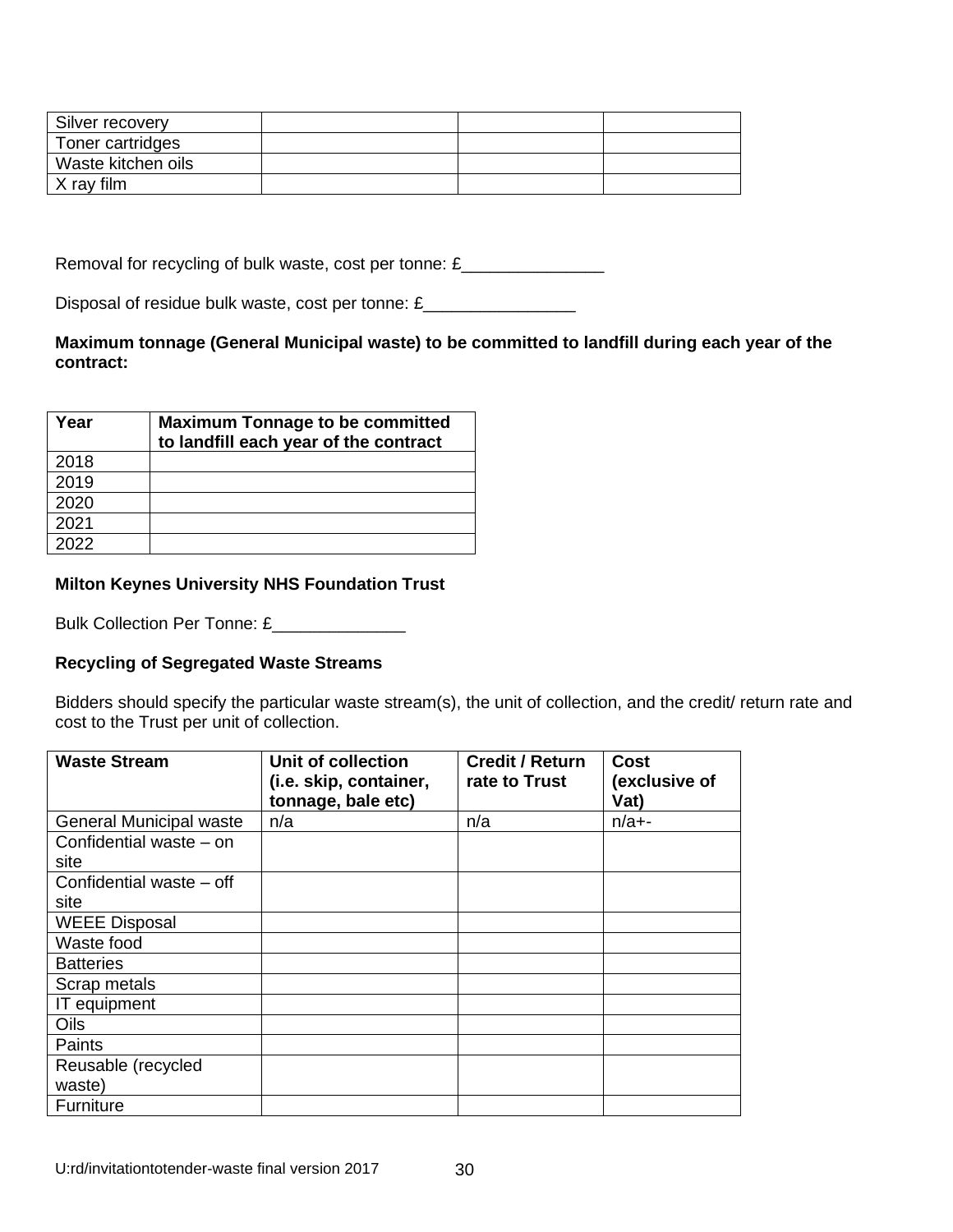| Mattresses               |  |  |
|--------------------------|--|--|
| <b>Tubes</b>             |  |  |
| Pallets                  |  |  |
| Aerosols                 |  |  |
| <b>Fluorescent tubes</b> |  |  |
| Glass                    |  |  |
| Isotopes                 |  |  |
| Lab chemicals            |  |  |
| Mercury                  |  |  |
| Silver recovery          |  |  |
| Toner cartridges         |  |  |
| Waste kitchen oil        |  |  |
| X ray films              |  |  |

Removal for recycling of bulk waste, cost per tonne: £\_\_\_\_\_\_\_\_\_\_\_\_\_\_\_\_\_\_\_\_

Disposal of residue bulk waste, cost per tonne: £\_\_\_\_\_\_\_\_\_\_\_\_\_\_\_\_\_

# **Maximum tonnage (General Municipal waste) to be committed to landfill during each year of the contract:**

| Year | <b>Maximum Tonnage to be committed</b><br>to landfill each year of the contract |
|------|---------------------------------------------------------------------------------|
| 2018 |                                                                                 |
| 2019 |                                                                                 |
| 2020 |                                                                                 |
| 2021 |                                                                                 |
| 2022 |                                                                                 |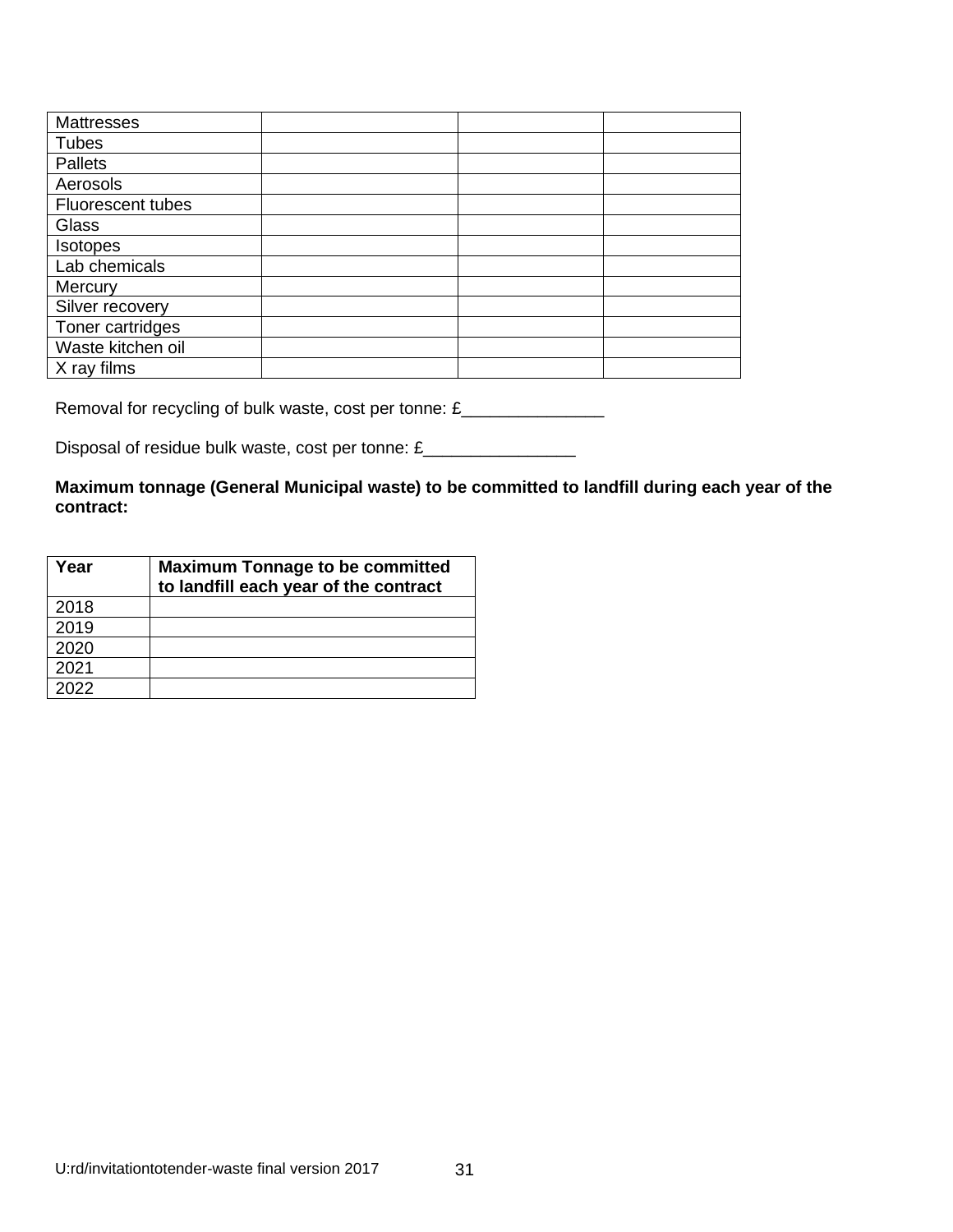### **E. Price Review (see Conditions of Offer 7.4)**

Please provide a projection of costings or percentage in price differences that could result following any anticipated changes in legislation/guidance that will need to be considered during the whole life of this contract?

| <b>Category</b> | <b>Cost/ Percentage</b> |
|-----------------|-------------------------|
|                 |                         |
|                 |                         |
|                 |                         |
|                 |                         |
|                 |                         |
|                 |                         |

#### **F. Other Costs/Value Added Services**

Please provide details and a full offer schedule of any additional costs or value added services that will apply if you are successful. Please provide details and full costings on any proposals you would like to suggest for this contract.

If necessary complete on a separate sheet:

#### **G. Environmental Credentials**

Please write a short statement (max 1 page) about your environmental credentials (e.g. environmental management systems certification, participation in carbon reduction programmes and initiatives employee awareness programmes). Please attach relevant certificates, copies of Corporate Social Responsibility reports or any other documentation that will support your statement.

#### **H. Overall Price Breakdown**

#### **(ALL TRUSTS):**

| <b>Cost Heading</b> | Cost Per Annum (£) | % of Total |
|---------------------|--------------------|------------|
| Disposal            |                    |            |
| Transport           |                    |            |
| Labour              |                    |            |
| Admin/profit        |                    |            |
| Other               |                    |            |
| (please state)      |                    |            |
| <b>TOTAL</b>        |                    | 100%       |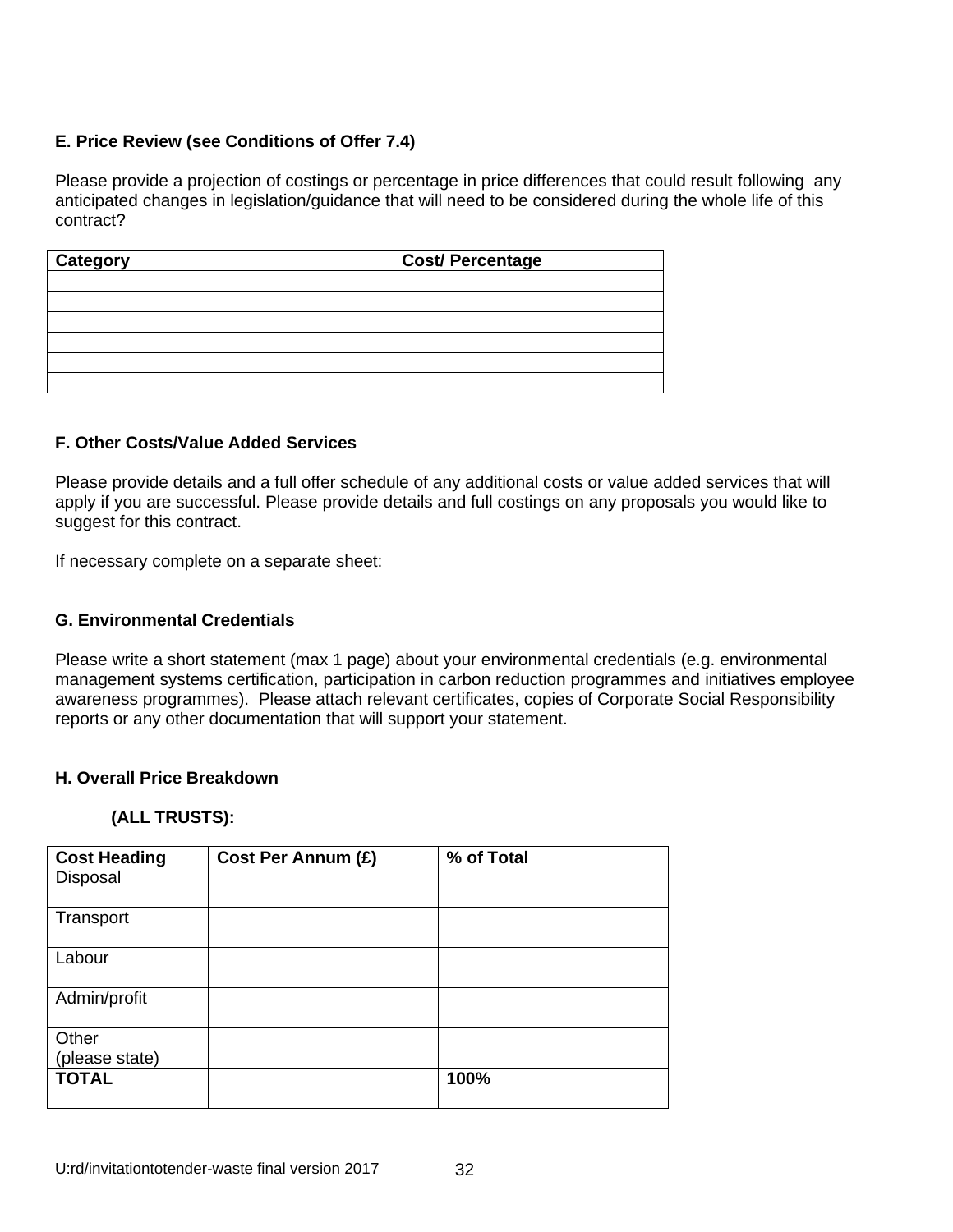# **The Luton & Dunstable Hospital NHS Trust**

| <b>Cost Heading</b> | Cost Per Annum (£) | % of Total |
|---------------------|--------------------|------------|
| Disposal            |                    |            |
| Transport           |                    |            |
| Labour              |                    |            |
| Admin/profit        |                    |            |
| Other               |                    |            |
| (please state)      |                    |            |
| <b>TOTAL</b>        |                    | 100%       |

# **Bedford Hospital NHS Trust**

| <b>Cost Heading</b> | Cost Per Annum (£) | % of Total |
|---------------------|--------------------|------------|
| Disposal            |                    |            |
| Transport           |                    |            |
| Labour              |                    |            |
| Admin/profit        |                    |            |
| Other               |                    |            |
| (please state)      |                    |            |
| <b>TOTAL</b>        |                    | 100%       |

# **Milton Keynes University NHS Foundation Trust**

| <b>Cost Heading</b> | Cost Per Annum (£) | % of Total |
|---------------------|--------------------|------------|
| Disposal            |                    |            |
| Transport           |                    |            |
| Labour              |                    |            |
| Admin/profit        |                    |            |
| Other               |                    |            |
| (please state)      |                    |            |
| <b>TOTAL</b>        |                    | 100%       |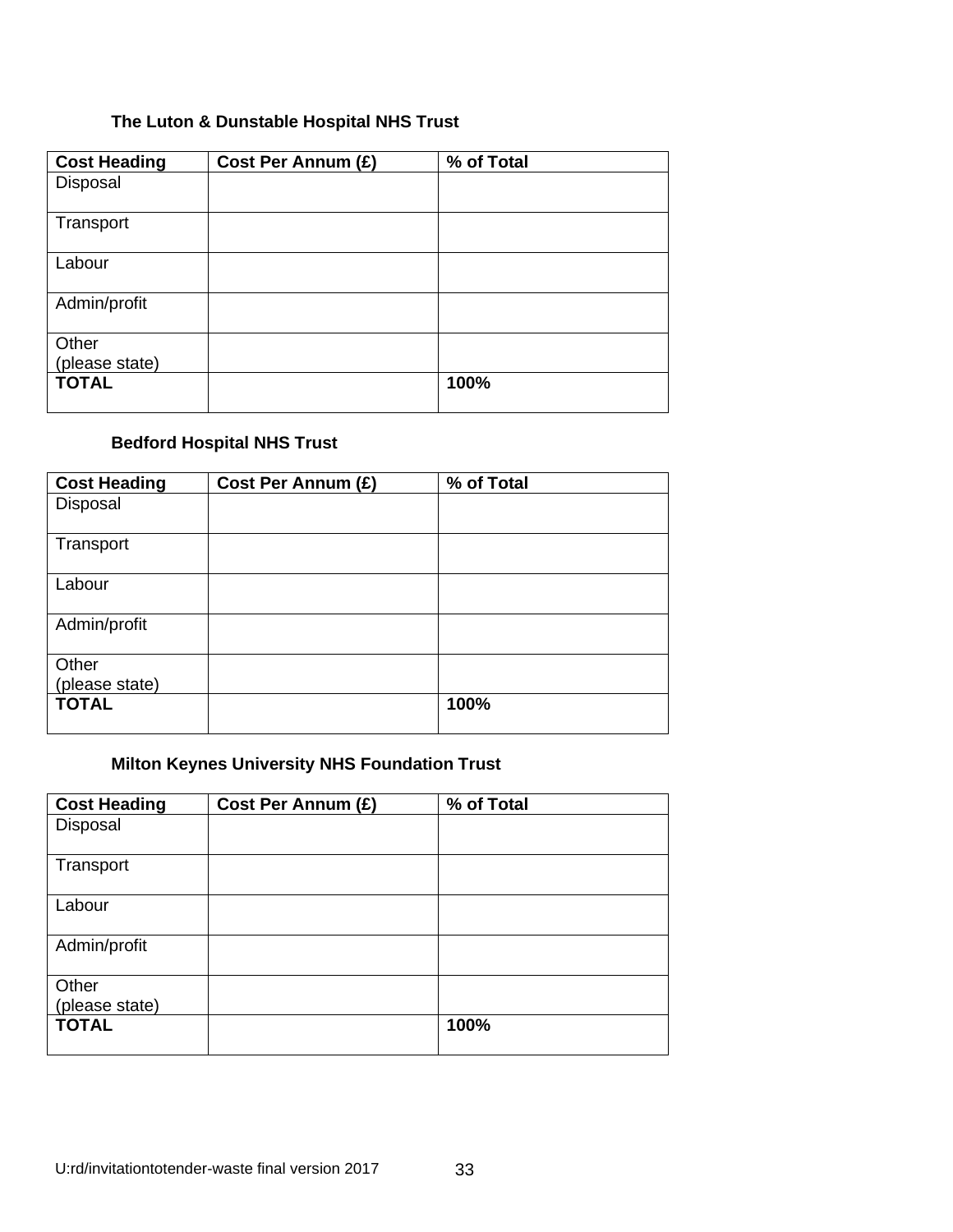If my/our Offer is accepted I/we undertake forthwith to accept official orders issued by the Authority and further undertake to provide the services in accordance with the Conditions of Offer and the conditions of Draft Contract.

Unless and until the formal official order referred to above is prepared signed by an authorised officer and received I will not commence any of the services herein specified.

| Signed (1)             | Status: |  |
|------------------------|---------|--|
| Signed (2)             | Status: |  |
| For and on behalf of : |         |  |
| Date                   |         |  |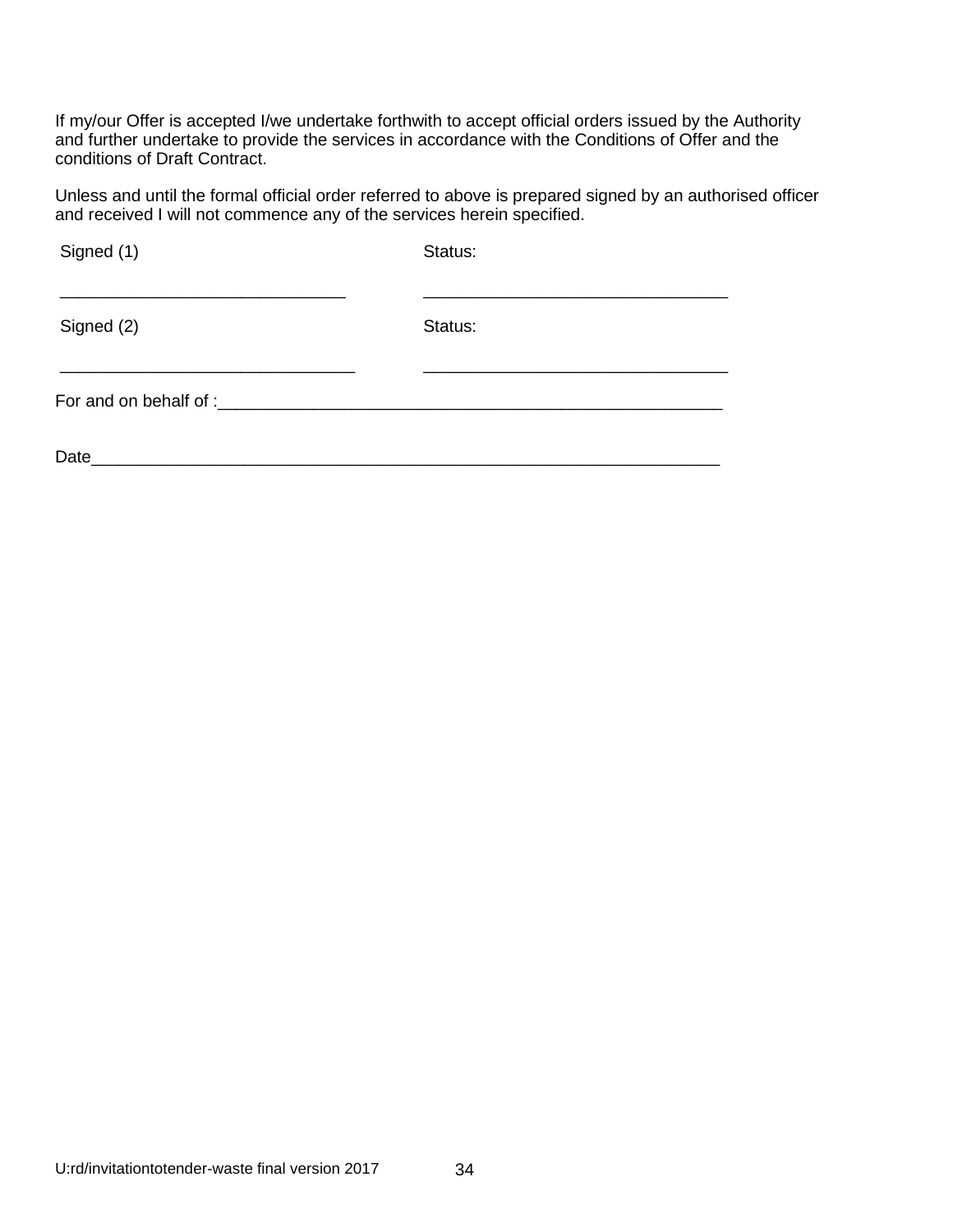#### **Certificate of Collusive Tendering**

#### **To:** The Luton and Dunstable University Hospital Bedford Hospital NHS Trust Milton Keynes University NHS Foundation **Trust**

The essence of selective tendering is that the Trusts shall receive bona fide competitive Tenders of all persons tendering. In recognition of this principle:-

I/we certify that this is a bona fide Tender, intended to be competitive and that I/we have not fixed or adjusted the amount of the Tender, or the rates and prices quoted by, or under, or in accordance with any agreement or arrangement with any other person.

I/we also certify that I/we have not done, and undertake that I/we will not do at any time, any of the following acts:-

a. Communicating to a person other than the person calling for these tenders the amount or approximate amount of my/our proposed Tender, (other than in confidence in order to obtain quotations necessary for the preparation of the Tender for insurance); or

b. Entering into any agreement or arrangement with any other person that he shall refrain from tendering, or as to the amount of any Tender to be submitted; or

c. Offering or agreeing to pay or give, or paying, or giving any sum of money, inducement or valuable consideration directly, or indirectly to any person for doing or having done, or causing or having caused to be done in relation to any other Tender, or proposed Tender.

Signed.(1)........................................................................................

Designation.....................................................................................

Signed (2)........................................................................................

Designation......................................................................................

............................................................................................................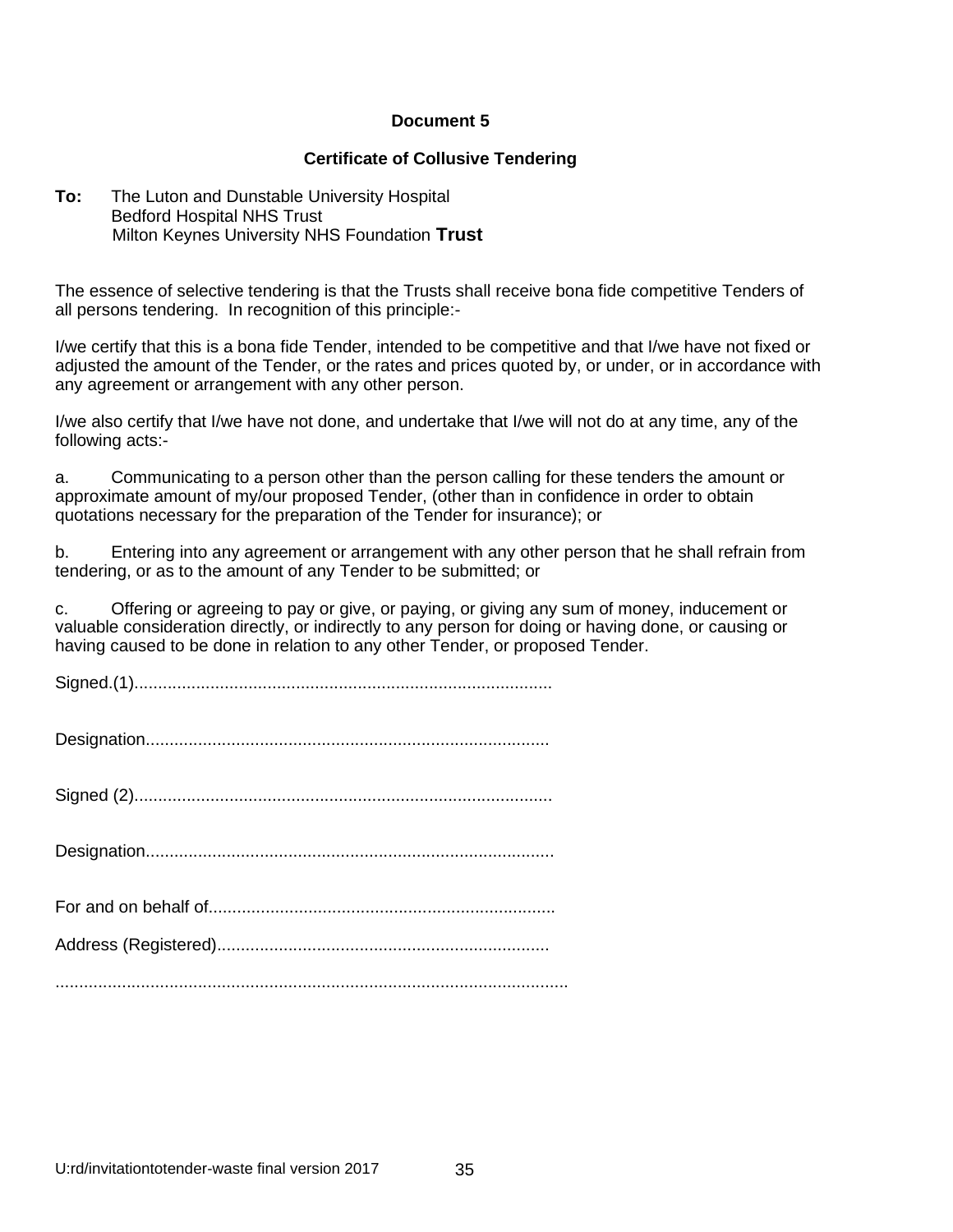#### **Canvassing Certificate**

To: The Luton and Dunstable Hospital NHS Foundation Trust Bedford Hospital NHS Trust Milton Keynes University NHS Foundation Trust

I/We certify that I/We have not canvassed or solicited any member, officer or employee of the Trusts or their representatives in connection with the award of this Tender or any other Tender or proposed award of the Tender for the supply and installation of Gamma Camera and that to the best of our knowledge and belief no person employed by me/us or acting on my/our behalf has done any such act.

I/We further hereby undertake that I/We will not in the future canvas or solicit any member, officer or employee of the Trusts in connection with this Tender or any other Tender or proposed Tender for the Equipment and that no person employed by me/us or acting on my/our behalf will do any such act.

| Sianed (1) |  |
|------------|--|
|            |  |

Date...............................................................................................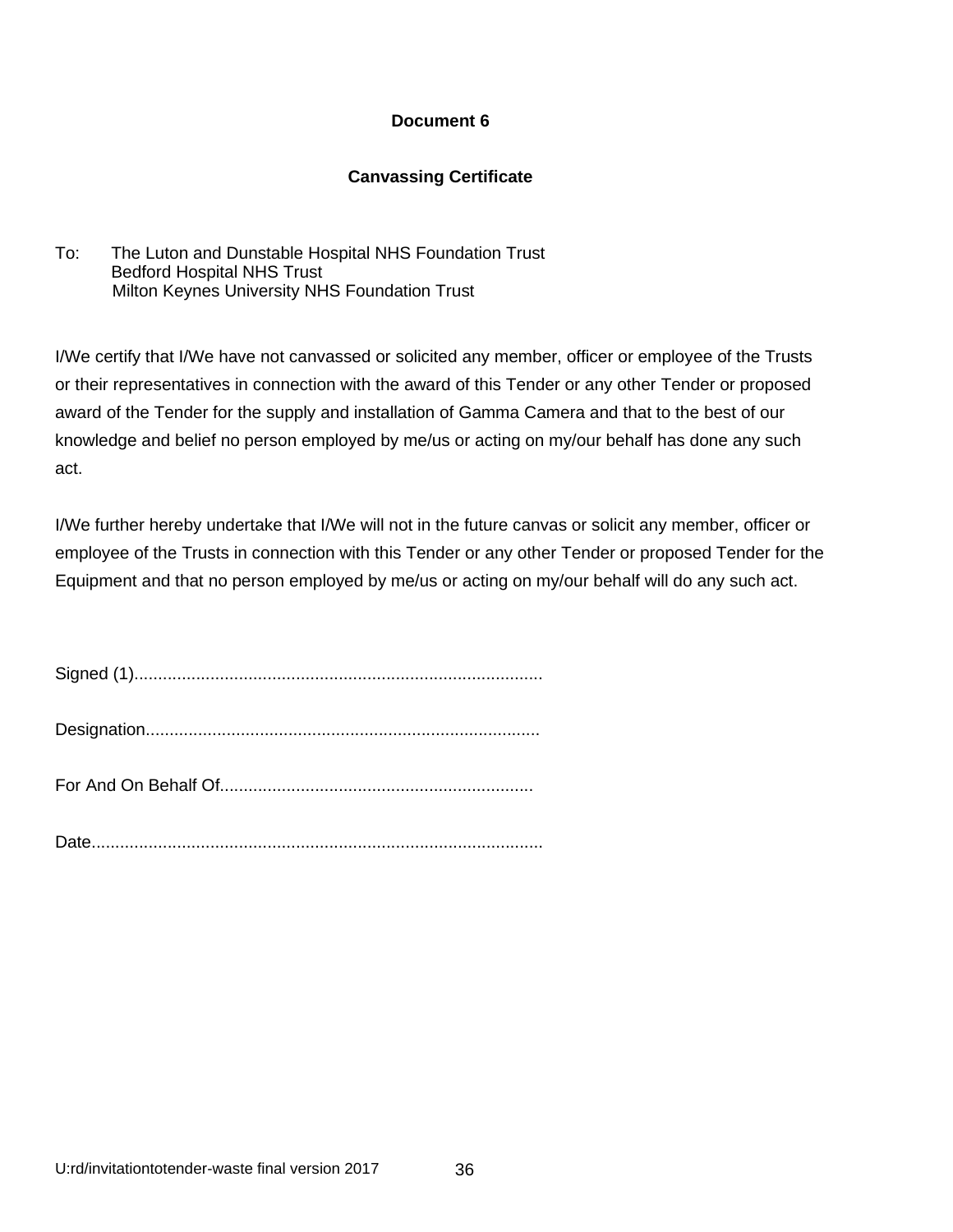#### **Form of Tender to Provide Waste Management Services**

To**:** The Luton and Dunstable University Hospital Bedford Hospital NHS Trust Milton Keynes University NHS Foundation Trust

I/We..............................................................................................................

hereby offer to provide Waste Management Services as specified in the Tender at the prices shown in the Tender and in accordance with the Conditions of Contract.

Signed (1)......................................................................................

Designation...................................................................................

For And On Behalf Of..................................................................

Date...............................................................................................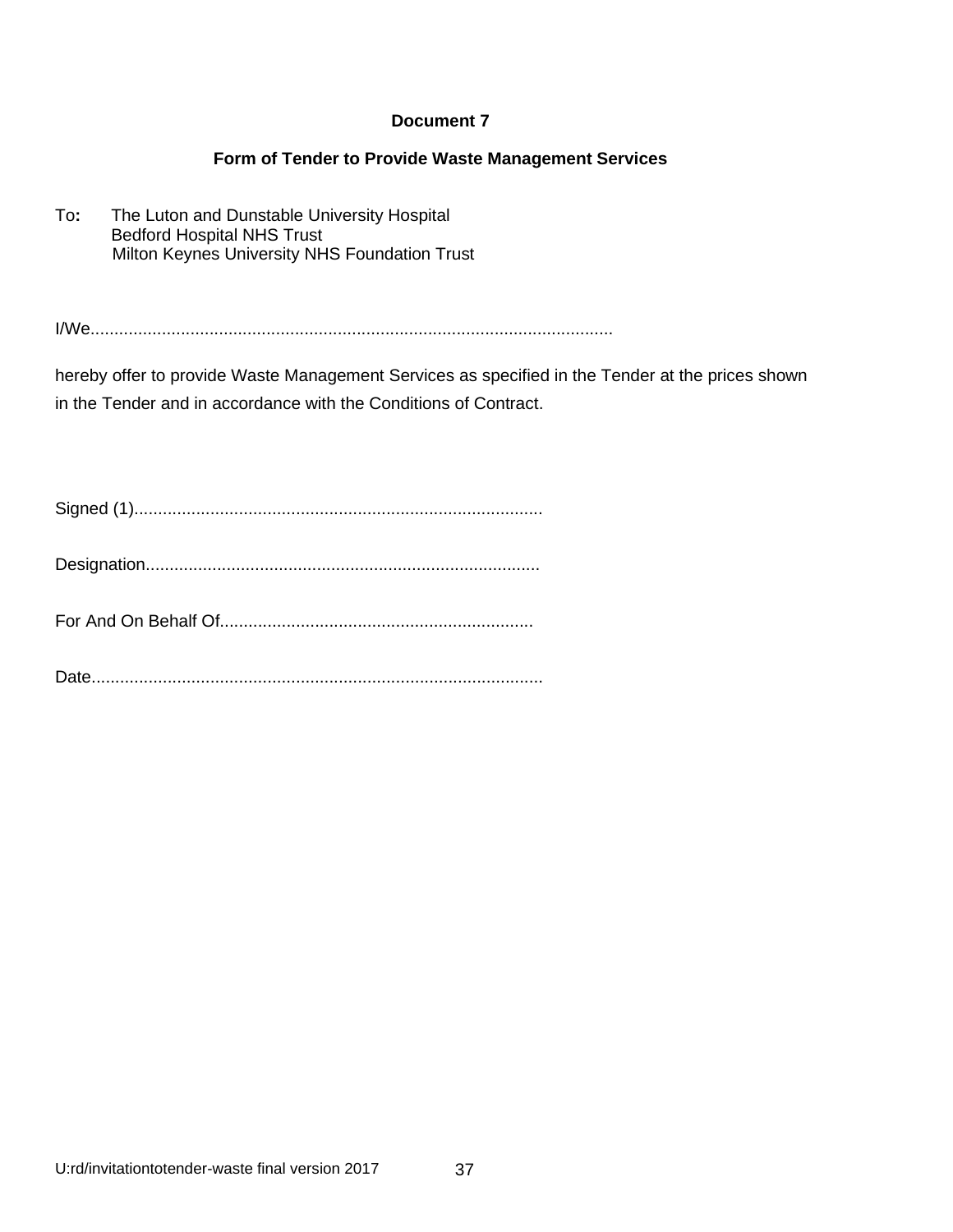# **Draft Contract Agreement Form**

| The Luton and Dunstable University Hospital<br><b>Bedford Hospital NHS Trust</b><br>Milton Keynes University NHS Foundation Trust                                                                                                                   |
|-----------------------------------------------------------------------------------------------------------------------------------------------------------------------------------------------------------------------------------------------------|
|                                                                                                                                                                                                                                                     |
| WHEREAS the Trusts desires to engage the Contractor to provide certain Waste Disposal Services to the<br>Trusts and WHEREAS the Contractor has submitted to the Trusts a Tender for the provision of such<br>services which the Trust has accepted. |
|                                                                                                                                                                                                                                                     |
| on behalf of the Luton and Dunstable University Hospital, Bedford Hospital NHS Trust and Milton Keynes<br><b>University NHS Foundation Trust</b>                                                                                                    |
|                                                                                                                                                                                                                                                     |
|                                                                                                                                                                                                                                                     |
|                                                                                                                                                                                                                                                     |
| AS WITNESSED BY                                                                                                                                                                                                                                     |
|                                                                                                                                                                                                                                                     |
|                                                                                                                                                                                                                                                     |
| οf                                                                                                                                                                                                                                                  |
|                                                                                                                                                                                                                                                     |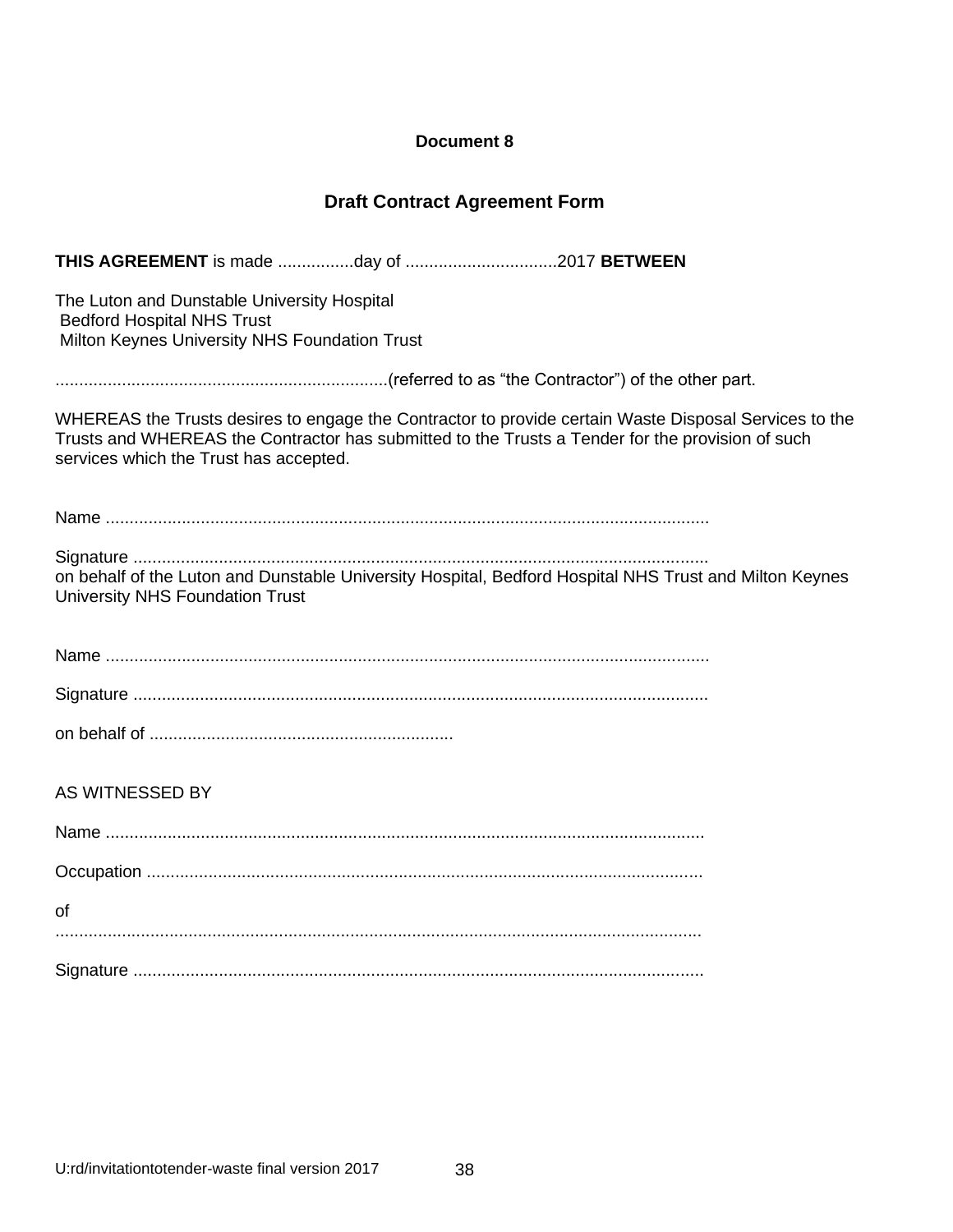# **Appendix A**

### **Bedford Total Waste Management Consortium: Tender Evaluation Matrix**

**Supplier Name: 5** Exceptional

- 
- 4 Good
- 3 Average
- 2 Border Line
- 1 Poor
- 0 Unacceptable/
	- No

| ≓vidence |
|----------|
|          |

| Category                                                            | Weight | Sub<br>Weight  | <b>Score</b><br>out of 5<br>for sub<br>category | Weighted<br><b>Score</b> | <b>Overall</b><br><b>Score for</b><br>Category |
|---------------------------------------------------------------------|--------|----------------|-------------------------------------------------|--------------------------|------------------------------------------------|
| <b>Price/Running Costs</b>                                          | 40     |                |                                                 |                          | 0                                              |
|                                                                     |        |                |                                                 |                          |                                                |
| Acute                                                               |        |                |                                                 |                          |                                                |
| <b>Clinical Waste</b>                                               |        | 10             |                                                 | 0                        |                                                |
| Domestic Waste                                                      |        | $10 -$         |                                                 | 0                        |                                                |
| Hazardous Waste                                                     |        | 10             |                                                 | 0                        |                                                |
| Transportation                                                      |        | 10             |                                                 | 0                        |                                                |
|                                                                     |        |                |                                                 |                          |                                                |
|                                                                     |        |                |                                                 |                          |                                                |
|                                                                     |        | 5<br>5         |                                                 | 0                        |                                                |
|                                                                     |        | 5              |                                                 | 0<br>0                   |                                                |
|                                                                     |        | 5              |                                                 |                          |                                                |
|                                                                     | 15     |                |                                                 | 0                        |                                                |
| Carbon reduction opportunities and the sustainability agenda        |        |                |                                                 |                          | $\mathbf 0$                                    |
|                                                                     |        |                |                                                 |                          |                                                |
| Assist the Trusts in meeting the NHS Carbon Reduction Strategy      |        | 5              |                                                 | 0                        |                                                |
| Assist in reducing and minimising waste streams                     |        | 5              |                                                 | 0                        |                                                |
| Encourage/recycling, initiative proposals.                          |        | 5              |                                                 | 0                        |                                                |
| <b>Technical Merit/Aesthetic Features of Proposal</b>               | 10     |                |                                                 |                          | $\mathbf 0$                                    |
|                                                                     |        |                |                                                 |                          |                                                |
| Understanding of the TWM concept                                    |        | 2.5            |                                                 | 0                        |                                                |
| Experience in delivering the TWM concept                            |        | 2.5            |                                                 | 0                        |                                                |
| Relevance of ideas/innovations to the Consortium                    |        | 2.5            |                                                 | 0                        |                                                |
| Technical quality of proposal                                       |        | 2.5            |                                                 | 0                        |                                                |
| <b>Technical Conformity/Back Up</b>                                 | 10     |                |                                                 |                          | $\pmb{0}$                                      |
| Understanding of current/future clinical waste legislation          |        | 2              |                                                 | 0                        |                                                |
| Understanding of current/future domestic waste legislation          |        | $\overline{2}$ |                                                 | 0                        |                                                |
| Understanding of current/future special waste legislation           |        | $\overline{2}$ |                                                 | 0                        |                                                |
| Understanding of service criticality of this contract to the Trusts |        | 2              |                                                 | 0                        |                                                |
| Membership to accredited/relevant associations                      |        | $\overline{2}$ |                                                 | 0                        |                                                |
| <b>Services/Functional Characteristics</b>                          | 10     |                |                                                 |                          | $\mathbf 0$                                    |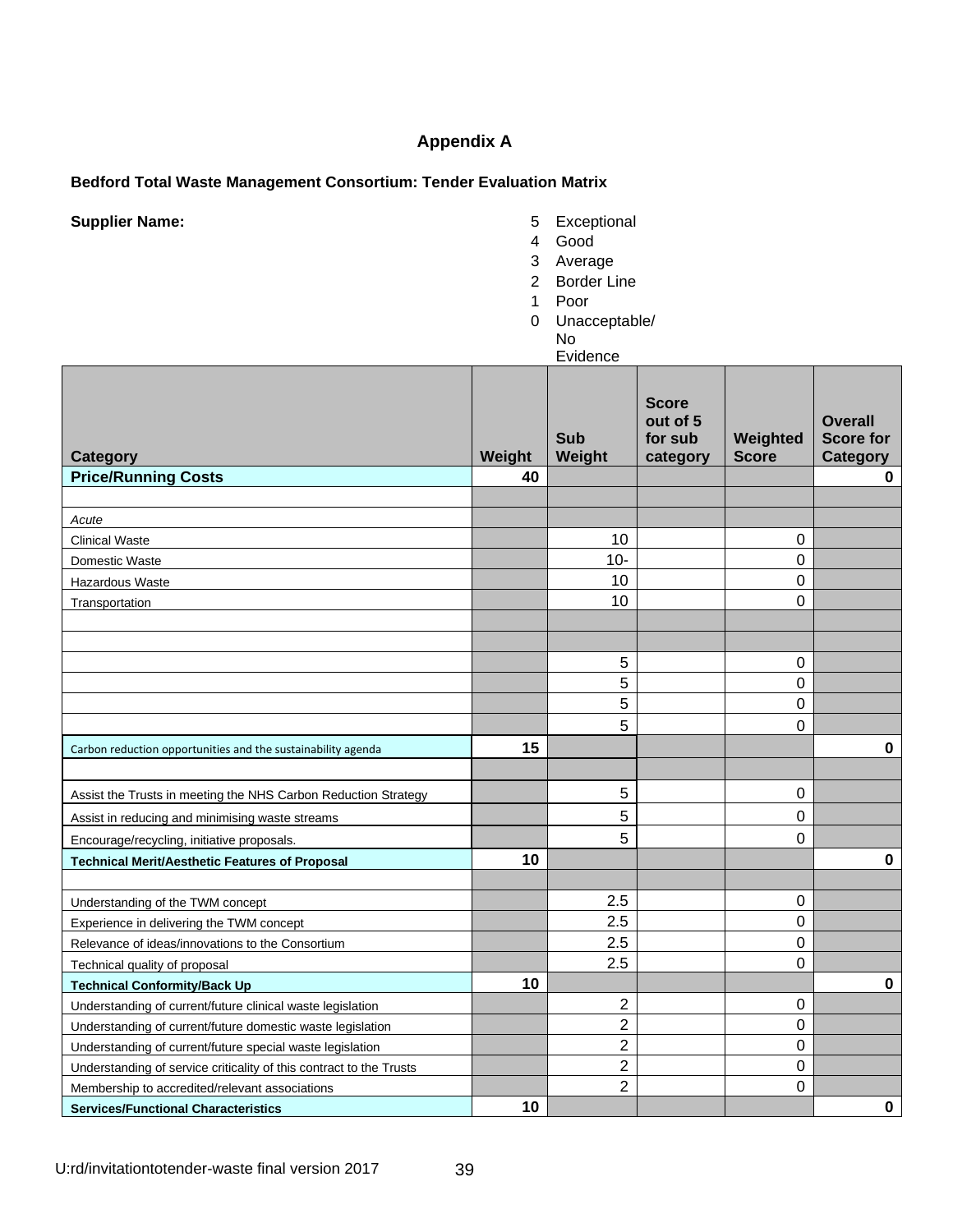| Outline of services to be provided to the Consortium                                              |   | 2              | 0 |  |
|---------------------------------------------------------------------------------------------------|---|----------------|---|--|
| Quality of additonal services to be added                                                         |   | 2              | 0 |  |
| Methods of disposal/innovative technology                                                         |   | 2              | 0 |  |
| Service level outline                                                                             |   | 2              | 0 |  |
| Contract management proposal (separate from WM)                                                   |   | $\overline{2}$ | 0 |  |
| <b>Quality and Audit Systems</b>                                                                  | 5 |                |   |  |
| ISO 9001 or equivalent                                                                            |   | 2              | 0 |  |
| ISO 14001 or equivalent                                                                           |   | 2              | 0 |  |
| Systems in place to manage & audit waste streams                                                  |   |                | 0 |  |
| <b>Site Visit</b>                                                                                 | 5 |                |   |  |
| Quality of working example visited                                                                |   | $\overline{2}$ | 0 |  |
| Relevance of visit content to the consortium                                                      |   |                | 0 |  |
| Suitability and experience demonstrated from visit to deliver this<br>contract for the Consortium |   | 2              | 0 |  |
| <b>Presentation</b>                                                                               | 5 |                |   |  |
| Clarity and understanding of the Consortiums requirements                                         |   |                | 0 |  |
| Implementation plan proposal                                                                      |   |                | 0 |  |
| Development of contract/service proposal                                                          |   |                | 0 |  |
| Confidence that supplier can deliver this contract and TWM concept                                |   |                | 0 |  |
| Overall quality of presentation                                                                   |   |                | 0 |  |

**TOTAL SCORE 0**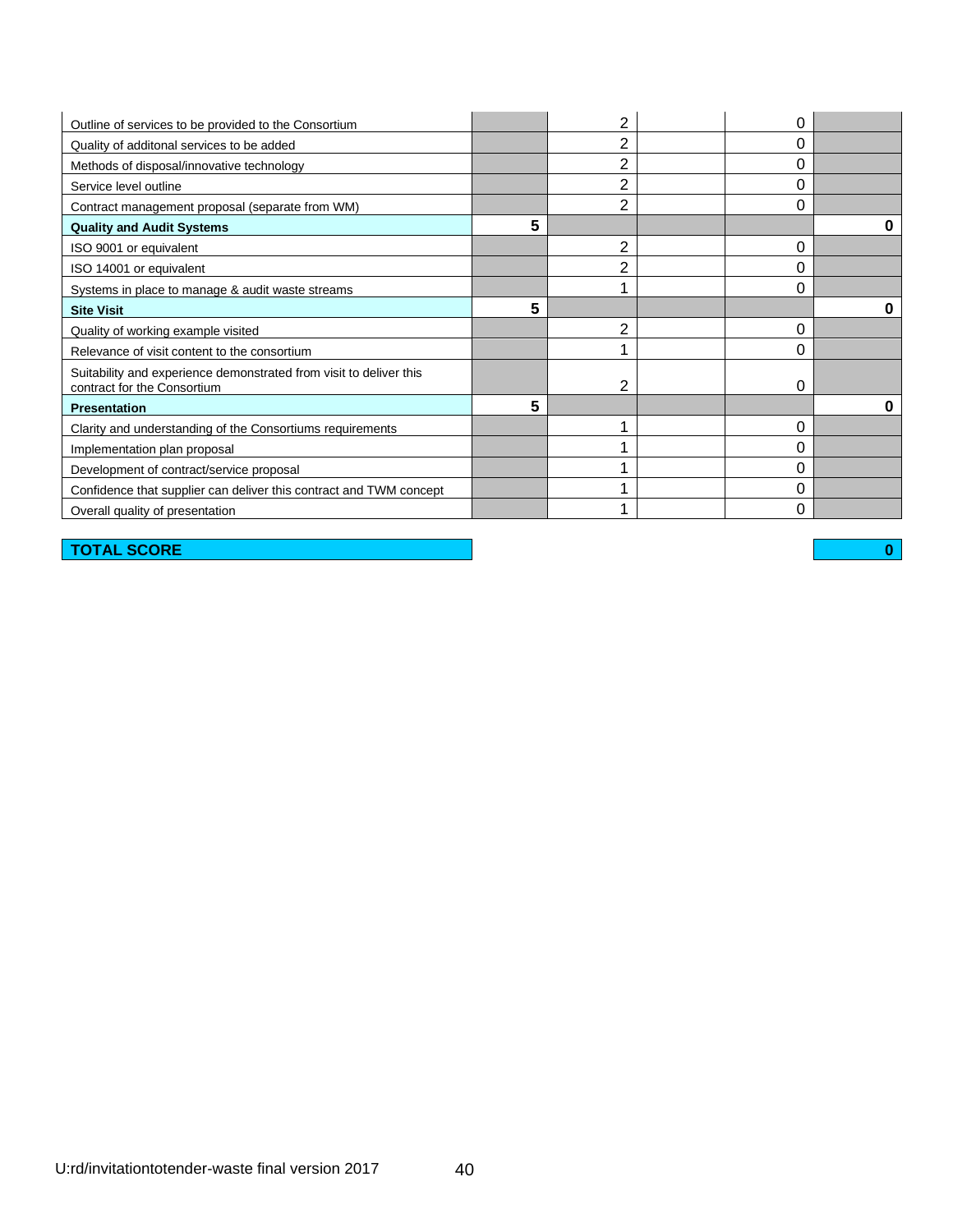# **Appendix B**

# **Timetable for Total Waste Management Contract –**

| <b>Issue OJUE Advert including</b><br>SQ Draft, Contract Document<br>(ITT) and Supplier<br>Questionnaire (SQ) | 3rd March 2017                                                 | Complete        |
|---------------------------------------------------------------------------------------------------------------|----------------------------------------------------------------|-----------------|
| Closing Date for Expressions of<br>interest                                                                   | 3rd April                                                      | yes             |
| Closing date for submission of<br>SQ's                                                                        | 24 <sup>th</sup> April                                         | yes             |
| Shortlisting complete for<br>bidders moving to dialogue<br>phase 1                                            | 8th May to 15 <sup>th</sup> May                                | ves             |
| Phase 1 Dialogue                                                                                              | 8 <sup>th</sup> May to 5 <sup>th</sup> June                    | 19 working days |
| First bids and shortlist                                                                                      | 6th June to 20 <sup>th</sup> June                              | 11 working days |
| Phase 2 Dialogue                                                                                              | 21st June to 7 <sup>th</sup> July                              | 12 working days |
| 2nd Bids and shortlist                                                                                        | 8 <sup>th</sup> July to 4 <sup>th</sup> August                 | 20 working days |
| <b>Final Discussions with</b><br>preferred bidder and BAFO                                                    | 5 <sup>th</sup> August to 18 <sup>th</sup> August <sup>h</sup> | 10 working days |
| Approvals process and final<br>award                                                                          | 28 <sup>th</sup> August to 29 <sup>th</sup> September          | 25 working days |
| <b>Contract Commence</b>                                                                                      | 1 <sup>st</sup> February 2018                                  |                 |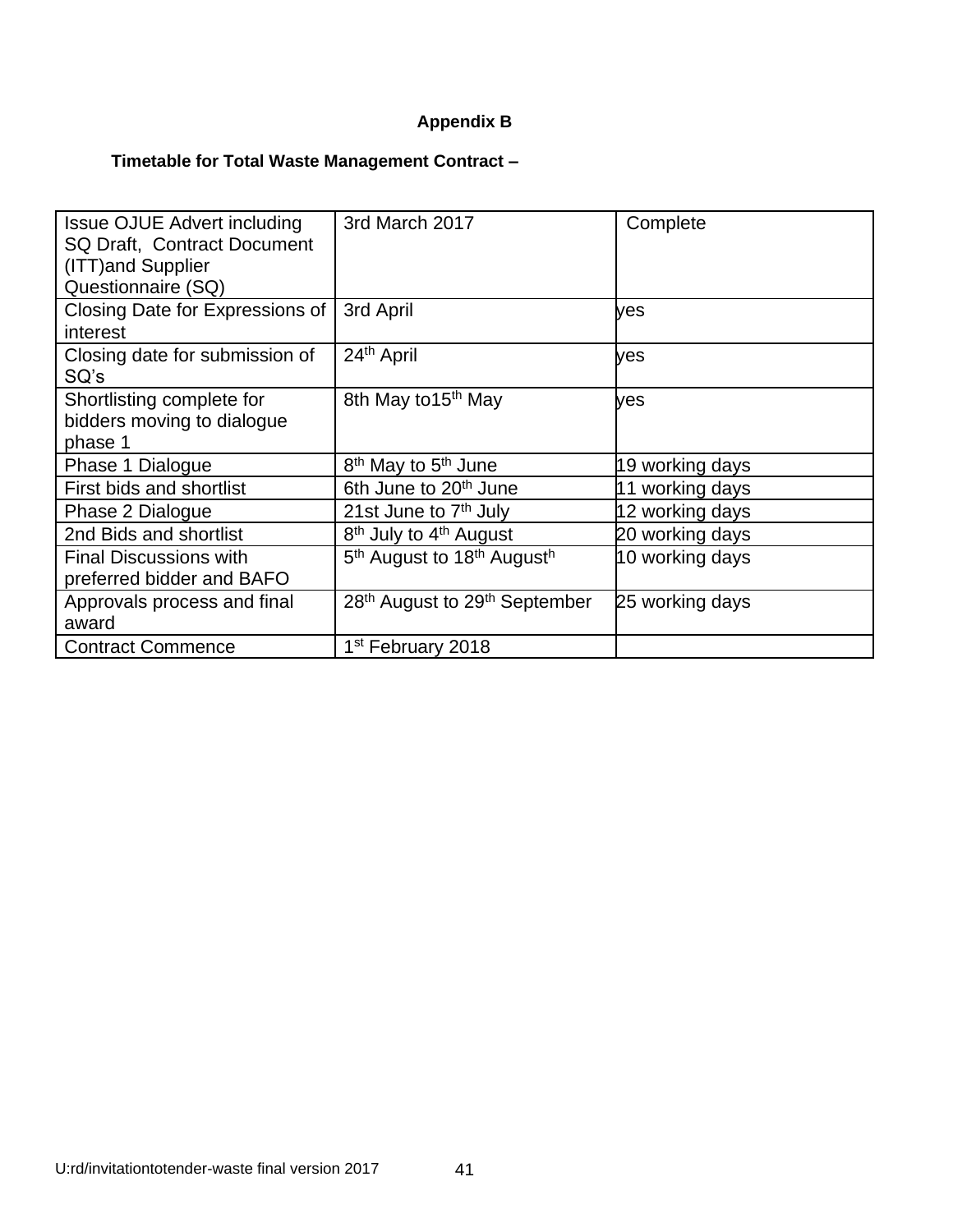**Appendix C**

**TUPE details To be completed**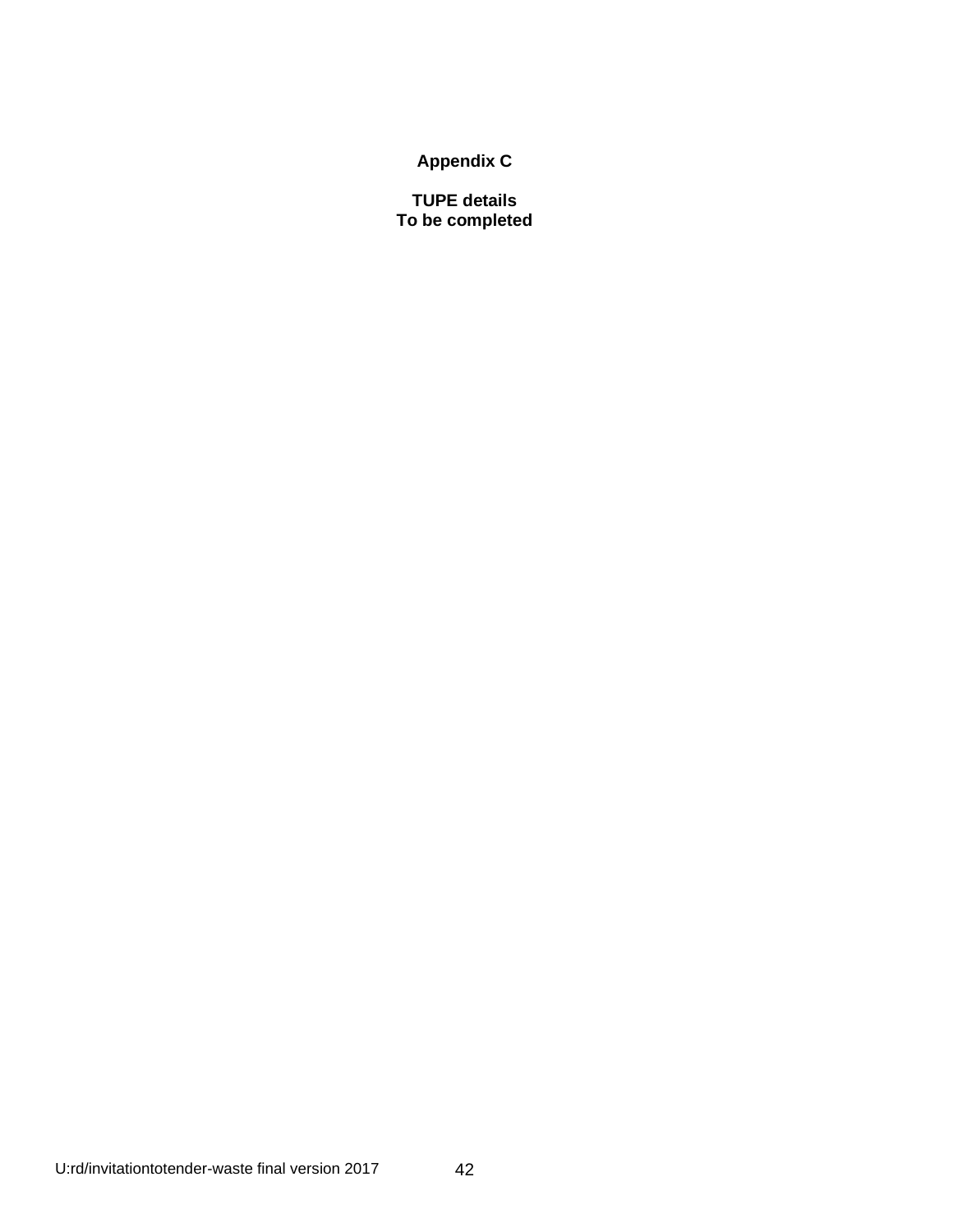# **Appendix D**

**Implementation Plan**

**To be populated by bidder**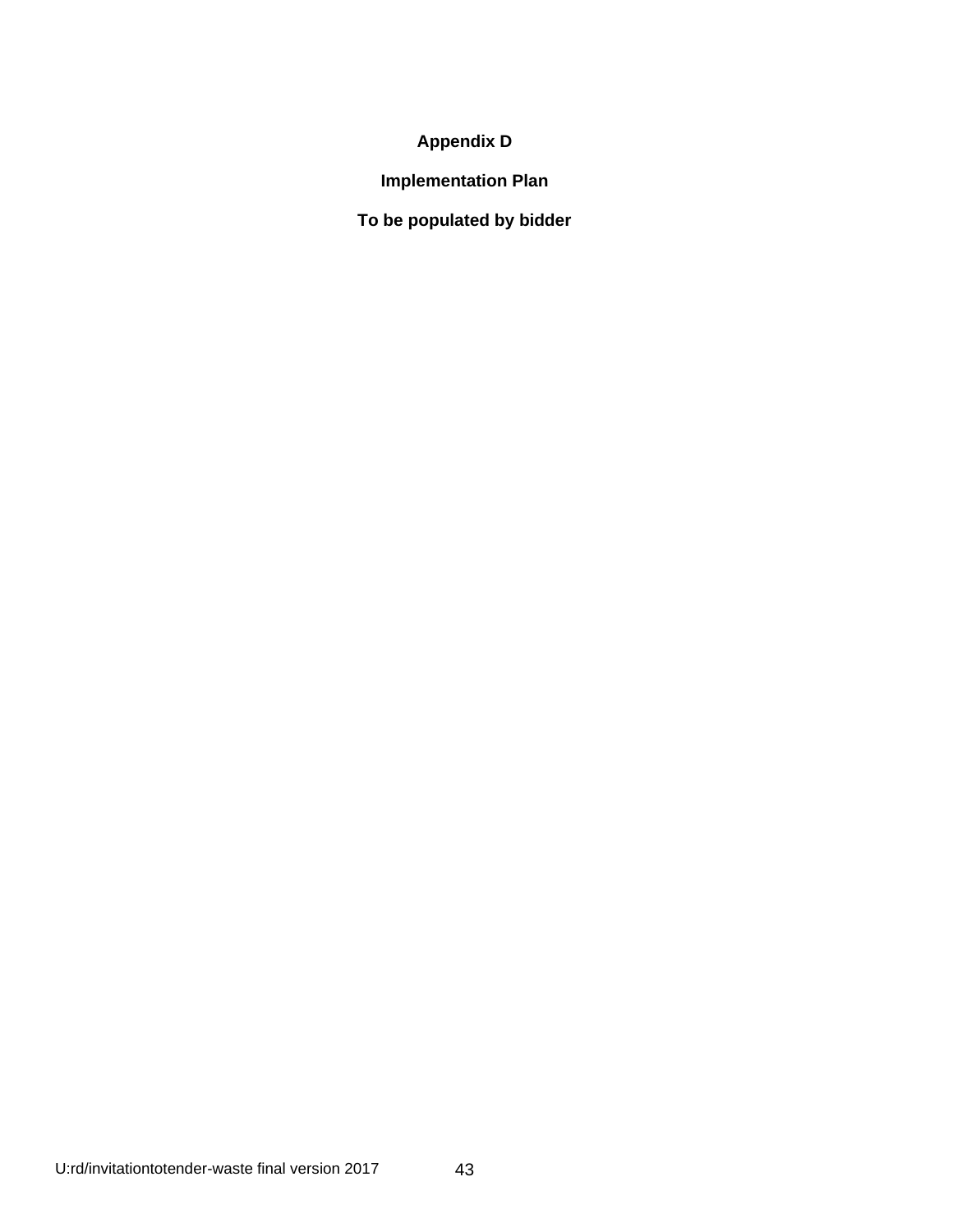# **Appendix E**

**This contract will be subject to the NHS Standard Terms and Conditions for the Provision of Services.** 

**[Conditions of Tender Document No. 2.doc](file:///C:/Users/tdevine/AppData/Local/Microsoft/Windows/Temporary%20Internet%20Files/Content.Outlook/39Z9PK2D/Conditions%20of%20Tender%20Document%20No.%202.doc)**

**Appendix F**